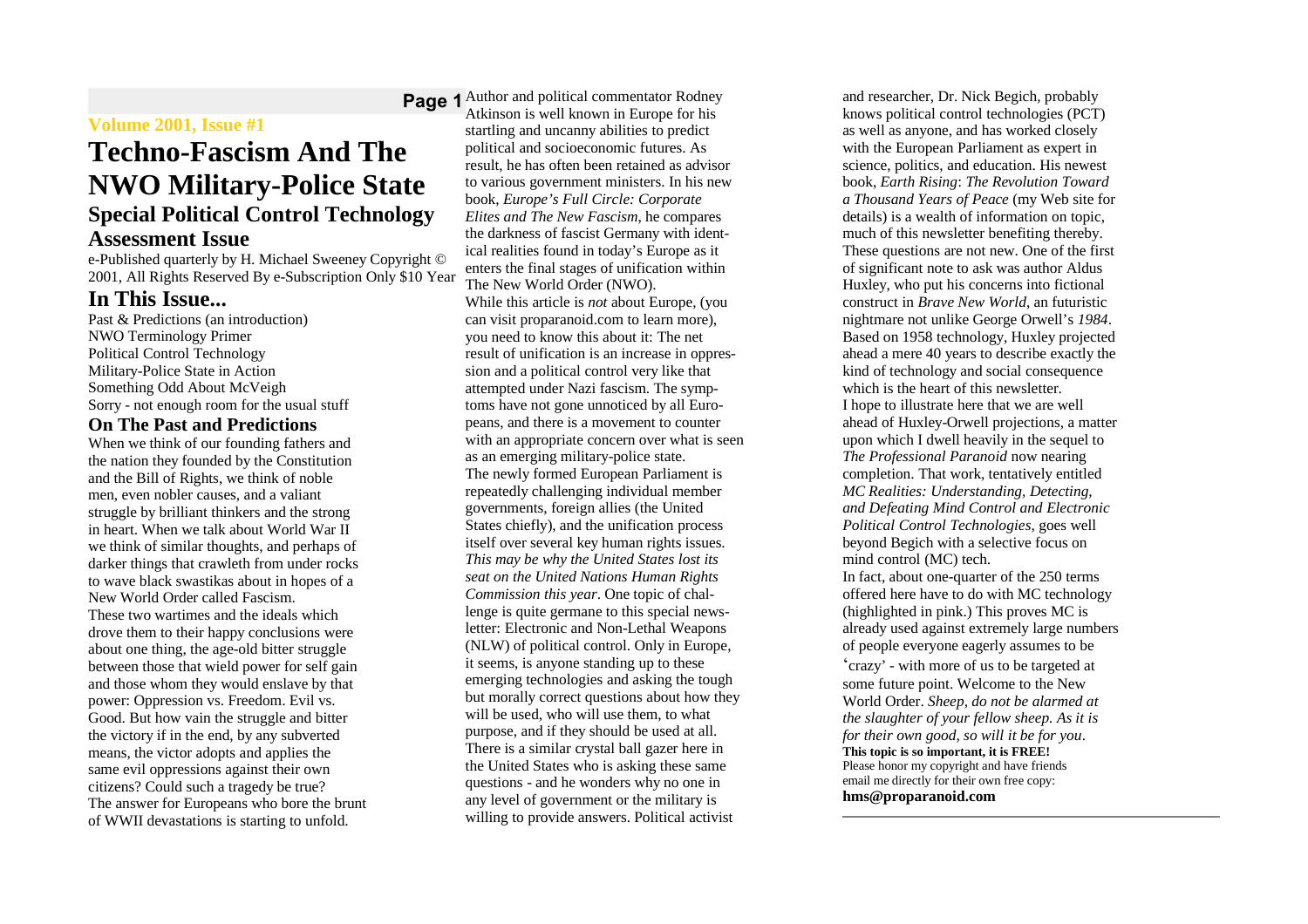## **NWO Terminology Primer**

Before we discussing the toys available to law enforcement, the military, intelligence agencies, techno-terrorists, corporate thugs, and secret societies, we need to review some basic definitions as used by the emerging Police State. In the process, we will gain insight into the thinking of trusted governmental sheppards who invent and apply these terms and the technology behind them against us, their flock.

Of course, some of these toys will be easily seen as legitimate choices for law enforcement, choices better than lethal gunfire. Some will argue over technical details, details which must remain murky due to the classified nature of many of these technologies. Others may be squeamish over my harsh language. But there is far too much going on here to simply grant government free license on the assumption that their intentions are good - wait until you see the RAATS technology (page 12), which illustrates clearly the reason I am so harsh as to use words like fascism, NWO, militarypolice state. The technology itself, if not the methodology of its testing, make clear the reason for the technology is in support of a NWO fascist military-police state. Many of the definitions which follow were submitted in abbreviated form by me as expert witness to the State Legislature of Massachusetts in testimony to a committee considering a ban on electronic weapons this spring. Some material herein was obtained from an official listing of IEEE (Industrial Electrical Equipment Engineer) nomenclature found at <**http://www.sew-lexicon.com/ gloss\_a.htm**>, and is annotated as such by use of 'IEEE term'. This does not imply an exclusively engineering term since the listing

**Page 2** also includes (thankfully) almost all military and civilian weapons technology terms. In other instances, references or patents are cited as verification, the later used only when other experts have already connected the technology to the claimed weapon. Nineteen more MC patents which could have been used except for the space and redundancy follow at the end.

> But understand that for reasons of national security, many more patents exist which are hidden from discovery. Patents which are available are often deliberately 'non descriptive' of weapons use in their titles, partially a natural result of the patent application process, and partly by design. It should also be noted that the underlined bold descriptions are actual names officially given the technology, while those not underlined are made up by the author for convenience or are popularized terms already used by the public. I'm not taking time to fully document some of the commentary-like things herein because there is simply not enough space or time. Regular newsletter subscribers have already seen me document much of the material, and more is documented in the books referenced in the introduction. I'll happily respond to specific inquiries for more information. Most definitions include a 'reality' check to help assess how relevant the term is to the here and now, and a 'spin' description as might used by government or media to explain the technology or term so you don't think too much about it - or I use it to deride the clear insanity. Organization is not alphabetic, but categoric and relational in nature. A few terms not quite on topic were so interesting that I included them anyway. Enjoy...

**Police State Terminology**

**War**: A military conflict aimed at forcing a desired degree of political control upon an enemy by force of arms.

### **Revolution in Military Affairs** (**RMA)**:

Changes in technology have impacted so drastically in military capabilities and strategies that the role of the military and warfare itself must be redefined forever. The reality this term was introduced into military dialog in recent years to describe an observable process taking place over the last few decades, all of which is the root cause of many technologies discussed in this document. The spin - strategic thinking must adjust to military modernization and downsizing. **Military Operations Other Than War** (**MOOTW** ): Any military operation against a designated objective short of declared war, to include covert or overt insertion or extraction of forces or resources into or from denied territories; counter-terrorism and counter-drug surveillance, intercept, or search and destroy missions; operations in assistance to civilian authorities of a humanitarian or peace keeping nature. The reality - only alluded to in the expression 'peace keeping nature', is the polarization is taking place within the military's spending between hi-tech strategic defense and offense weapon systems (such as the ABM system and primary weapon system platforms such as aircraft and ships), and a different kind of hi-tech which is in support of MOOTW objectives dedicated to maintaining political control, such as those which follow. The spin - defining an expanded military role in peacekeeping operations. **Serial War**: The old way of warfare - where military objectives are defined in the order of step-wise importance, typically dependent on obtaining control of territory and destruction of enemy asetts: military units are positioned; the first objective is taken; units are repositioned and then the next objective taken; and in like manner the next, until a victor is apparent. It is a time-line oriented cause-andeffect exercise of advances and retreats based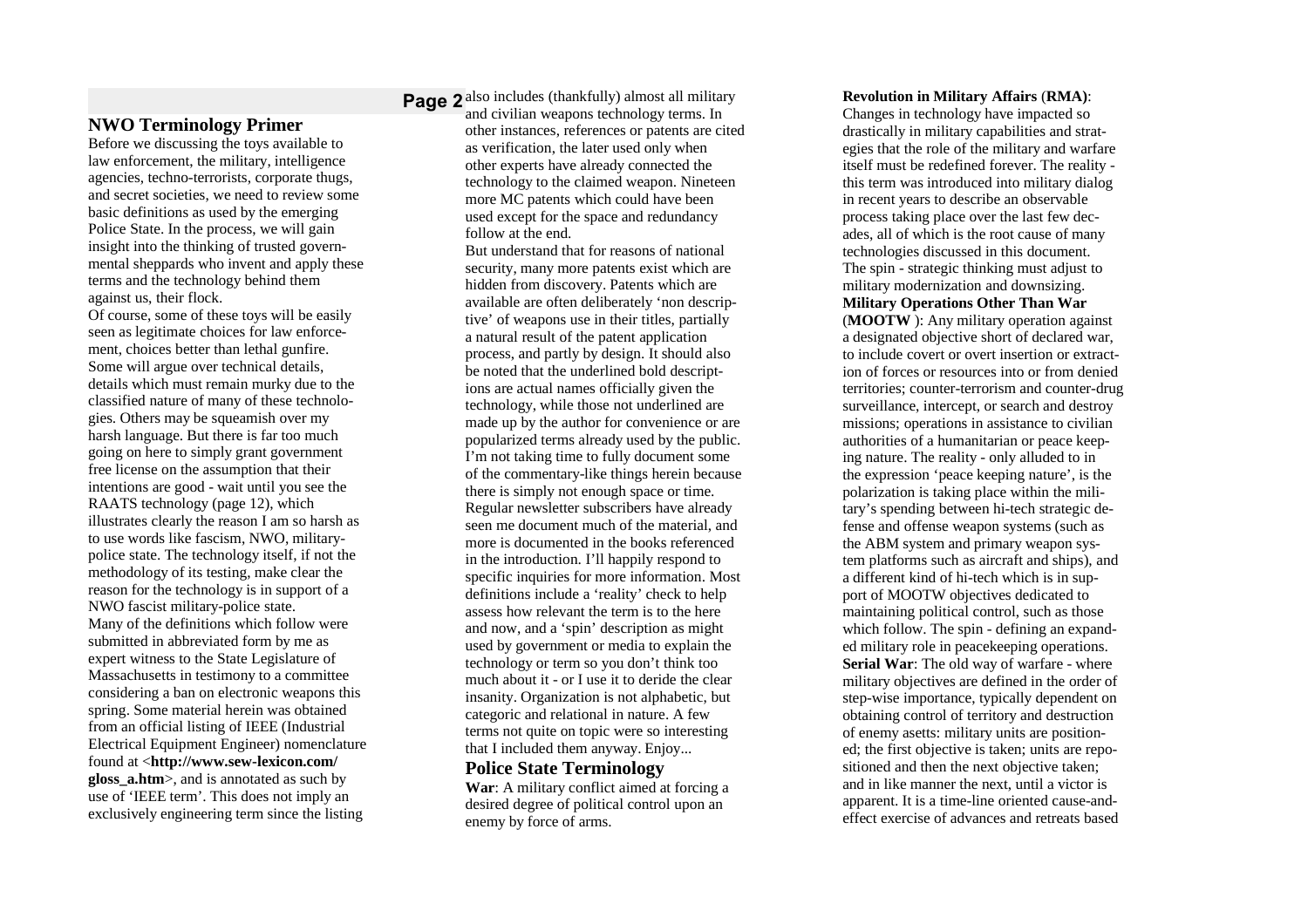on outcome (making the fewest mistakes.) **Parallel War**: The new way of warfare where multiple objectives can be assigned to various technology-based weapon systems without requirement for prior control of territory or destruction of enemy forces. The reality - in place now. The Gulf War and Bosnia conflict represent the first use of parallel warfare, which is why there was very little traditional military engagement. By means revealed in almost all of the other definitions found here, an enemy's infrastructure and resources, military or otherwise, can be attacked with or without use of traditional combat forces, since an enemy's military forces can become almost irrelevant to the matter. The spin - from the Gulf War: 'It was a well-coordinated and well planned military campaign.' True enough. **Invisible War**: The ability to wage a completely covert war which inflicts real damage to the infrastructure, capabilities and political health of an enemy state without destruction of physical property or loss of lives, except by seemingly unrelated cause, and without any detection of the true means or source of destruction. The reality - in place now as detailed in this document. No spin - not for public consumption (NFPC henceforth.) **Ecco War**: The ability to wage war using manipulation of ecological forces and resources of nature as a weapon system or target. This can mean engineering of biological agents and pathogens, the deliberate outright destruction of natural resources, or working to destroy or alter the balance of the various elements of nature and ecology. The

reality - historical fact: the defoliation of Vietnam, Kuwaiti oil well heads set aflame, and much worse by technologies described herein, which can even cause storms and earthquakes. No spin unless to criticize an enemy's application thereof (see Eccoterrorism, next) - NFPC.

**Ecco-terrorism**: What our side calls it when another party wages ecco war, and more universally, actual terrorism based on like attack strategies by terrorist groups, something thankfully not yet known in history. The reality and the spin are inherent in the definition itself.

**Biowarfare**: An early form and distinctly unique variant of ecco war which existed before that term was coined. Use of biolog-

ical agents, pathogens and toxins to kill the enemy. Illegal under all existing conventions and treaties. The reality - in place now. The United States government has vowed not to be the first to use biological weapons, but we have taken all the steps necessary obtain and stockpile large quantities of the very deadliest biological weapons imaginable. The spin - 'Deterrence is the best defense.' **Bioethnic War**: An ecco war against a specific race or species. The reality - developed but not yet deployed. State-of-the-art genetic engineering supports development of biological agents and pathogens designed to attack a specific race or species (such as a race of people, strain of wheat, or variety of fish) to cause any form of deformity, deficiency, infirmity, or even its extinction. No spin - NFPC, but it may explain why the U.S. is now willing to (and loudly so) give up chemical weapon stores for destruction. **Weather War**: A type of ecco war based on weather-control technology. The reality - in place now, in Alaska, nearly ready to test: HAARP, the USAF High-frequency Active Auroral Research Program is set to conduct advanced (and highly classified) research in environmental control, energy, intelligence collection, communications, and select de-

fensive and offensive weapon applications based on applying VHF (very high radio frequency) to manipulate the earth's ionosphere, and in turn, to support enhanced ELF (extremely low radio frequency) signal projection. Capabilities reportedly include manipulation of weather in dramatic ways, such as diversion of the jet stream, creation of killer storm systems, floods, draughts, famines, and causing earthquakes of almost any magnitude. The spin - scientific study of the ionosphere for communications and possible weapon system applications.

**Page 3 Directed Energy Warfare** (**DEW**), aka **Beam Wars**: Any weapon technology based on radiated energy: lasers, radio energy, particle beams, sound, electromagnetic fields or beams, etc. The reality - the technologies are developed and await only proper weapon platform designs according to an article in the December 1999 issue of *Journal of Electronic Defense*. The spin - NFPC. **INFOwar**: Information Warfare, which is the ability to assure the integrity, access, and use of your own digital informational resources while at the same time working to infiltrate. capture or destroy an enemy's like resources. This is about signal interception, hacking, virus', and Internet, network, hardware, software, staff and facility security. The reality - in place now. Special INFOwarrior units exist in all branches of the military and of the Department of Justice. They are unofficially and routinely used offensively against foreign nations and domestically and as a weapon of political control against citizens. I have personally been victim of such attacks. The spin - generally NFPC, except to promote the need for 'Web police' and increased Web security (which generally translates into undisclosed loss of privacy and rights to the citizen.) **Psychotronic War**: Use of electronic and/or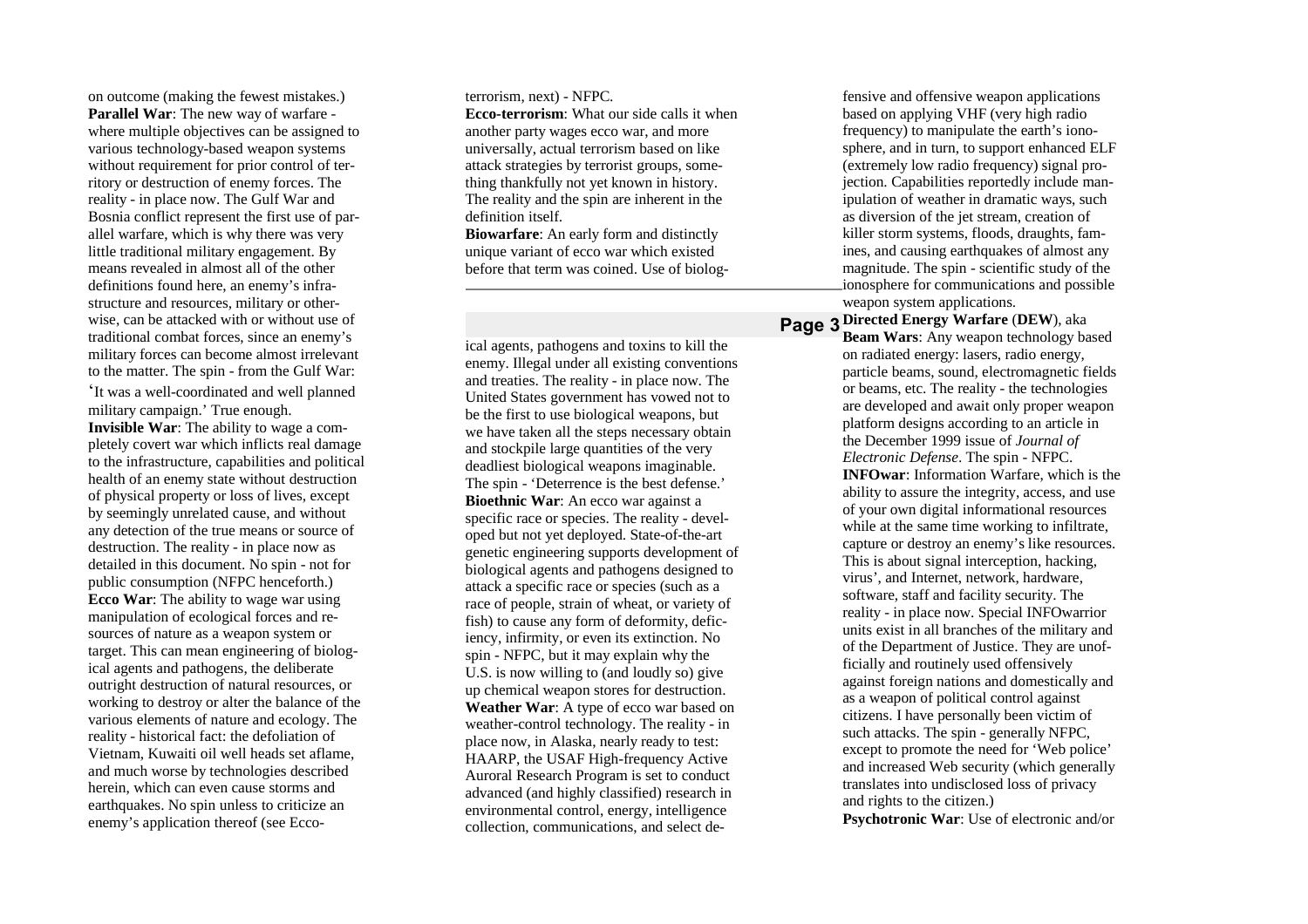chemical inducements to alter the emotional and mental state of the enemy. May include disinformation or propaganda programs. We are talking about mind control. The reality in place now, as seen in many definitions which follow. Silent Sound technology was used in the Gulf War to insure massive surrenders by the Iraqi, for instance, and in Bosnia to sway elections (see Command Solo). The spin according to CIA - 'mind control does not exist, does not work.' People's War: A term invented to apply to an expected uprising of the people (described as 'Constitutionalists' and 'patriots') for some unspecified cause (alluded to 'commercial' and 'spiritual' causes, as well as to seemingly expected gun seizure) - an eventuality for which military planners and scientists are apparantly quite preoccupied. The reality - term regularly appears in *Parmeters*, the journal of the Army War College. Many people may remember the downplayed U.S. Marines "Shoot American's Questionnaire" discussed herein. See MOUT and other technology definitions for more examples. No spin - NFPC, so far.

New States of America: The name found on a document entitled The Constitution of The New States of America, created at a cost of \$25M by a globalist/intelligence community think tank. The reality - taken from a copy machine from the Center for Democratic Studies by former US Naval Intelligence officer William Cooper, author of Behold a Pale Horse. The spin - NFPC. Red List, Blue List, Green List: A socalled 'left wing conspiracy' tenant which holds that there is are secret lists of names divided into three categories maintained by elements of the military and intelligence community. Large numbers of Americans are

on one list or the other. Red for militia members, activists and political dissidents and criminally undesirable persons targeted for death; Blue a list of relatives of the Red List, untrustworthy officials, and others targeted for full immobilization (detention camps.). Green for military, law enforcement, government employees and other persons considered fascist loyal or who will give allegiance to the new authority. Names not on any list are 'good citizens at large.' **Anti-Communications Warfare: Military** action to reduce or destroy the effectiveness of enemy communications. The reality -IEEE Term. Every major telecommunications sector and region in the United States has, over the last two decades, suffered at least one unexplained total loss of communications which may represent testing of this technology as it might be used in martial law or other military takeover. Entire cities, states, and regions have 'blacked out' and required only a complete shutdown, reset/ restart of systems to come back on line (can take many hours to troubleshoot and eventually initiate such action.) The spin - 'An effective defense tactic against foreign enemie s ' War on Drugs: An organized effort to stop the flow and distribution of drugs by drug cartels. The reality - founded by select CIA elements, the war deliberately ignores the illegal drug trade organized by CIA itself. By means of infiltration of key law enforcement positions at various levels (the head of internal affairs, for instance, because they can then find and 'convert' bad cops into the cause - and it happens by chance that more prominent chiefs of police are former IA heads than not) and by carefully coordinated MJTF (combined DEA, state, county, and local law enforcement task forces) strikes, the flow of drugs is not restricted in any way except in terms of who is allowed to sell it. The spin - we are loosing the war, we need more money and cops on the streets - and

National Guard resources, too (see political control events.)

Disinformation aka Propaganda: The art of disseminating lies, half-truths, and political rhetoric, and applying assorted tactics to mislead, confuse, or misdirect a specific opponent or the public at large, or to enhance or destroy the popularity of a given political or informational concept. The reality - see 25 *Rules of Disinformation and Traits of A* Disinformationalist (by this author) found at the proparanoid.com Web site, as used in both political science and journalism classes at various colleges. The spin strategy - if you tell a lie often enough, people will believe it. (The 1st tenant of Hitler's Propaganda Minister, Dr. Joseph Goebbels.) **Full Spectrum Information Operations: A** U.S. Army strategy merges key disciplines and methods: Deception; Psychological Operations (PSYOPS); Operations Security (OPSEC); Electronic Warfare (EW); Physical Strikes (combat); Civil Affairs; Counterdeception; Counterpropaganda; Counterin-

telligence; Computer Network Defense and

## Page 4

Attack (INFOWAR); Public Affairs. The reality - IEEE term, in place now. This 'military' concept can be easily adapted against a nation's own citizens, and already has. See Hurricane Andrew and similar Political Control events at end of this document. The spin - NFPC. **The Fourth Estate:** A term to imply media is a biased tool of government. The reality until recently, ALL (now, all but one) major broadcast networks were owned by military contractors, and virtually all news is controlled by a handful of corporate giants, several by CIA operated or infiltrated 'fronts.' The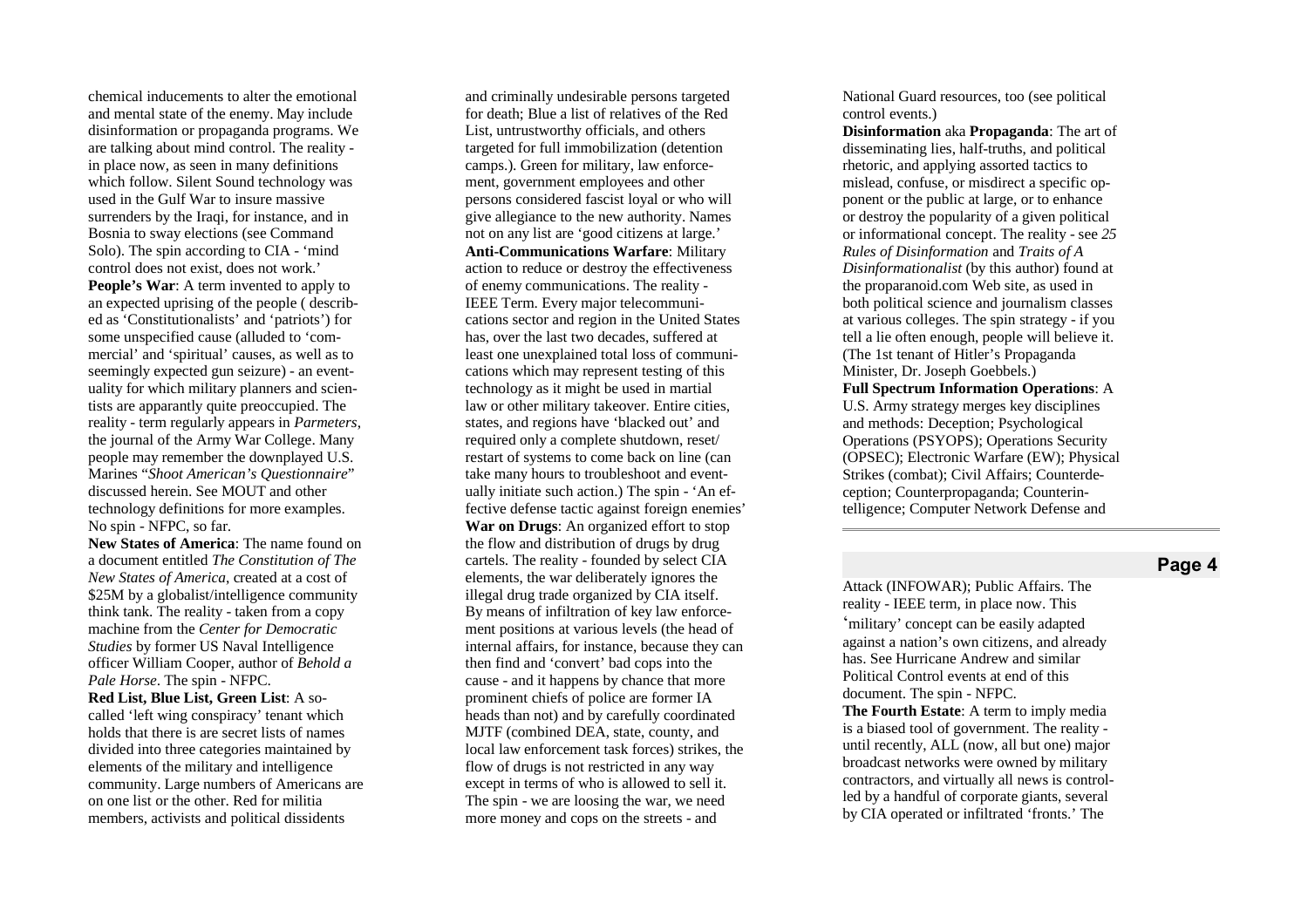spin is ALL you get - I call it mind control. **CNN Effect:** A term which denotes the 'leading' of public opinion due to quick publicity around the world of a given military action, especially by U.S. forces. The reality - part of strategic disinformation planing and damage control (see prior and next term.) The spin - generally NFPC, but some commentators have used the term. **Wag The Dog**: A term describing the use of disinformation and manipulation of media to foment popular support and political results, or to effect damage control of a politically dangerous situation. The reality - see the film '*Wag The Dog*' with Dustin Hoffman and Robert DeNiro for an example of how it can be done - has indeed been done. Robert DeNiro's character in the real world is CIA's Mark Richards, who masterminded media damage control on Flight 800, Waco, Iran Contra, CIA Drug Ties, and more - and who told us the lies that sent us to war with Iraq (Iraqis taking babies from incubators and bayoneting them.) An old ploy. In 1917 we went from a pacifist doctrine to war with Germany over lies about Germans raping and cutting off breasts of Belgium women. The spin is STILL all we ever get... **Psychological Operations** or (**PSYOPS**):

Planned operations to convey selected information and indicators to designated audiences to influence their emotions, motives, objective reasoning, and ultimately the behavior of foreign governments, organizations, groups, and individuals. The reality military tactic used against civilians at Waco. See end of report for more examples. The spin - 'Do the Noriega Rock.' **Code Word** and **Double Speak**: The use of words with two meanings, one for public consumption of no apparent negative context, and one for internal consumption or private communication of covert meaning.

The reality - long a trick of the intelligence community, it is also used by government and corporate insiders and power brokers to openly discuss matters which the public would find objectionable, such as PCT. **New World Order (NWO)**: Generally used to denote an evolving process of global political alignments and global free-market thinking. The reality - a code word for world rule by a corporate state (fascist in nature) first known to be used in the late 1800s by Satanic groups such as the Illuminati, The Hermetic Order of the Golden Dawn, and first publicly used by Cecile Rhodes. His Rhodes scholarship program helps place persons who believe in NWO tenants to achieve positions of power in the world. The round table groups such as The Council on Foreign Relations (CFR), the Trilateral Commission, and Bilderbergers, are NWO groups which some call the modern-day Illuminati. All such groups can be traced to the Freemasons, itself a satanic cult according to their own *Morals and Dogmas*. The first President to use the word was former CIA director George Bush, who was member of several round table groups. The spin - 'The world is getting smaller and more dangerous, and national sovereignty is less

important than world peace and prosperity.' **United Nations Disarmament Commission**: UN body dedicated to reductions in nuclear weapon proliferation and stockpiles. The reality - the NDC charter specifically includes a mandate to disarm American citizens of personal firearms. This program starts by creating partnerships between State's National Guard and foreign military counterparts within the former Soviet Bloc and other nations, and is tied to the MOUT program involving US military. The distractionary spin - 'No nuke is a good nuke.' (Unless Smith & Wesson are ground zero.)

**Total Surveillance Society**: A term to describe the ability to track individuals, all forms of communications, financial transactions, and observe public behavior on demand. The reality - largely in place now, with the only weakness in general video surveillance of public places. According to *Statewatch*, 20 nations now participate in something called the EU-FBI Global Telecommunication Surveillance System. Of course, the U.S. has Project ECHELON, described herein. The spin (when people object to a single discovered aspect, such as roving wire taps) - 'If you have nothing to hide, what does it matter.'

**Digital Persona**: Digital information 'in the system' about you as a person which, cumulatively, in a very practical way to those who use such information, is a more accurate and useful picture of you than any actual knowledge of you as a human. The reality - in place now, anybody who has the expertise can access, alter, and steal your digital persona. The spin (when you object to providing information) - 'It is a small risk to take for the added personal freedom and convenience (the transaction contemplated.)' **Data-veillance**: The complete access to all communications and data resources in use by the TI or group, preferably conducted in real time. The reality - an INFOwar offspring technology in place now. Your email and all other communications, can be watched and recorded on the fly. Your Web visitations can be tracked, and by use of virus and other software tools, your computer can be made to divulge not only secrets directly off of your hard drive, but also, to report regularly everything you typed and the files you opened or created and saved. The spin - 'We need the tools to fight terrorism, child pornography, and Internet crimes.' (This is one reason I own a Macintosh instead of a PC -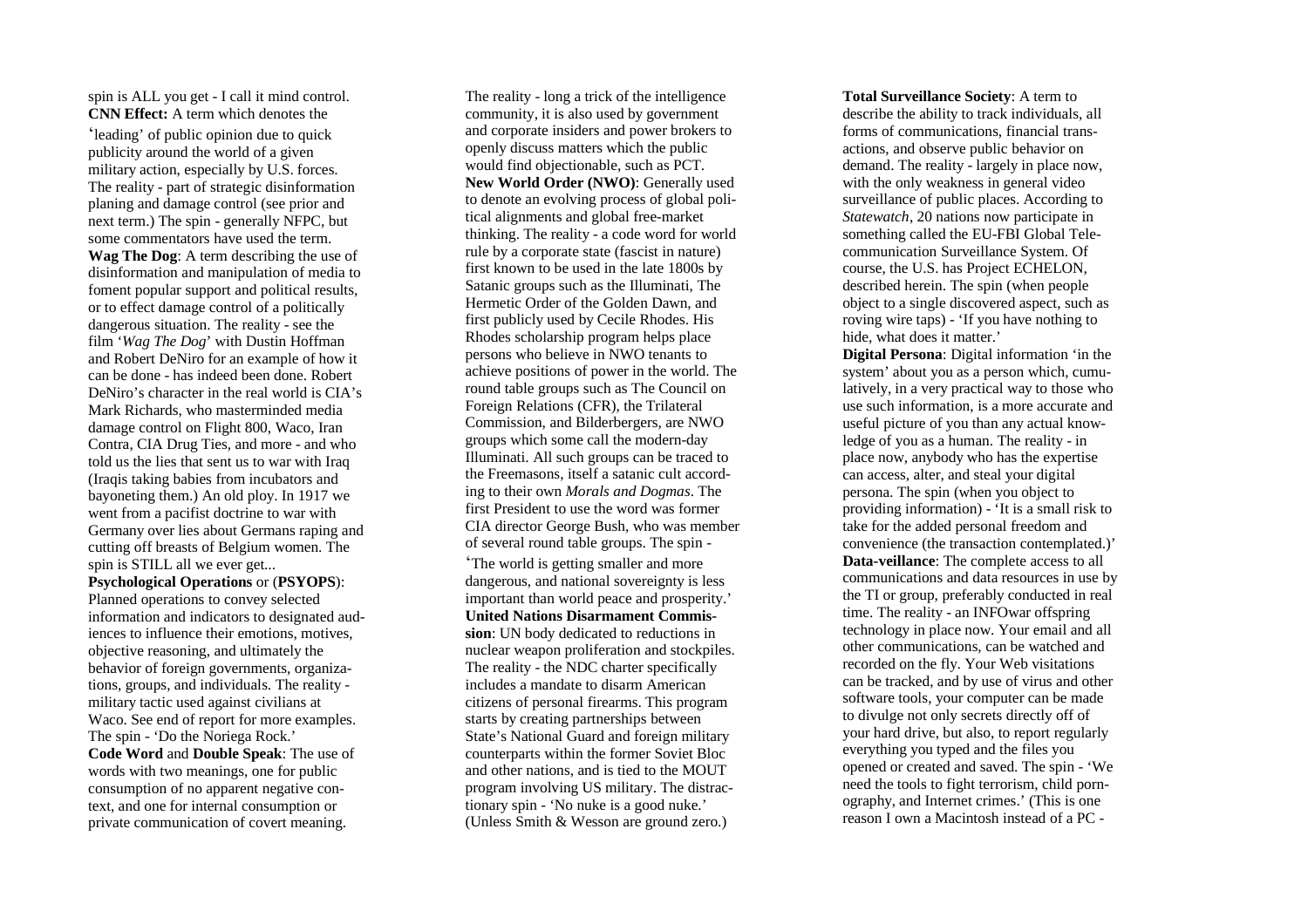they are not vulnerable to most such attacks.) **National Security**: A veil of secrecy used to protect sensitive information or matters which are deemed harmful to the interests of the nation if revealed. The reality - the banner cry oft used in legislation to grant broader powers to the intelligence agencies, military, and DOJ - an open ended excuse from behind which any manner of crime or wrongdoing can be committed and then hidden, and by which draconian erosions of the Constitutional rights of citizens are undertaken. Once secrecy is invoked, not even Congress seems able to get at the truth or perceive the actual damage to freedom. The spin - 'We need to balance personal freedoms against the need for greater national security if we are to counteract (a particular perceived and promoted excuse threat.)' **MOUT**: Military Operations in Urban Terrain. Replicas of whole urban neighborhoods and business districts, underground sewers, telecommunications and power systems, traffic controls, etc. The reality - A \$12M (29 buildings, including several multistory buildings, a church, hospital, homes, and elaborate system of tunnels and pop-up talking targets) MOUT complex was built for the United Nations North American Training Center at Ft. Polk, Louisiana - one of two of the Army's Joint Readiness Training Centers where military and law enforcement train for operations which would only be legal in a martial law situation. Other MOUTs exist at Fort Drum, N.Y.; Fort McClellan, Al.; Fort Indiantown Gap, Pa., and the FBI's Quantico, Va., which has been under U.S. Marine occupation. All such sites have homes and storefronts signed with names which can in no way be mistaken for

Page 5<sub>be found direct ties to peculiar American</sub> anything but American cities - reportedly to include McDonalds in some cases. Training focus is military and joint military-police in search and seizure operations conducted before grandstands of trainee observers and officials/top brass. Includes door-to-door and barricaded check point vehicle searches (citizens removed from vehicle at gun point, forced face down onto the ground, ID checked, vehicle unloaded, dismantled, and searched.) Contrast this to military's traditional search and destroy role and one begins to ask who decided this training is necessary, and by what authority? Who is to be searched, what is to be seized, and why? The spin does *not* address the questions - 'Counterterrorism tactics training.' (Who are the terrorists in this picture?) **Suicide Cult**: Term applied by media to describe any religious group which threatens or commits mass suicide, typically in conjunction with 'radical political viewpoints', 'weapons stockpiling' and an extreme fear or 'distrust of government.' The reality - almost all experts on MC agree that all such cults have thus far had visible ties to CIA MC projects at inception, during growth, and especially at their destruction. Tim Jones and David Koresh were influenced and funded by the same CIA forces, and both were destroyed by government actions taken at the advice of CIA's Cult Awareness Network, itself formed by CIA MC scientists. The spin (strategy) - religion is equated with radical politics, gun violence, and mental illness. **Satanic Cults**: Various groups involved in worship of Satan. The reality - CIA MC projects involved heavy satanic worship and other occult practices (voodoo, etc.) Project Monarch was a CIA programmable agent project based almost exclusively on ritual satanic sexual abuse. From these projects can

tragedies such as the Manson murders - aka 'helter-skelter.' The spin - apologetic denial of the existence thereof: 'Satanism is a harmless oddity like many other religions and no charges of ritual murders or ritual sexual abuse have ever been proven in court.' **National Guard**: Soldiers under arms belonging to state-commanded militias under the collective command of the US Army as authorized under the Constitution of the United States, prohibited from participating in law enforcement actions under the terms of the Posse Commitatus Act. The reality - See the Liebe Street Raid and other political control events at the end of this report. The spin - 'Be the best you can be...' **National Police**: What should probably be an illegal police body under the Posse Commitatus Act, formed by executive order with the official role to protect and facilitate the Federal Court system with respect to processing detained prisoners within the trial process. The reality - some states (New Hampshire) are contracting state police responsibilities out to the National Police in direct violation of Posse Commitatus. When President Clinton promised 100,000 new police, the National Police force grew dramatically. The spin - 'We need to get tough on crime.' (Let's start at the White House, please!)

**Regional Police**: A move to do away with State Police and replace them with Regional Police who cover multiple states. The reality - in place now in several New England States. Believed to actually be contracted services provided by National Police (identical cars and uniforms) in violation of/attempt to get around Posse Commitatus. Regional Troopers have quickly achieved a reputation for excessive violence and abuse of power, and local citizens are frustrated in any attempt to find or access responsible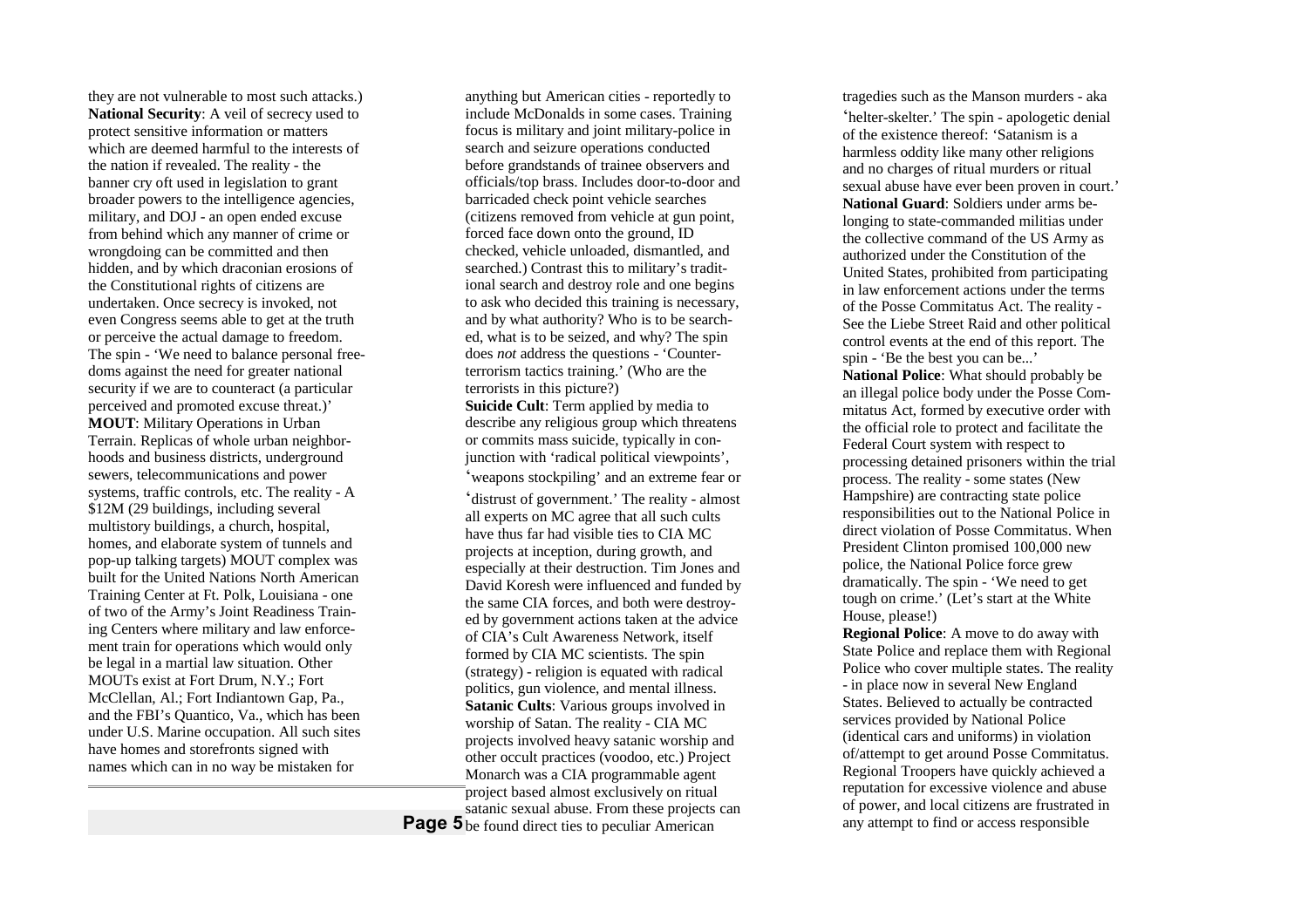local authority. Constitution of New States of America and multiple documents purported to come from New World Order/Department of Defense planing materials call for establishing 10 regions within United States and doing away with current State entities (both resources use identical maps.) The spin - ; More economical and able to chase violators across state lines.' **Teamster Police:** The unionization of State Police and other police agencies by the Teamsters. The reality - attempts or the successful unionization of State Police by the Teamsters has been undertaken in virtually every U.S. State, even those which currently have their own union already in place. Once 'unionized' by the Teamsters, according to at least one TV investigative report focusing on the New Jersey/New York area, truck hijacking waxes epidemic and crooked cops, crooked truck drivers, and crooked union bosses split the profits. Web Police: A conceptual police agency able to track all Web activity of targeted individuals and monitor and defend against illegal Web activity. The reality - armies of INFOwarriors are assigned by multiple agencies including DOJ to this task, but not yet formerly organized or empowered with any official capacity or charter. The spin - 'Something must be done to stop child pornography and other Internet crime.' **Movement Police:** A conceptual police agency able to track any given target individual's whereabouts and activities on demand. The reality - all of the technology needed to form such an agency is in place at this time (see remaining definitions) and some people believe the super secret FINCEN (Financial Crime Enforcement Network) is actually a cover group name for what is actually the Fema Intelligence CENter, which uses supercomputers designed specifically for

such tracking purposes, including financial transactions. The spin - NFPC. **Thought Police:** Originally political science fiction by the likes of Huxley and Orwell, advanced mind-reading technology to monitor children for 'improper thoughts' is proposed, along with a new Federal agency to 'protect' citizens and place them into 'treatment' prior to developing social 'problems'. The reality - this future concept is actually proposed by a FBI think tank (reasoning they can better determine what we should be thinking) as reported in Security Manage*ment*, July 1999 - Law Enforcement and Technology News Summary. Future spin -'Sheep, crime is at an all time low, though the number of lambs undergoing therapy is rather high at the moment...'

**Community Policing:** A concept created the think tank sector at FBI's Quantico, law enforcement officers are brought into a community from without, so that they have nothing in common with the citizens outside of work context. The reality - in place in almost every major U.S. city. Code word for mid-way positioning of police between the original close-knit community involvement to police-state occupation of community. Instead of allowing police to live in the same community they work in, they are effectively 'export-imports.' The typical cop is thus exposed only the bad element of the area and is less likely to establish friends, resulting in harsher judgmental views and treatment of the citizens - almost always higher per capita police shootings and reports of police brutality. The spin - 'We serve and protect by working closely with local citizens.' **Corrections Initiative:** Build more jails. The reality - the United States houses more prisoners per capita than any free nation on the earth, more than many dictatorships and

communist states. FBI statistics over the last decade show a decided trend to greater reductions in almost every crime statistic. Most of the prison populations are decidedly minority and underclass in nature, unable to afford the best defense. The spin - 'Tougher sentencing and mandatory life for third-time offenders means more beds are needed.' **Endless Punishment:** The reevaluation by psychiatrists of violent offenders when their criminal sentence is finished in order to determine if there is a likelihood of repeat

## **P a g e 6**

offense, if released. In such a case, their sentence is extended. The reality - in place today in many states for certain sex crimes and violent offenders. The problem is that once this door is opened, it can be applied to increasing categories of offenders until no one can get out of prison they don't want to let out. The spin - 'We are getting tough on crime and care about the community.' **Gun Violence:** Banner term applied by media to describe high-profile shooting incidents involving famous persons, highly visible criminal activities, or multiple victims of a single shooter. The reality - in many of the famous person incidents and virtually all of the multiple victim cases, virtually all shooters have been under psychiatric care involving the use of Seratonin Reuptake Inhibitors such as Prozac, a drug developed under contract to CIA for MC experiments. The spin -

'Stronger gun control legislation is needed. By now, this should sound familiar.' Beamers and Wavies: Informal derogatory term applied by media, law enforcement, and the medical community to describe anyone claiming to be a victim of MC technologies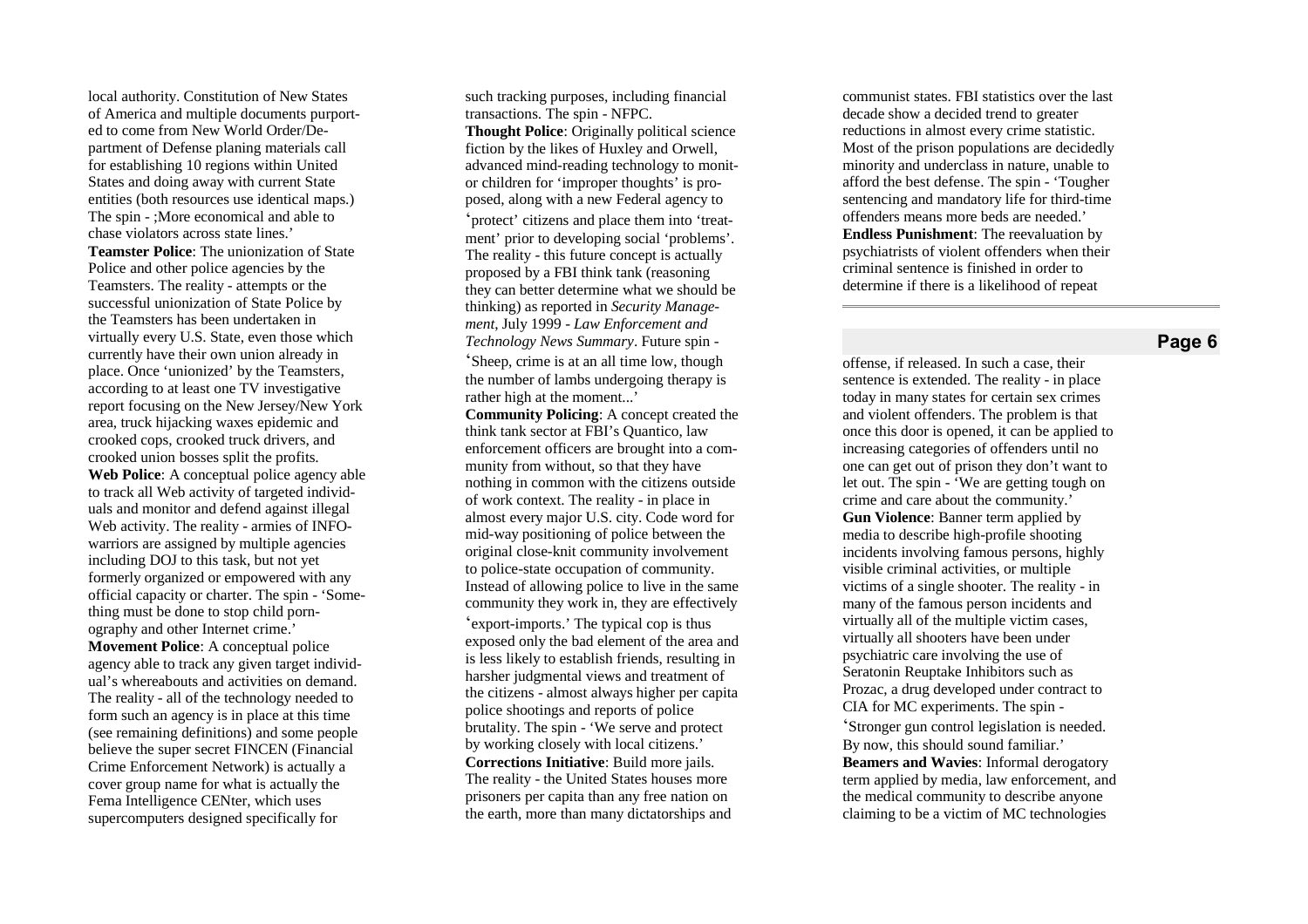or electronic weapons as defined herein. The reality - the product of a deliberate disinformation. Anyone who does not believe in MC has never looked at the tech or patents revealed here. The spin strategy - put them into the same cubby hole as UFO abductees and 'other lunatics', being sure to include off-hand mentioning of 'aluminum foil hats.' **Beeps and Squeaks**: A tongue-in-cheek reference to electronic warfare. The reality - IEEE term (slang), in place now. Used principally by the users of the technology and originally in military context only, it is now also employed by operators and managers of electronic weapon harassments on citizens. The spin - NFPC.

**UFO Abductees**: People who claim to have been abducted by aliens, typically involving ritual sexual abuse and other traumatic experiments. The reality - no one can prove UFO's do not not abduct and conduct experiments. But I can safely say that several military MC projects have been tied to faked UFO abductions, ritual sexual abuse, and other traumatic MC experiments. It provides a perfect cover story to account for repressed memories which later come to surface. No law enforcement agency will investigate an UFO abduction, but must investigate a sexual abuse case. The spin strategy - 'Ignore these people, they are crazy.' This is perhaps why media has also stopped covering UFO sightings, because to do so might give credibility to abductees.

**UFO Flap**: A derogatory term applied to a large number of localized (geographic and/or time frame) UFO sightings or abduction reports. The reality - a term intended to deride claimants, cause media to ignore such incidents, and to insure that law enforcement does not investigate such claims. The spin - "One person sees something and everyone

wants to jump in. Psychologists call it

'mass hysteria' - the suggestibility factor." **Zap Flap**: A derogatory term applied to a large number of localized (geographic and/or time frame) electronic weapon or MC attack reports. The reality and spin are the same as for UFO Flaps. It makes a joke out of a serious abuse of human rights. **Targeted Individual** (**TI**): Any person targeted by an agency, group, or individual employing electronic weapons, MC technology, assault or harrassments to achieve political control, conduct experiments, or for twisted personal gratification. The reality - in use now. The spin - NFPC. **Operator**or **Handler**, aka **Perpetrator** or simply **Perp**: Anyone who employs electronic weapons or MC technologies and other harassments against a TI. The reality in place now. The later two terms are used by those under attack, because Operators and Handlers are guilty of gross crimes against humanity. The spin - NFPC **Victim**: In proper use within the context of MC topics, any TI who does not yet know they are under attack, but perceives only 'strange problems.' The reality - TIs are victimized twice: Once by the perps, and again by 'the system' (law enforcement, courts, medical professionals, and media) who instead of offering help when requested, blame the victim and label them as in need of psychiatric help. No spin needed since they don't know they are a victim. **Survivor**: Any victim who has discovered they are a TI, and who attempts to fight back. The reality - it is not an impossible fight but must surely seem so, for they can generally get no help, cannot identify the means or source of the attack, and cannot well defend against it. They truly exemplify the best traits of human spirit and courage. The spin - 'Just another wavie on the loose.'

# **Political Control Technologies**

**Political Control Technology**: 'The product of the application of science and technology to the neutralizing the state's internal enemies. It is mainly directed at civilian populations, and is aimed as much at their hearts and minds as bodies... and ranges from means of monitoring internal dissent to devices for controlling demonstrations; from new techniques of interrogation to methods of prisoner control.' The reality - this quoted definition was first used in Europe twenty years ago by the British Society for Social Responsibilities of Scientists, a kind of watchdog group. It was coined, in part, to describe American NSA Echelon technology brought into Europe for the benefit of the British and US government, but not used officially until the European Parliament began studying the problem of NLW and other technologies described herein, again, chiefly American inventions. I define PCT as any weapon from among three categories, which includes devices with overlapping functions in: 1) Surveillance and Tracking technology relying on both overt and covert means, which may include invasive body implants; 2) Harassment and Deterrence technology designed to impair vision, hearing, mobility, physical strength, bodily functions, or mental clarity, or to cause physical discomfort, pain (or even injury or death at higher operating levels); 3) Mind Control technology capable of altering perception, mood, emotion, willpower, sense of self, or of actually detecting or imparting mental images, sounds, or thoughts. The spin - 'New humane methods augment community policing policies. A more dangerous world calls for reevaluation of basic investigative and law enforcement policies and tactics. Some basic rights and freedoms long taken for granted may need to be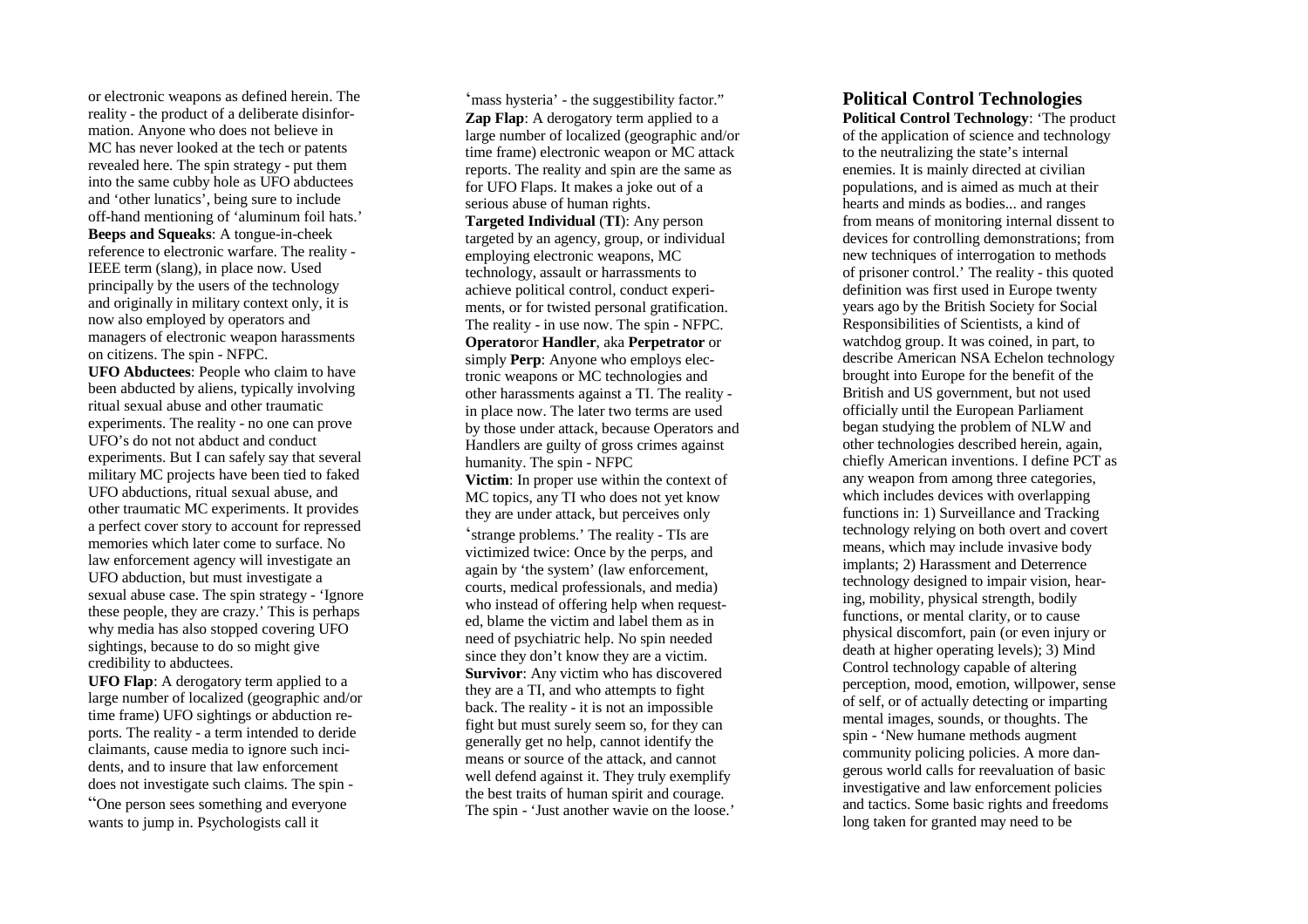revised to facilitate the insured safety of society as a whole.' ('Society' being the military-industrial-intilligence-media cartel) **Non-lethal Weapons (NLW)**: Any weapon defined as having minimal lethality. The reality - if that was the true definition, the problem would remain that virtually all NLW can kill, typically because the user applies the weapon more aggressively in the false belief it cannot kill, and also because most such weapons have excessive impact on persons with impaired health. But the true definition is this: A code-word phrase with two meanings: 1) The meaning assumed by general public to refer to less-than-lethal weapons such as rubber bullets; 2) The meaning privately conveyed by government, the military industrial complex, and intelligence community to further include Political Control Technologies...

**Chemical-based NLW**: A NLW weapon based on chemical compounds. Pepper spray and caustics, dye markers, and sticky foam are examples. The reality - Pepper spray, the best known of the examples, is outlawed in Europe as a neurotoxin too dangerous for use. But in the United States, a \$57,000

bribe to an FBI official got an approval. Over 100 fatalities are linked to the product. Anyone using the spray is liable for prosecution of assault, assault with a deadly weapon where death results. The spin - 'Better living through chemistry.' **Electronic NLW**: A NLW based on electronics, electromagnetic fields, and radiated or directed energy such as radio frequencies (RF), radar, microwave, x-rays, audible and ultrasonic sound, light, etc. The reality - the fastest growing and most dangerous class of

weapons among NL technology, chiefly because scientists are just beginning to understand the long-term and short-term effects of this technology on the environment and upon living tissues and organs. Many scientists claim that these same types of energy can cause severe health hazards at a small percentile of the levels actually used in these weapons, which means that collateral damage to innocent bystanders can be as significant a risk as if a casually aimed shotgun had been used. The spin - 'There are no credible scientific findings that prove these energies harmful.' (True, of course, because no one dares test on humans, and because such tests take many years to complete, and because the weapons are not made available for testing.)

**Page 7** attacks (hoof and mouth, etc.) The spin -**Eugenics**: A concept of population control which is based as much on death control as birth control. Euthanasia is the best known example of the death control concept. The reality - eugenics as a field of study comes to us from Nazi Germany, modern Eugenics courtesy of CIA founded (William Casey, former head of CIA) Manhattan Institute think tank. Many people who have studied Eugenics fear it to be the ultimate fountainhead of select wars and possible bioethnic

"We need to take a serious 'broad picture' look at world population and be open to creative and humane solutions." **Bio-implants**: Small to extremely small capsules (some smaller than a grain of rice) which contain electronics but which are encased in a material which the TI's body will not reject. The reality - in use for some time, new models draw power from the body itself and need not be replaced or removed, ever. An assortment of special functions are available from tracking to eavesdropping to physiological responses on command. Bio-

implants, if small enough, can be inserted into the body without the victim's specific knowledge (they just think someone accidentally jabbed them with an umbrella, or some such similar event.) The spin strategy - 'Make it easier to find and identify your dogs, kids, military personnel, etc., if they turn up missing.' (Uh... who in their right mind believes that anyone looking for a lost dog or kid will have the needed equipment to take advantage?) **Digital Angel**: A bio-implant intended to provide identify the user (or TI), report medical information, provide tracking information through GPS (global positioning satellite) systems or through the Internet by (unspecified) wireless telecommunications. The reality - in place according to *World Net Daily* in Oct. 2000 - a firm named Applied Digital Solutions showed a working prototype. Spin - 'Saves lives, allows secure Internet transactions.' **Bio-electric Attack**: The additional use of electronic weapon technology to make TIs susceptible to special biological agents which would otherwise have no negative effect. Targeted individuals could be 'tagged' with otherwise 'harmless' biological agents by any number of means, such as paint balls, sprays, etc., subsequently activated as biological attack by selective electronic targeting. The reality - a great means of dealing with protesters and political dissidents, this is one of several items from a paper by Lt. Col. David Dean, U.S.A.F. published by the Air University Press in 1986 (*Low-Intensity Conflict and Modern Technology*.). The spin, in light of bans on biological warfare -

'Their deaths remain a mystery because the electronic weapons were non-lethal, and the toxicology report clearly indicates there were no dangerous biological or chemical materials in the area at the time.'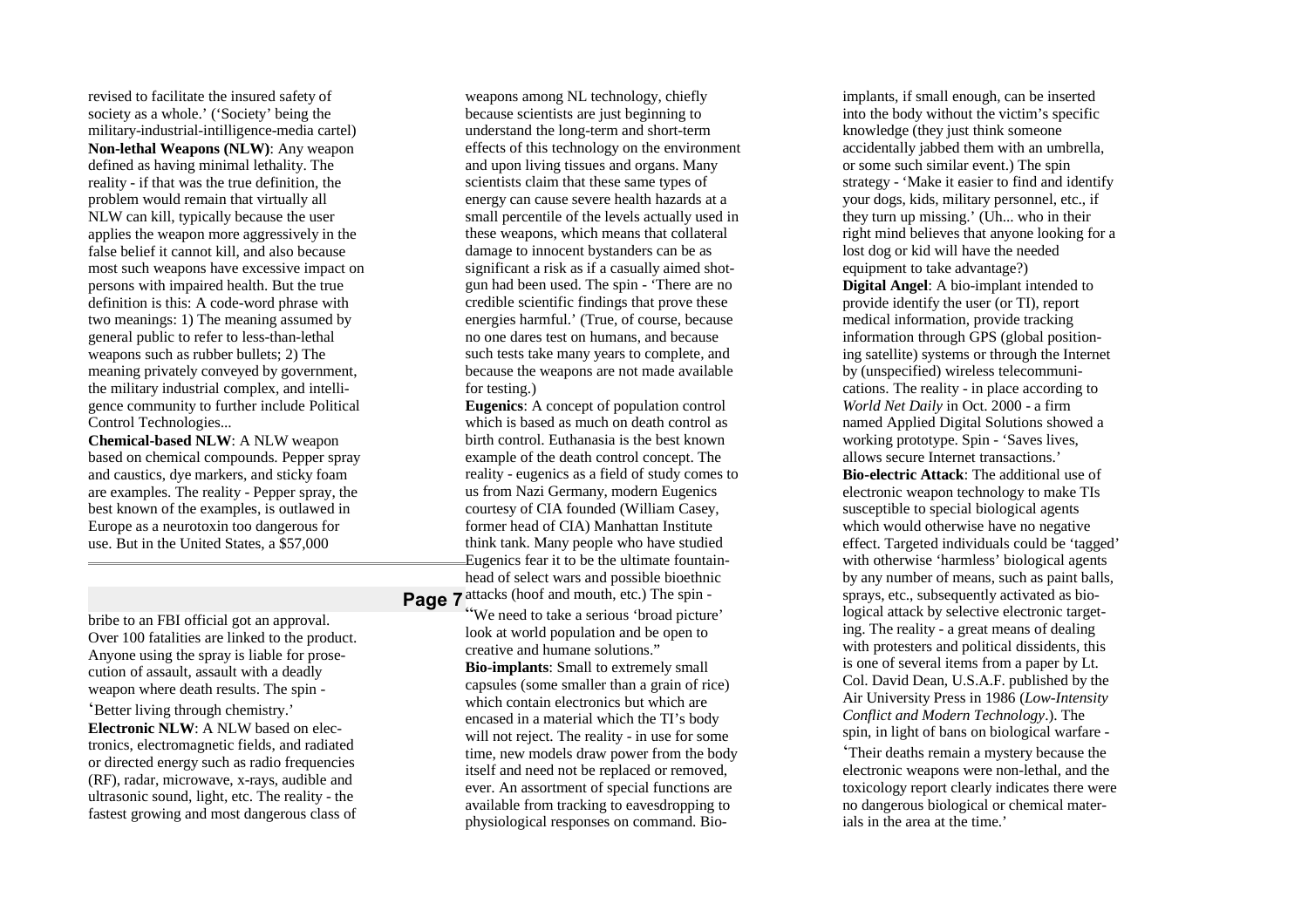#### **Anti-Material Chemicals and Biologicals:**

A NLW involving materials to block access to bridges, roads, sea lanes and other means of passage; and to contaminate fuel and render high-explosives ineffective. The reality - IEEE term, in place now. In a martial law situation or military takeover, the military can contaminate the entire fuel supply of the nation, and make egress from cities both unthinkable and impossible. The spin - NFPC (it would seem to contravene international agreements)

**Neural-chemical Enhancers: A non-lethal** control technology based on engineered drugs which either directly change the behavior of the TI or their susceptibility and their reaction to select neuro-impacting products such as cocaine and other drugs. The reality -LSD was first introduced into the US by Eli Lilly Corp. under CIA contract, CIA then introducing it into college campus' as part of the testing process. Dr. Timothy Leary was, in fact, a CIA vehicle for same. The spin at the time - 'Tune in, turn on, and drop out.' **Selective Seratonin Reuptake Inhibitors:** A whole drug family of neural-chemical enhancers widely promoted as mental health tools for treating a range of conditions from depression to schizophrenia. The reality also developed under contract to CIA for MC research, these drugs increase the TI's susceptibility to MC methodology and reduce their likelihood to complain or resist. The spin from a TV ad - 'Get more out of life. Ask your doctor about Prozac, today.' **DNA** Tracking: Use of human DNA in criminal investigations, a concept intended to be extended through a controversial Federal collection and cataloging of DNA samples much like fingerprints. The reality -The United States, Canada, Australia and Great Britain have all started national DNA databases. Computerized matching is as

simple as used for fingerprints, and there are devices in testing capable of collecting hundreds of DNA samples by simply sampling the air or dust of a targeted room, making DNA tracking in the field a real possibility. Officially, databases can include only criminal samples, but analysts believe it is only a matter of time before everyone is cataloged. CIA is thought to have established a nation-wide network of DNA collections through firms contracting to hospitals to do blood work ups, so everyone born in or admitted to a hospital or medical facility where blood samples were taken since 1993 is likely already in at least one covertly run database. The future spin - 'Less evasive because a mere hair sample or skin rub is needed. Only criminals need fear it.' **Metal Embrittlement:** The use of agents which severely weaken metals by chemically changing molecular structure. They are clear, leave imperceptible residue, can attack almost any metal, and can be applied with a felt tip pen. The reality - IEEE term, in place now. The spin - NFPC, and probably only used by CIA and special warfare units, covert action elements of FBI, DEA, etc. Sticky Foam: Pressurized canisters much like fire extinguishers expel a fast drying adhesive foam which quickly hardens to trap suspects, seal doors, slow or stop machinery or vehicles, render sharp objects safe, etc. Versions call for electrifying the foam as well. The reality - prototypes have been demonstrated, better versions now under development according to Law Enforcement Technology, May 1999. Victims suffocate if it covers their face, of course, and if convulsing due to electrification, they fall into the puddle of foam at their feet. The spin - 'A harmless Spiderman solution to crowd control and tactical response needs.'

## **P a g e 8**

Bolo: An modern NLW version of the Argentinean cowboy's functional equivalent to the American cowboy's lariat, consisting of a shotgun round holding three rubber projectiles connected by 5.5 foot highstrength cords. The bolo is designed for use against fleeing TIs, where a target hit by any of the balls will cause the other balls to wrap the cord around the legs of the individual. The reality - IEEE term, in place now. The spin - 'All wrapped up and no place to go.' **Sting Net: A NLW similar to Bolo which** launches two projectiles connected by a tether which, upon contact, immobilizes the targeted individual(s). The reality - IEEE term, a real product deployed to unknown agencies. The spin - 'Let's net some fish.' Flex-Cuffs: Lightweight plastic disposable restraints (hand-cuffs) to immobilize individuals. Can be carried in large quantities by soldiers. The reality - IEEE term, in place now in many police departments, but notice the official description talks about large quantities carried by soldiers. You might ask why? The spin - 'Economical detention of large numbers of persons.' **Pepper Gun:** A shotgun like weapon which fires a plasticized ball of compacted pepper spray material which 'explodes' into a fine powder on impact (see next term.) The reality - banned in Europe as too dangerous to use, and intended to be fired NOT at

people but at walls and other hard object near groups of targeted individuals, the Portland Police Department eagerly tested the weapon by firing point blank two rounds at a Hispanic man who was standing by his truck lighting a cigarette - see the Liebe St. Raid, as described further at the end of this section. The spin - local police refused to acknowledge use of the weapon despite witnesses.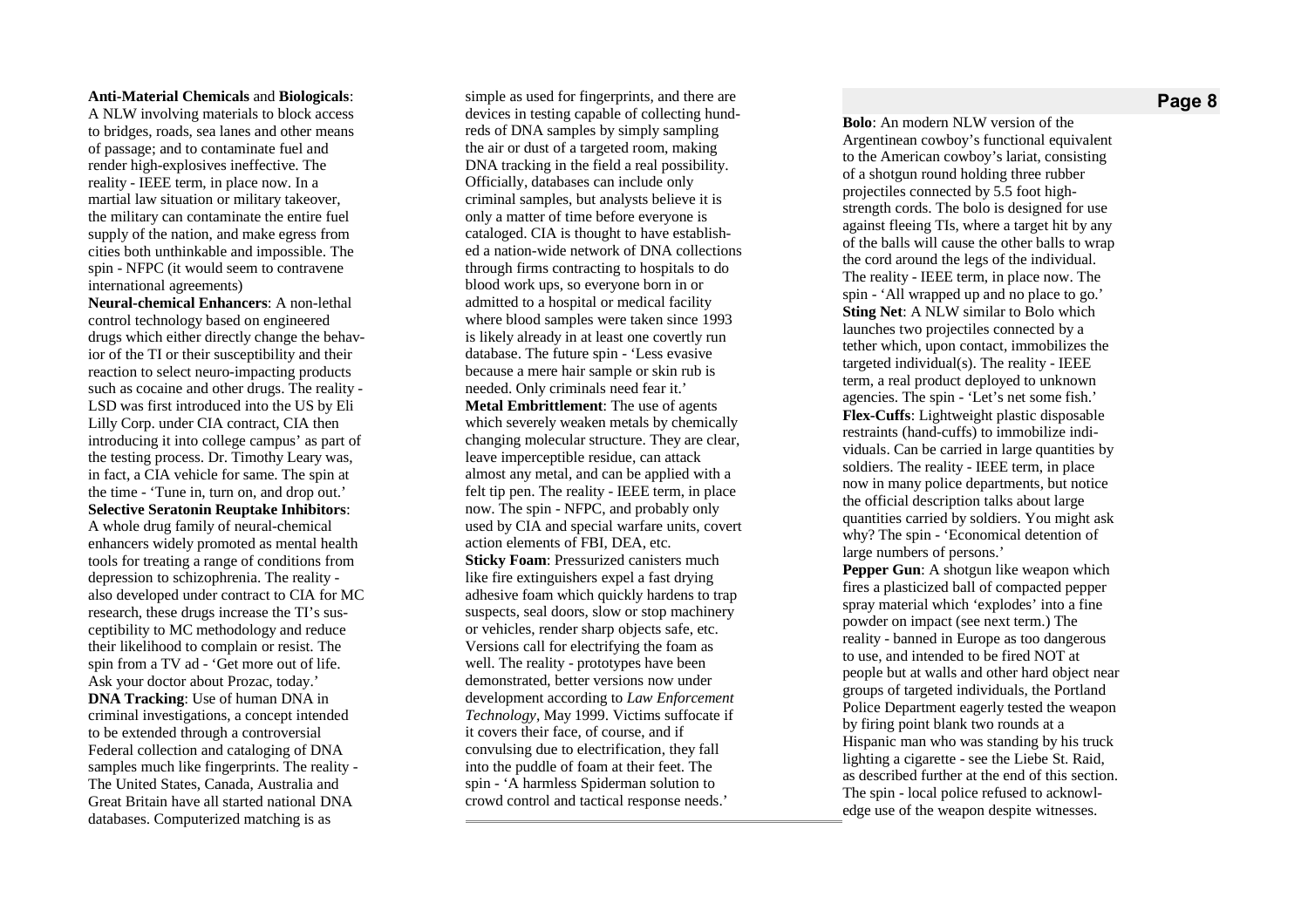**Frangible Projectile**: A NLW projectile which disintegrates to a powder on impact, intended to dispense pepper spray or CS tear gas materials. The reality - IEEE term, in place now - see above item. The spin in use - 'Dust 'em boys!'

**Skat Shell**: A NLW shell capable of dispersing continuous tear smoke for large crowd control. It releases multiple individual burning projectiles from a single cartridge. Each projectile burns for 30 seconds. Its effective range is more than 130 meters. The reality - IEEE term, in place now - deployed to unnamed agencies but not seen in use anywhere, yet. The spin - NFPC at this time. **Dry Ice Bomb**: A NLW consisting of a dryice bomb that incapacitates subjects by overwhelming them with CO2 at concentrations above 15% by volume. The reality - IEEE term, in place now. NOTE: Because CO2 can be lethal, oxygen must be available to treat the affected individuals as soon as possible. The spin in internal discussions about strategic value in the event of fatalities -

'Evaporating entirely, there is no evidence of its use, and an autopsy shows only suffocation by unknown means.'

**Bean Bag Baton**: A NLW consisting of an aluminum baton which utilizes an air cartridge to fire a bean bag filled with lead shot at 300 ft/sec. The reality - IEEE term, in place now. The spin - 'Swing 'em gently to intimidate, aim and fire 'em to incapacitate, and swing 'em hard to lacerate.'

**Variable Velocity Rifle System**(**VVRS**): A rifle designed to deliver a variety of munitions which vents propellant gas to vary projectile velocity for either lethal or nonlethal effects. The reality - IEEE term, in place now. See next section. The spin - NFPC, since it wouldn't do for us to know that NLW can be deliberately used to kill with the flip of a dial.

## **Less-Than-Lethal** (**LTL**) **Munitions** aka **Modular Crowd Control munitions** (**MCCM**) aka **Blunt Impact Munitions**:

NLW crowd control munitions consisting of rubber balls, rubber pellets, finned rubber projectiles, bean bags, shot bags, etc. which are fired at low velocity, with a range of 10- 50 meters. The reality - IEEE term, in place now. See following terms for spin. **Crowd Dispersal Rounds**: LTL munitions which can target multiple TIs with a single shot. The reality - IEEE term, in place now. The spin - 'Fire one, down many.' **Rubber Bullets**: The earliest, best known form of LTL munitions. The reality - since its inception some twenty years ago, rubber bullets have killed large numbers of persons (numbers vary according to source, most agencies unwilling to corroborate) and put hundreds more into hospitals with severe injuries. New versions operate in machinegun fashion, such weapons being used on demonstrators at point-blank range by Seattle Police at the WTO protests in 2000. The spin - 'Humane firepower.' **Punch Gun**: A NLW gun which fires a 322-

grain rubber ball at about 110 meters per second. Feels like getting punched. The reality - IEEE term, in place now, but not widely used, yet. See next. The spin - 'extended reach for the long arm of the law.' **Paint Balls**: A kind of rubber bullet which is actually a small rubber balloon filled with dye or chemical markers which burst on impact. Any biological or chemical weapon could easily be substituted for or mixed with paint without anyone being the wiser. The reality - paint ball is extremely dangerous, intended for use where participants wear heavy body padding, helmets, and goggles. Seattle Police used an automatic-fire versions pneumatic paint-ball technology during the World Trade Organization 'riots' by firing

point blank into the faces of persons seated in linked arms on the ground. The spin -

'You can run, but you can't hide, because you almost glow in the dark' (and might actually if the right marking agent is used.) **Vehicle Active Defense System** (**VADS**): A NLW system which can be mounted to vehicles to provide flash, bang, and smoke grenades. The reality - IEEE term, in place now, deployed to unknown agencies. The spin - 'We can make any vehicle an urban assault/riot-control unit.'

**Rubber Ball Launching System** (**RBLS**): A vehicle-mounted NLW which fires up to 1,400 rubber-matrix balls with steel particles. The system consists of two launch units, 10 cartridges to a unit, 70 balls per cartridge. The reality - IEEE term, known to be installed on special riot control vehicles but no one has yet seen these vehicles used anywhere. The spin - NFPC, yet. **Stingbag**: A NLW munition consisting of a

cloth bag containing 1 oz. of lead shot. The reality - IEEE term, in place now and delivered to unnamed agencies. The spin - 'Get the lead out.'

**Stingshot**: A NLW gun round loaded with rubber projectiles (either 18 pellets, 3 balls, or a rubber rocket). The reality - IEEE term, in place now and known to be delivered to unknown agencies. The spin - 'Tactically flexible, PR acceptable.'

**Disorientation Device**and/or **Munitions**, aka **Confusion Weapon**: Any NLW which modifies the behavior pattern of the TI through disorientation. The reality - IEEE term, in place now. Several following terms give examples and spin.

**Aerial Diversionary Device**: A confusion weapon featuring multi-shot distractions of individuals or crowds. Includes warning shot flash-bang projectile to be fired over the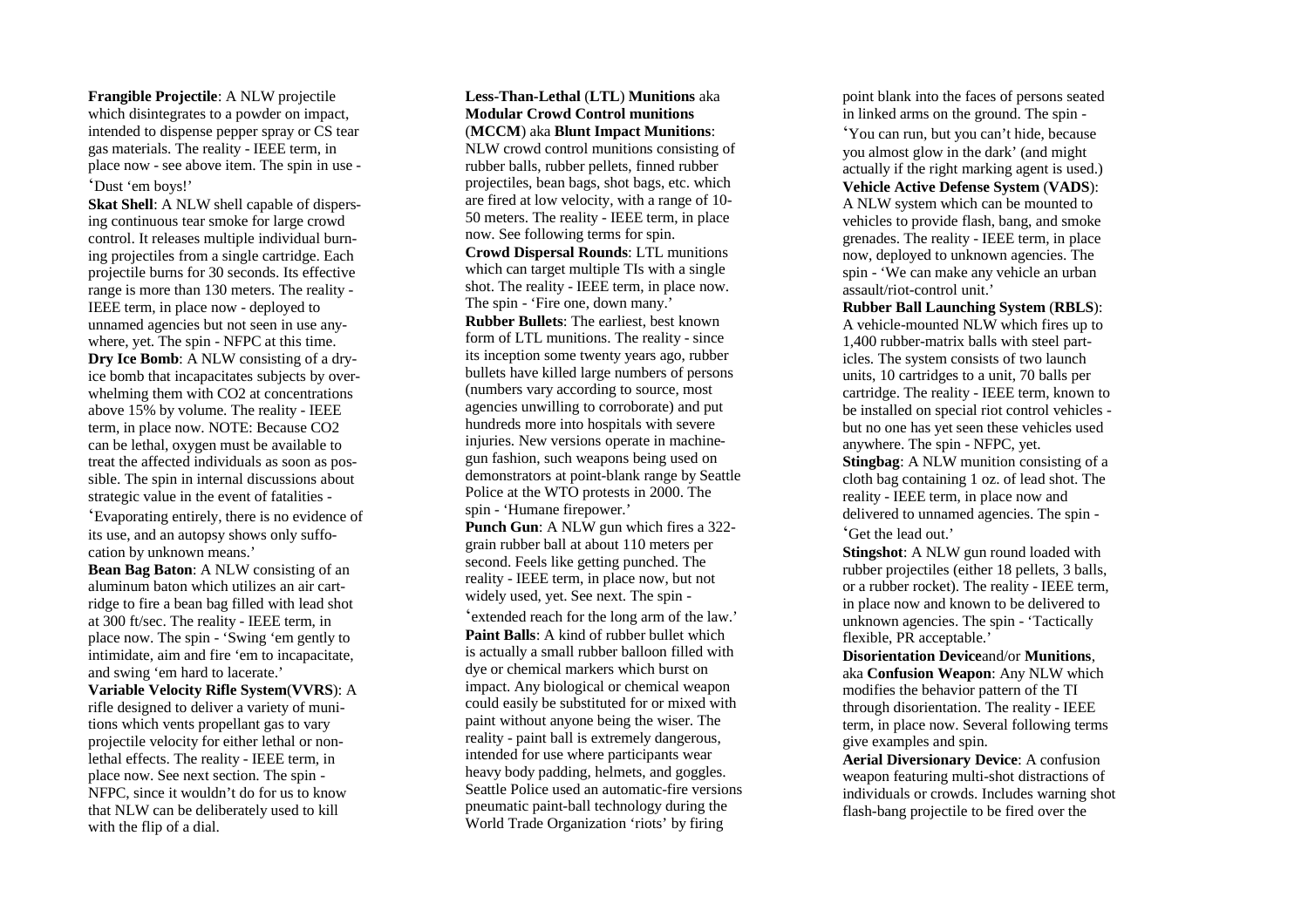heads of a violent or potentially violent crowd to allow other troop formations to maneuver to more advantageous positions. The reality - IEEE term, in place now. The spin - 'A new tactical weapon for civilian law enforcement developed by the military.'

**Bounding Non-Lethal Munition** (**BNLM**): A confusion weapon based on a tactical area denial munition for site security and perimeter defense. Produces an audible alert signal to friendly forces within a range of 200 meters. The reality - IEEE term, in place now. Frightens away hostiles and identifies user to friendly forces. The spin - 'Foes run away, friends stay and play.'

**Stun Distraction Device** (**SDD**): Any NLW which produces a bright light and a loud noise, enabling the user to disorient or briefly distract a potentially threatening individual or group. The reality and spin are found in many of the next few devices. **40 mm Sponge Grenad**e: Fired from a rifle like a military riffle grenade, it explodes to produce a barrage of densely packed dried sponges which sting as if a rubber bullet, but with less risk of penetration. The reality - IEEE term, used by Cincinnati Police against protesters (not rioters) in a 'drive by shooting incident' - that is, police drove up, fired multiple shots, and then drove off. No loudspeaker orders to disburse, just gunfire. The spin - 'Let's wipe up this mess, boys...' **Stingball Stun Impact Grenade**: A NLW hand-thrown spherical grenade which produces a loud blast and blinding flash while dispersing 100 marble-sized rubber stingballs. Can also release a quantity of CS tear

gas. The reality - IEEE term, in place now and delivered to unknown agencies. The spin - 'Let's make 'em deaf, dumb, and blind.'

#### **Smokeless Stun Grenade**: A NLW

consisting of a grenade which produces a deafening blast and concussion wave, but with little smoke so that user visibility will not be impaired. The reality - in place now and used by almost all agencies including law enforce-ment SWAT/CERT teams. The spin - 'the bark *is* the bite.'

**Page 9 Starflash Stun Grenade**: A special stun grenade which produces a loud blast, an intense flash of light and produces a shower of white-hot sparkles. The reality - in place now but not deployed in street applications because it is too 'war-like' and because it may cause fires. Both would be bad PR. The spin - 'Unexpected 4th of July.'

> **Thunder Rod Stun Grenade**: NLW insertable through holes in doors (or bullet holes.) It produces a loud blast and an intense flash of light. The reality - IEEE term, in place now and known to be delivered to unknown agencies. The spin - 'Bend over, please.' **Thunderstrip Stun Munition**: A NLW which can be slid under a door to produce a blast that will stun individuals inside. The reality - IEEE term, in place now. known to be delivered to unnamed agencies. The spin - 'Behind door number one, we have...'

**Bursting Obscurant Smoke Grenade**: A confusion weapon consisting of a grenade that quickly produces a smoke cloud that can rise to 2-3 stories. The reality - IEEE term, in place now. The spin in a crowd control dispersal situation - 'Confusion is your friend, when smoke is on the wind.' **Flameless Expulsion Grenade**: A rubber ball grenade body that contains pulverized chemical agents (CN or CS). No pyrotechnics are involved - a CO2 cartridge at the center of the grenade disperses the irritant through ports at the sides of the grenades. The reality - IEEE term, in place now. The spin - NFPC at this time.

### **Illuminator Grenade** and **Flash Grenade**:

NLW consisting of a grenade which provides a brief period of continued illumination for dark rooms, or a brief blinding flash of light. The reality - IEEE term, in place now. Note, a night time raid consisting of a Flash Grenade attack followed by armed nightvision equipped assault team is quite effective - the defenders will be completely blind but not the attackers. Likewise, a flash grenade followed by an illuminator will achieve similar results, but the attackers will have clear vision while the defenders are still recovering visually. The spin - NFPC, yet. **M203 Grenade**: The Antipersonnel blunt trauma crowd dispersal grenade explodes to hurtle a large number of rubber balls in every direction. The reality - blunt trauma translates as concussion - assuming an eye isn't hit, courtesy of the US Army's Non-Lethal Material Program put on display in London conference on NL weapons in 1997. The spin - NFPC at this time.

**Ring Airfoil Grenade** (**RAG**) and variants **Soft RAG** and **Sting RAG**: Riffle-launched NLW resembling a small radiator hose which disperses a cloud of CS powder (tear-gas) in the (soft version) or a kinetic-energy device for painful blows on impact (sting version.) It is claimed neither version will cause lethal or hazardous injury, even at point-blank range. Its shape permits high accuracy against individual targets and its velocity is great enough to negate dodging, the range being beyond the missile-throwing ability of rioters. The reality - IEEE term, in place now. The spin - NFPC yet, but the battle slogan might be 'Rag 'em and gag 'em.' **M18 Special Land Min**e: A toned-down military land mine designed to disable a car or other vehicle rather than destroy it. The reality - this assumes the gas tank is not ruptured and that no one was standing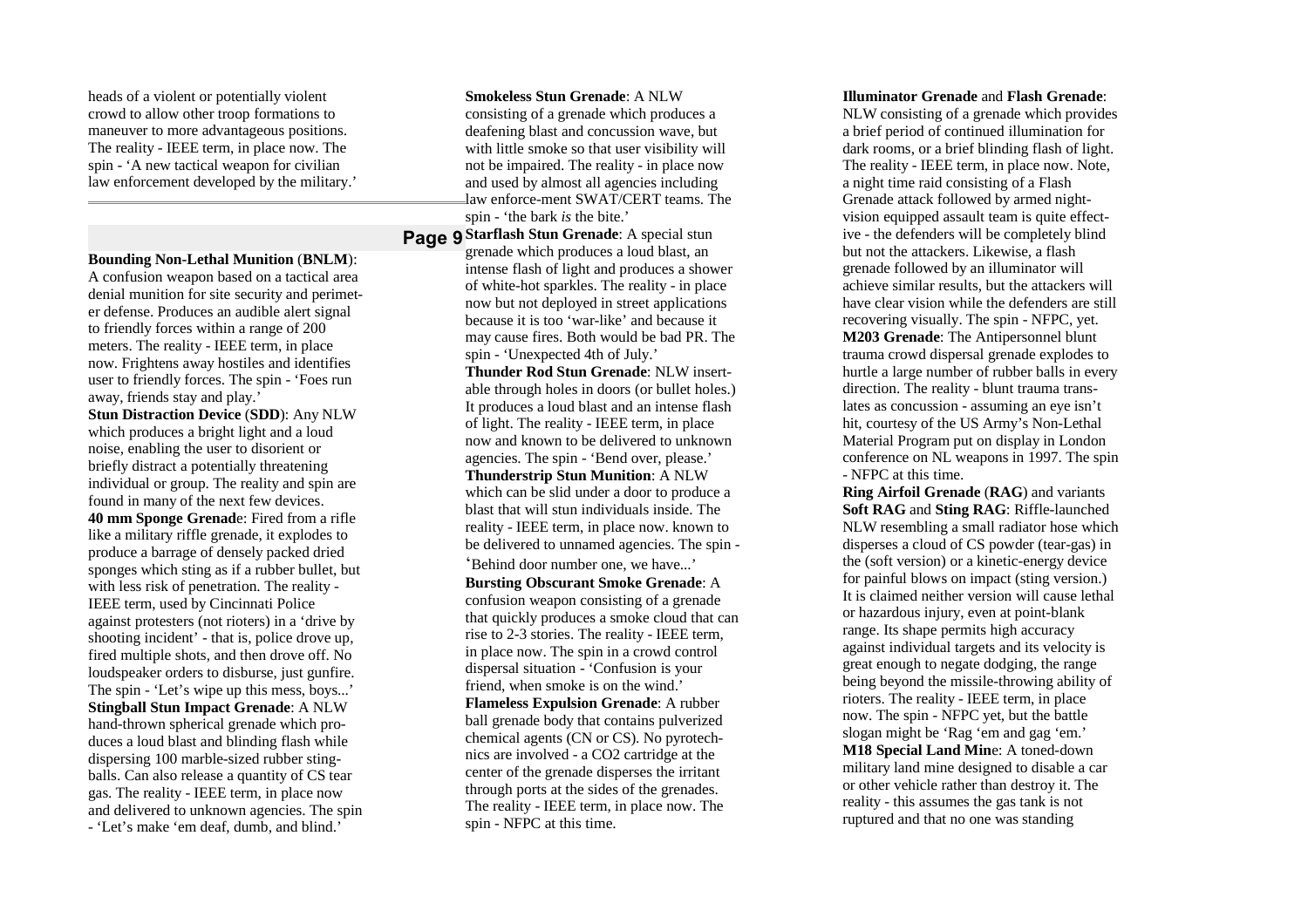nearby, courtesy of the US Army's Non-Lethal Material Program put on display in a London conference on NL weapons in 1997. The spin - NFPC at this time.

**M139 Volcano Land Mine**: A special mine which launches a net over a wide area to capture groups of people. The reality - also assumes no one is standing nearby, which, of course, is required to trip it, courtesy of the US Army's Non-Lethal Material Program put on display in a London conference on NL weapons in 1997. The spin - NFPC. **Barrel-Launched Adaptive Munition (BLAM)** aka **Smart Bullet:** - A selfcorrecting bullet containing a pietzoelectric ceramic actuator that tilts the round's nose to correct for wind drift and provide sufficient lift to compensate for gravity's pull. The reality - IEEE term, in place now. Variants include traditional sniper's rounds and armor piercing rounds (a single 'rifle' shot can destroy a tank by targeting the small recess beneath the turret and the main body.) The spin - 'A sniper's dream, a BLAM round can provide a doubling of range and a 15-fold increase in accuracy.'

**FANGS**: Remotely triggered Frequency Activated Neutralization Generator System to stop automobiles on command - a microchip built into the ignition system of cars. The reality - *Police Magazine*, July 1999 announced that designers of the microchip device hope for legislation to require use in every new car sold in the United States. The spin - 'No more high-speed chases.' **EMP Disrupter**: Electromagnetic pulse weapon disrupts electrical systems and disables vehicles and aircraft, computers, and electrical equipment, etc., and causes a extreme discomfort and/or disorients human occupants. The reality - Begich cites a USAF document found at <**http://www.usafa.af. mil/wind/34edg/airman/suhajd-1.htm**>

(removed by USAF after his book hit the streets) which says Los Alamos National Laboratory has developed it. The spin - 'No more deadly high-speed chases.' **Road Patriot**: An EMP Disrupter weapon which permanently disables vehicle electronics and ignition systems using an a rocket propelled sled to deliver the device from a pursuing vehicle. The reality - IEEE term, in place now. A real product which no one seems to know where the production is going. The spin - NFPC at this time.

**Road Sentry**: An EMP weapon which is a Road Patriot without the rocket sled, deployed ahead of the target vehicle as a stationary object which may be disguised as a garbage can lid, road patch, or sewer cover. The reality - IEEE term, in place now. A real product which no one seems to know where the production is going. The spin - NFPC. **Road Star**: A NLW which destroys tires - a four-pointed star made of steel normally hidden directly under the tire of a parked vehicle or scattered in numbers in front of a moving vehicle. The reality - in place now, long used as a covert weapon to disable victim vehicles for temporary delay or strategic advantage. The spin - 'The tire ninja.' **Combustion Alteration Technology (CAT)**: A NLW technology which develops agents that can change the viscosity or combustion characteristics of fuel to degrade engine performance or effect near instantaneous engine failure. The reality - IEEE term, in place now. Modern products can be covertly delivered to contaminate the entire fuel supply of a region. The spin - 'A spoon full of sugar makes the RPM go down.' **Combustion Interferent**: A CAT-based

variant which specifically exposes a diesel engine to a concentration (3% or more) of acetylene, causing severe preignition and engine destruction. The reality - IEEE term, in place now. The spin - NFPC. **Anti-Traction Lubricant**: A NLW consisting of a lubricant applied to roadways which reduces friction of the surface and adversely affects the traction of vehicles on the treated roads, runways, and tracks. The reality - IEEE term, in place now. The spin - 'By setting road-blocks at a curve in the road and in a manner which deliberately leaves an opening for those electing to "run" the

Page 10 barricades, a trap can be set...'

**Portable Vehicle Immobilization System** (**PVIS**) aka **Portable Roadblock**: A NLW consisting of a pre-emplaced capture system designed to stop a 7,500 pound vehicle traveling at speeds up to 45 MPH without causing permanent injury to the occupants. One version consists of a carrying case housing a quickly-deployable (by one person) roadblock extending to more than 20 feet; it is equipped with spikes which deflate tires. The reality - IEEE term, in place now with versions employed by various law enforcement agencies. The spin - 'No more high-speed chases.' (With all these toys to end high speed chases, why don't we see anyone stopping high speed chases with them? What are they saving them for?) **Teflon Confetti**: A teflon-based environmentally neutral Anti-Traction Lubricant. This product can be used to deny access to areas or cover a unit's flank. The reality - IEEE term, in place now. The spin - 'Party favor for roadblock guests who wish to depart hastily before the real fun begins.' **Plane Wave**: An energy wave whose equiphase surfaces form a family of parallel planes - a wall of energy which cannot be easily escaped by TIs. The reality - IEEE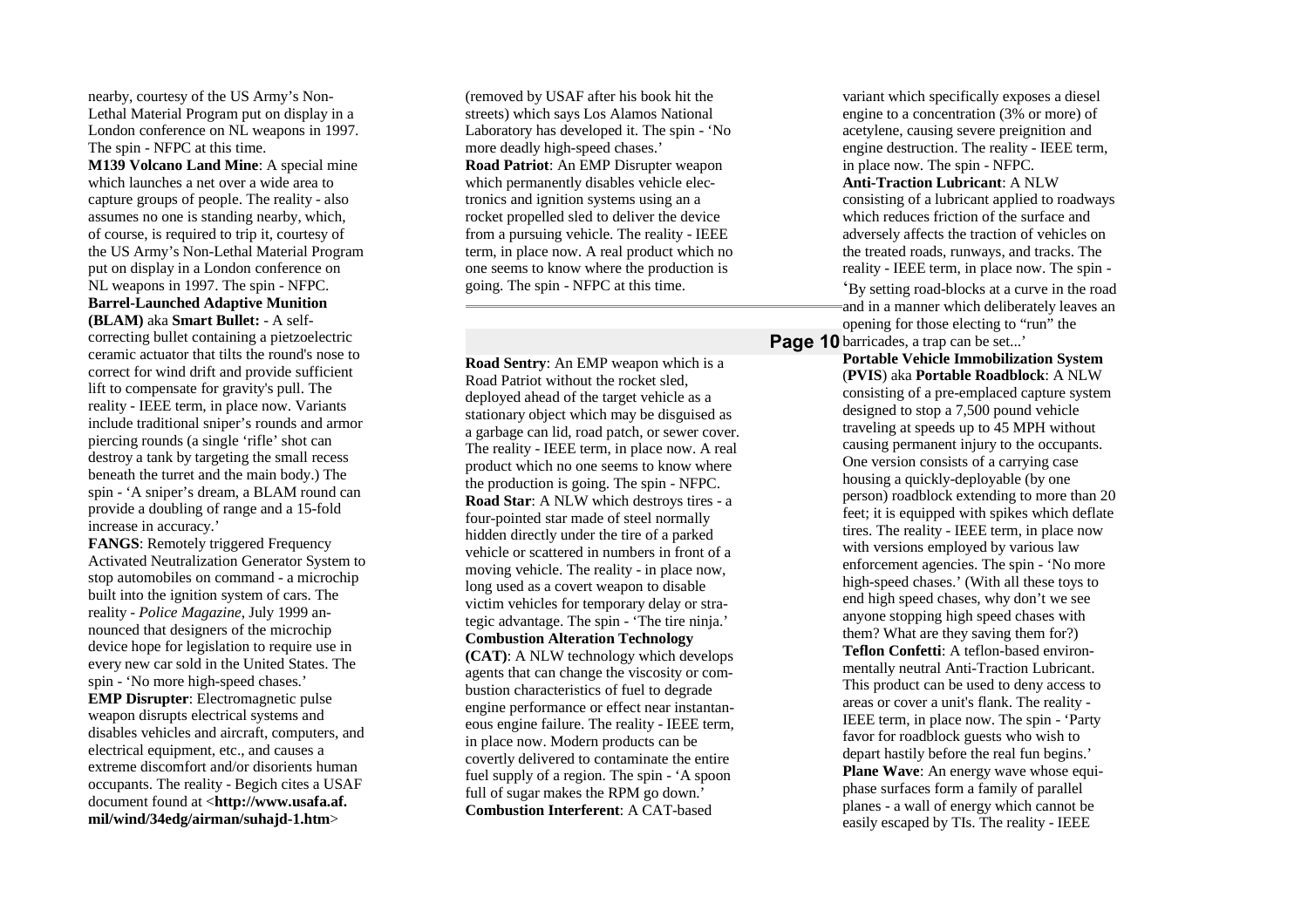term, in place now. Many of the following NLWs utilize this tech. The spin - NFPC. Beam-Plasma Device, aka Free-Electron Laser, aka Gyrotron, aka Virtual Cathode **Oscillator**: A broadband high-powered microwave generator which employs interaction of relativistic electrons and plasma in directed energy weapons. The reality - IEEE term(s), in place now. Most of the next technologies are derived from this military technology. The spin - NFPC. **EMP** 'Phaser': Adjustable (stun or kill) EMP disrupter which at higher levels will superheat internal organs and cause sudden death. The reality - cited by Begich in the same censored USAF web document. Patent #4,959,559 Sept. 25, 1990 Electromagnetic or Other Directed Energy Pulse Launcher, Ziolkowski, Richard W., U.S. Department of Energy. The spin as might be offered offhand by a user - "Looks a bit like a hamster in a microwave oven to me."

**Universal EMR Weapon**: NLW based on use of continuous rapid pulses of electro magnetic radiation (radio, magnetic fields, micro-wave, radar, etc.) to achieve offens ive/defensive capabilities at a desired level: TIs can be repelled by extremely unpleasant physical reactions (stinging, burning, tingl ing, loss of hearing, confusion, dizziness, blurred vision, etc.); incapacitated (muscle seizure and convulsions); or killed (cardiac arrest, involuntary motor function arrest, organ failure). Adjustment of wave form, field intensity, pulse widths, repetition freq uency, and carrier frequency determine outcome. The reality - all of the above was from a paper by Lt. Col. David Dean, USAF published by the *Air University Press* in 1986 (*Low-Intensity Conflict and Modern Technology*.) In March of 2001, the USMC announced a mobile unit of almost identical capabilities (mentioning only the non-lethal

capabilities in their press release.) The spin from Col. Dean's paper - '...potential uses include dealing with terrorist groups, crowd control...' (Always crowds, never riots?) **RF** Gunship: A military or police helicopter equipped with RF/EMR weapons instead of miniguns. Weapon can be adjusted between lethal (cook organs) and NL (fry skin) settings. The reality - not yet. A classified 1996 Air Force Scientific Advisory Board study suggests such a weapon system is in works. The spin - 'A truly versatile multijurisdiction, multi-role weapon system.' **Dazzle: A NLW technology which tempor**arily blinds or reduces vision acuity of TIs and electronic visual devices such as video cameras, night vision devices. The reality -IEEE term, in place now. See next few terms for examples and spin.

Laser Dazzler aka Glare Laser: Laser-based gun-mounted dazzle weapon. The reality - in line for DOD funding according to Jane's Defense Weekly, March 1996. The spin, we might imagine, if developed by defense contractor General Electric - "We bring good things to light."

Set Beam High Intensity Hand Held Searchlight System: A NLW which generates six million candles of strobe light with an effective range at high strobing level of 100 yards. Variable strobe rate can cause epileptic siezures or disorientation in some TISs. The reality - IEEE term, a manufactured item deployed to unknown agencies. The spin - NFPC at this time. (Note the 'friendly' description as a 'searchlight' when it actually a weapon to blind TIs.) Flash Blindness: Impairment of vision resulting from an intense flash of light. It includes temporary or permanent loss of visual functions and may be associated with retinal burns. The reality - IEEE term, in place now. Use of the Dazzler technology

and flash and illuminator grenades can cause flash blindness. The spin - NFPC because of the potential for permanent blindness. **Electrical Stun Device:** A NLW which stuns TIs with a high voltage, low current, short duration electric shock to incapacitate the target. The reality - in place now. See next few terms for examples and spin. Stun Guns aka TASER: The most well known form of electrical stun device, which employs either by direct electrode contact or delivered by small harpoon-like barbs fired which trail filament wires leading to the main unit - all hand held. The reality - the voltage on various models range from 10KV to over 50KV and can cause burns and scars, as well as cardiac arrest or severe neurological problems even in a healthy TI. Except for law enforcement, users can face criminal charges just as if they had used a firearm (laws vary from state to state.) New models are pulsing the voltage which allows

# **Page 11**

even higher voltages at lowered power consumption for greater durations of 'attack time' - and intensifying the 'shock' effect by phasing pulses at frequencies distressing to the body. The spin - 'Compact personal defense with humane stopping power.' **Electrified Air:** A wireless stun gun for temporarily immobilizing a TI at a distance with muscular tetanization using modulated current delivered by two channels of electrically conducted air. The reality - Patent #5,675,103 Oct. 7, 1995 Non-lethal Tetanizing Weapon, Herr, Jan Eric. The spin - 'No wires or flesh-penetrating barbs, no burns.' (No tell-tale proof in court.) **Radio Frequency Incapacitating Systems** (RFIS) aka Thermal Gun: A NLW which emits electromagnetic spectrum radiation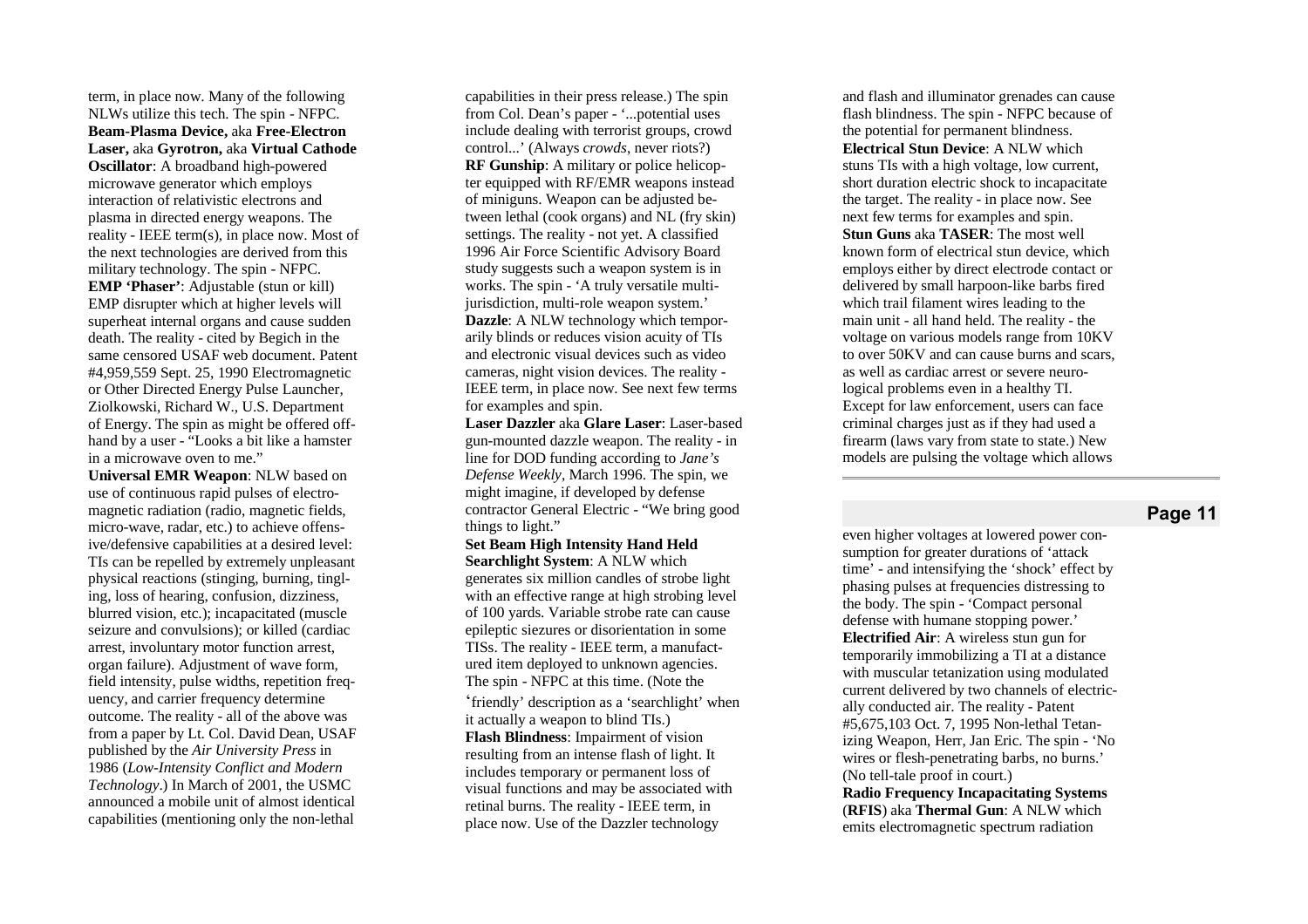calculated to cause the sensation of burning or actual burns on the skin, or at higher output levels, to superheat organs to cause severe injury or death. An example is the directional microwave transmitter which heats skin to an unbearable degree as TIs approach the device. The reality - IEEE term. The U.S. marines recently introduced on national TV news a Humvee mounted device precisely so described, though not mentioning lethal capabilities. The spin from news accounts - '...the highly mobile unit will improve crowd control situations.' (Where is *that* in the Marine's mission statement?) **Acoustic Weapon:** - A NLW which uses sonic frequencies to cause debilitating dizziness, motion sickness or nausea, and can also generate vibrations of body organs resulting in extreme pain, seizures, or death. See next for reality and spin. **Acoustic Bullet** aka **Sonic Bullet** aka **High Powered Acoustic Weapon**: A NLW consisting of a high-power, very low frequency acoustic infrasound (see next) beam weapon that incapacitates by creating plasma in form to the TI, generating an impact wave like that of a blunt object The reality - in place now, IEEE term. Hipowered versions causes blunt object trauma, and can 'fire' through walls or barriers - if used with various sensing technologies (as described herein) to allow precise aiming when other individuals are nearby. If married with silent sound technology (see below), it can impart audio information which is not only heard by the TI (and only the TI), but felt as it penetrates the body. A number of victims in recent months described precisely these symptoms and circumstances just prior to the technology becoming public knowledge. Similar technology was offered by the Russian government to the F.B.I. for used against the Branch Davidians, but the offer

was declined according to the censored USAF web document which Begich says had specific details on the technology and the event. The spin - 'These people not only want us to believe they heard God speak, but that he thumped them on the head to get their attention.' (Closer to Satan than God.) **Infrasound**: NLW involving very low frequency (less than 20 Hertz) sound projection to disorient, sicken or frighten TIs away from designated areas. NOTE: Infrasound frequencies are characterized by long-range propagation and can penetrate ground and structures. Its effects include mild to severe discomfort, organ functional disturbance (nausea, bowel spasms, etc.) The reality - IEEE term, in place now. The spin - NFPC. **Amiability Agent** aka **Calmative Agent**aka **Sleep Agent**: A NLW consisting of an agent which, by virtue of unpleasantness or power to subdue, causes TIs to become drowsy and easily persuadable. The reality - IEEE term, in place now, generally in a form which is absorbed through the skin or lungs into the blood stream. Includes a wide variety of delivery systems (sprays, fired munitions, high-pressure hose, dart guns or blow darts, direct contact) and materials (chemicals, tranquilizers, paints, water-base solutions, super-caustics, gases.) The spin - 'Humane treatment that insures compliance with minimum physical confrontation.' **Delayed-Action Agent**: A calmative agent or other chemical/biological agent which has a controlled or characteristic delay time before becoming effective. The reality - IEEE term, in place now. Typically applied by gas, powder, or liquids, they can often be applied BEFORE law enforcement intends to confront a crowd to allow targeting of larger numbers of persons before they began any strategic defensive repositioning. The spin - 'Ti-i-i-ime, it's on my side - yes it is.'

**Super Caustics**: Acid agents that can be stored in harmless binary form and used against weapons, tires, roads, roofs, optical systems, or even shoes. NOTE: A super caustic may be considered a NLW if used to deny human contact. The reality - IEEE term, in place now. Can be delivered in any number of ways, weapons, door knobs, and other key items or resources can be coated with caustic materials - but note the TI will NOT know an item is untouchable until actually touching it and getting burned. The spin - 'You can't touch this!' **Anesthetics**: A type of amiability Agents used in NLW - tranquilizers, dispensed with gas or darts, that could put people to sleep. The reality - IEEE term, in place now. The spin - 'Render's suspects completely docile or unconscious with minimum risk to either suspect or law enforcement personnel.' **Subliminals**: A MC technology based on the unaware and unstoppable subconscious acceptance of information fed covertly to the TI's brain through brief imperceptible but repetitious information embedded within any audio/video source such as radio, TV, film, music systems, and computer speakers and displays, even delivered over the Internet if desired. The reality - Patent #4,777,529 Oct. 11 1988 Audio Subliminal Programming System, Schultz, Richard, et al. Patent #6,017,302 Oct 31, 1997 Subliminal Acoustic Manipulation of The Nervous System, Loos, Hedricus G. More patents followed. The spin strategy - 'Since it is illegal to use this for any other purpose, you can trust us to use it only for good.' **Remote Physical**: Devices allow remote acquisition of continuous EEG emotional state readouts and physiological data from a TI without physical contact (and without their knowledge), to include pupil dilation, pulse rate, blood pressure, respiration rate,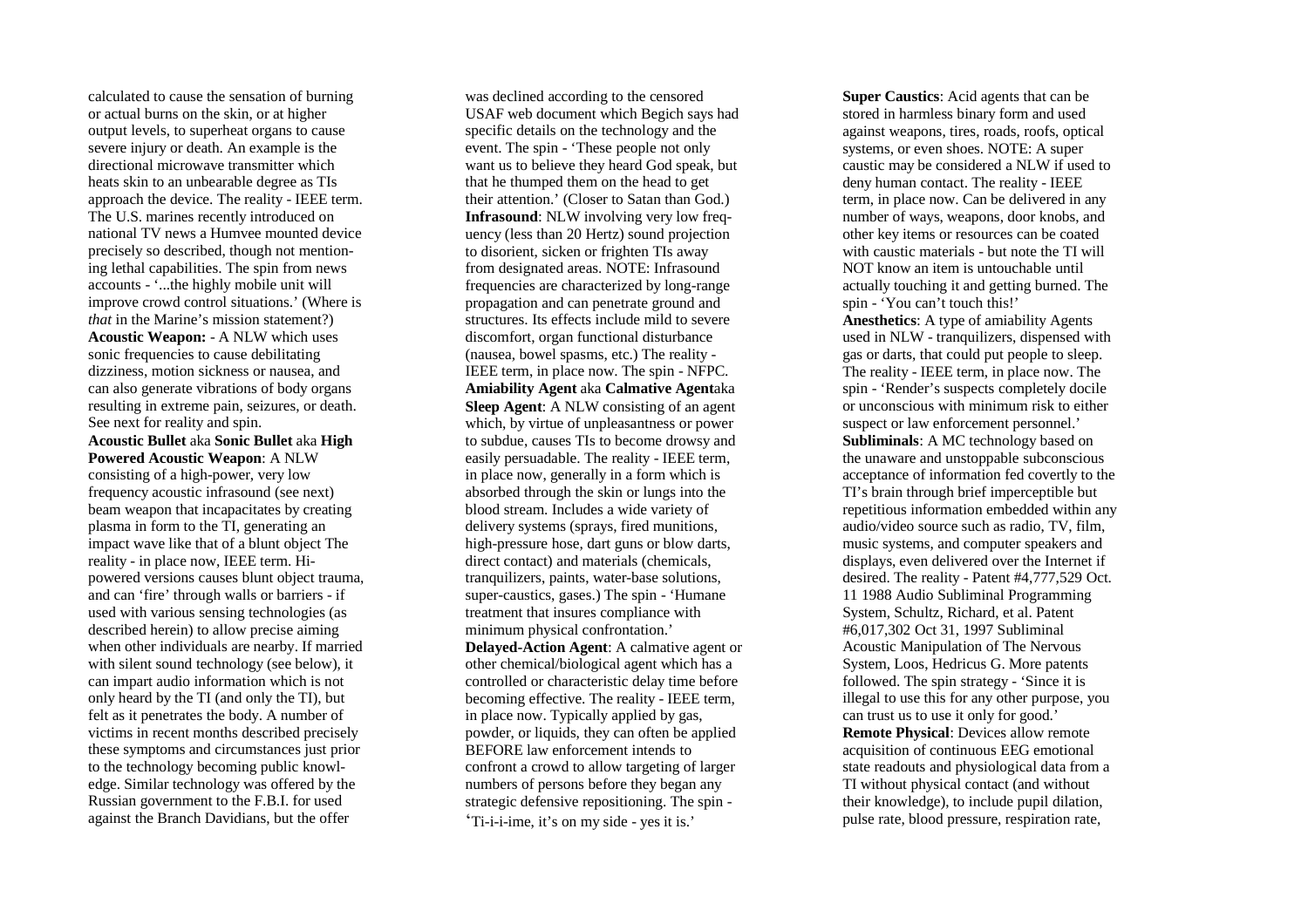and respiration level. The reality - The ultimate *covert lie detector* can also be used to detect hidden persons. Patent #4,958,653 Sept. 25, 1990 Non-Contact Vital Signs Monitor, Sharpe et al. (Georgia Tech Research Corporation.); Patent #5,507,291 April 16, 1996 Method and Apparatus for Remotely Determining Information as to a Person's Emotional State. This is the birth of the Thought Police. The spin - 'Now law enforcement can predict violent behavior and detect signs of mental illness without waiting for a senseless act to draw attention.' **R-BATS**: Remote Biochemical Assay Telemetering System is a bioimplant, skin patch, or wrist band device which detects and reports drug traces in the TI. The reality technology proposed from NASA research in May 1996 NASA Tech Briefs. The implied spin - 'Get clean, stay clean (or else we will know and come get you.)'

**Neuro-Electromagnetic Device**: A NLW which uses radio signals specifically modulated to directly affect the TI's brain and nervous system from a distance. The reality - IEEE term, in place now - see next items. The spin - NFPC, because it is important that psychiatrists, law enforcement, and media think victims are crazy.

**Remote Emotions**: A means of instantly altering mood or emotions in a TI by transmitting EEG brain waves directly into the TI's brain using ELF (extremely low radio frequency.) The reality - Patent #3,951,134

April 20, 1976 Apparatus and Method for Remotely Monitoring and Altering Brainwaves, Malech, Robert G., was the earliest device capable of altering mood - it was called the biofeedback machine. Patent #5,356,368 Oct. 18,1994 Method and

Apparatus for Inducing Desired States of Consciousness, Monroe, Robert (Interstate Industries) able to instantly entrain any desired effect once the TI's full range of emotional states are already mapped out in terms of EEG. The spin - NFPC. **Mass Tranquilizer**: Use of ELF generated sound waves with embedded EEG signals to reduce anxiety or anger levels to almost any point up to and including meditative or anesthetized states. The reality - Patent #4,335,710 June 22, 1982 Device for the Induction of Specific Brainwave Patterns, Williamson, John (Omnitronics Research Corp.). More patents like this directly alter the victim's EEG and thus, their mood and emotions. Of course, the same technology could also be used to foment violence and unrest when expedient to political need such as just before asking for more money for police. The spin - NFPC.

**Altered State Generator**: An ELF/EEG NLW which causes the TI to experience simulated narcotic or psychotic hallucinations: dramatic swings in emotion and mood, sensory illusions (pain, pleasure, tingling, heat), vestibular feelings (vibrations, free floating), depersonalization (as if detached from body, omnipresence, presence of another consciousness'), uncontrolled mental images (from memory, from subconscious): The Reality - many patents support this capability, good example: #4,227,516 Oct. 14, 1990, Apparatus for Electrophysiological Stimulation, Meland. The spin - NFPC. **Pulse Wave Myotron**: A NLW 'black box'

Page 12 about the size of a pack of cigarettes. Contact with this device by a TI will scramble voluntary brain signals causing the TI to fall to the ground in intense pain, unable to move, yet vital functions such as heartbeat and breathing remain unaffected. Recovery takes several minutes. The reality - IEEE term, in place

now. The spin - NFPC.

**Satellite Mind Link**: Use of satellites to entrain humans by broad-area broadcast of EEG via ELF frequencies directly received by the brain. The reality - Patent #3,866,231 Feb. 11, 1975 Satellite Transmission of ULF Electromagnetic Waves, Kelly, Francis J. (U.S.N.) if combined with previous EEG technologies can be used to geographically target select cities or entire continents. The spin - 'ULF signals are used to transmit orders to submerged submarines.' (True.) **Operation PIQUE**: CIA 'communications' project launched in 1978, immediately after CIA MC experiments were declared to be

'unworkable' in CIA testimony before the Church Committee in 1977. The reality cited again by Begich using the same censored USAF web document, PIQUE was used to 'bounce high powered RF (radio signals) off the ionosphere to effect the mental functions of people in selected areas', the selected areas to include Soviet nuclear installations. Since only ELF is the only RF which is known to do this, this project sounds a LOT like the precursor to HAARP. The spin - NFPC. (Could this targeting of nuclear facilities have had anything to do with Chernoble? One shudders to think it.) **HAARP** as **ELF Weapon**: The USAF project earlier described in Weather War. The reality - the ELF capability of HAARP by technical description precisely matches that of MC weapons used to alter EEG as seen in PIQUE. With full northern hemispheric coverage, who would the target be for HAARP the Chinese, Americans, or both? Patent #5,053,783 Oct. 1, 1991 High Power Low Frequency Communications by Ionispheric Modification, Papadopolous, Dennis (USAF) The spin - 'for research only.' **SuperDARN**: A network of HAARP-like facilities planed for North America. The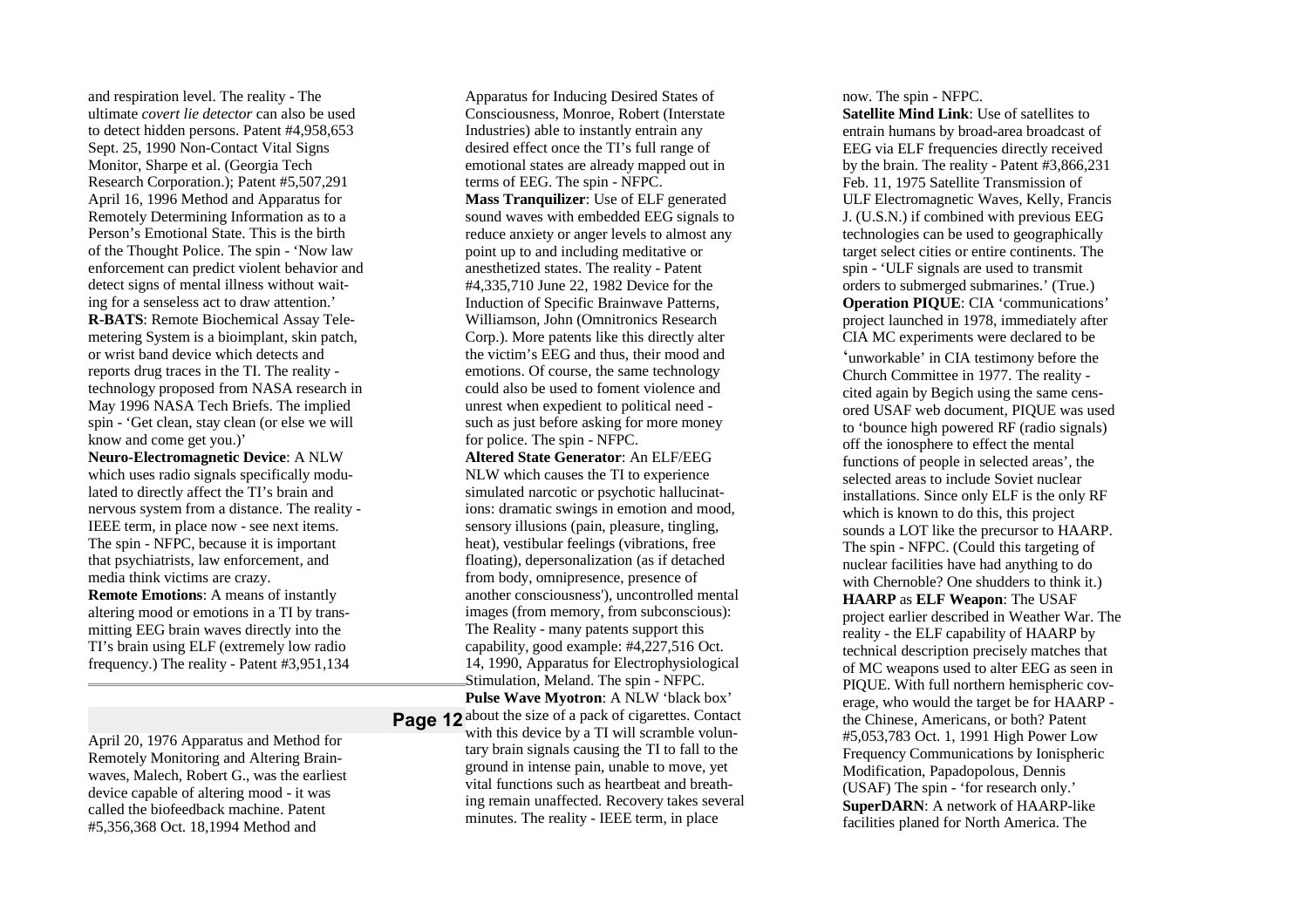reality - confirmed by National Science Foundation Award contract #9704717. Such an array in Canada and Alaska could selectively transmit unique mission specific ELF-EEG MC messages to individual nations. If its purpose is sinister, look for similar

'research' projects in Africa, South America, and Australia, or even Antartica - to handle the rest of the World. The spin - 'Open to international scientists for any appropriate research purposes.'

The Arizona Hum aka (Taos Hum) and earlier (Oregon Hum): An ELF hum which can be heard over hundreds of square miles in Arizona for which the source cannot be found. The reality - believed to be an ongoing series of region-wide ELF/EEG MC experiments. The spin from government investigators - 'I don't hear anything. My instruments don't detect anything. What are you talking about.'

Mind Meld: ELF/EEG technologies previously mentioned used to achieve with the human mind what a laser beam does with a holographic plate - capture a complete image of all content, which by digitization and output to a second individual in reverse manner allows the second individual to gain the memories and knowledge of the first - a kind of instant "been there, done that" familiarity. The reality - projected reality for the year 2020 by USAF Scientific Advisory Board, 1996. Accurate transfer of "mental, emotional, and physical states of consciousness" exists today: Patent #5,213,562 May 25, 1993 Method of Inducing Mental, Emotional and Physical States of Consciousness, Including Specific Mental Activity in Human Beings, Monroe, Robert (Interstate Industries, Inc.) The spin for tomorrow -'Visit Total Recall and enjoy the vacation of a lifetime - as someone else!' **Computer Mind Link:** Microcomputer

substrates with artificially grown brain cells provide the basis for bio-implants with a number of functions, including linking the mind directly to computers for two-way control and data access. The reality - the first experimental growth of brain cells and bonding of human tissue to substrates has been successful according to the Wall Street Journal, Feb 1, 1994. The spin - 'Now you can loose that mouse and keyboard forever.' Shared Vision: Use of advanced EEG and associated technology to capture the actual in-head view as seen by the TI in real time. The reality - in development according to Wired News Oct. 7, 1999, which reported that scientists had successfully created a video of what a test subject (cat) was actually seeing. At this time, the technology is highly invasive, requiring numerous electrodes to be placed directly into the brain. The spin likely NFPC, but if it were... 'Virtual reality was never like this.'

RAATS: Radio-wave Auditory, Assaultive, Transmitting-implantS, a kind of V2S based on a bio-implant. The reality - In place and ready for deployment. NSA/DOD funded (part of \$2B annually spent in various similar projects at select universities), this MC tech has been developed and tested on nonconsenting persons by Professor K. Kelly at the University of Albany, where one student held 37 others at gun point, shot one, and eventually hanged himself - all after complaining about voices in his head. The spin (from a conference paper offered by Professor Kelly at the Eastern Psychological Ass.) - microchip implants as a notion is '....one of the indicators of schizophrenia.' **Note:** In other words, the very pioneer in this MC tech was lecturing fellow professionals that the *tech does not exist* and that anyone experiencing the symptoms was *mentally ill*. According to Kelly's own notes, this kind of

technology is routinely tested on "uninformed, unconsenting subjects" who were usually "federal prisoners and political dissidents." What does this tell us about the intended use of this MC tech by the military-intelligence

# **Page 13**

agencies? Keep in mind they could not possibly have tested this tech on political dissidents without highly illegal covert application. Why should we presume that if they will test it on some of us without our consent, they won't freely apply it on us all once perfected?

Voice Patch: A device which, when placed in contact with a human anywhere on the body (with or without their knowledge) provides direct V2S capability. The reality -Though actually submitted in 1950 and 1968, Patent #3,393,279 Nervous System Excitation Device, and #3,647,970 Method and System for Simplifying Speech Waveforms, these patents were suppressed by the U.S. Patent office and military until 1968 and 1972, both invented by Gillis Patrick Flanagan. Patent #3,566,347 Feb. 23, 1971 Psycho-acoustic Projector, Flanders, Andrew E. (General Dynamics Corp.) took it a step further by providing the wearer with clear audio but those anywhere in the vicinity without the device suffered psychotic disorientation and hearing impairment. The spin - 'New hearing aid technology can be hidden completely to give you the same freedom you used to have.' (And insure you hear the right message.)

**Difference Acoustic Wave Generation System (DAWGS):** A NLW consisting of electro-pneumatic acoustic generators which produce a high power acoustic beam with precise frequency control. The reality - IEEE term, in place now. This is the basis of a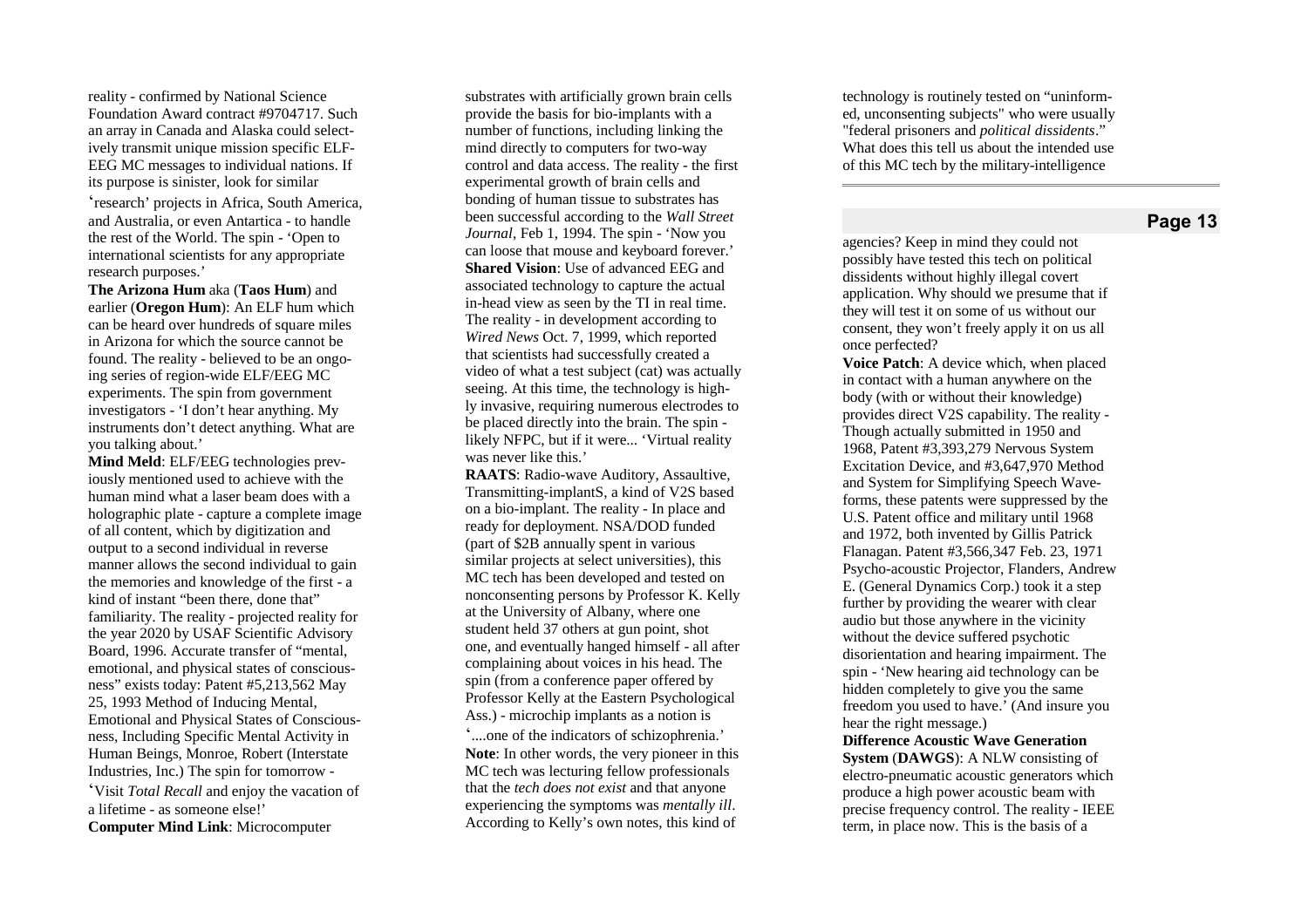whole category and range of MC technology described next. The spin - NFPC.

**Omnipresent Sound:** A wireless means to transmit audible sound through any medium (gas, liquid, solid) without radio waves by means of modulated ultrasonic pressure waves (air movement.) Point of origin and signal are undetectable by TI or others. The reality - Patent #5,539,705 July 23, 1996 Ultrasonic Speech Translator and Communications System, Ackerman, M. Alfred (Marietta Energy Systems.) Does require hardware at both ends, but is easy to conceal or disguise. The spin - NFPC.

Hypersonic Sound: Laser-based device which emulates Omnipresent Sound but has limitation of requiring direct line of site. Does not require hardware at listening end. The reality - this technology was announced by American Technology Corporation's Chairman's, May 17, 1999. The spin from them - 'New capabilities as replacement for home entertainment speaker systems.' **Silent Sound Spread Spectrum (SSSS)** aka S-quad or Squad: A means of imparting either or both EEG brain wave patterns and/or audio messages subliminally to a TI, using signals embedded into existing audio source, typically radio or television broadcasts. The reality - In place now. Specific verbal commands (surrender, vote for Our Guy) are imparted into the subconscious where they surface to the conscious as personal thought. By sending EEG signals, emotional states can be simultaneously and instantly entrained (i.e. fear, happiness, etc.) Combined, the result is virtually irresistible. The spin - NFPC

**Command Solo:** USAF operates several specially modified EC-130 aircraft codenamed Command Solo, equipped with the ability to broadcast radio and TV signals of any type or frequency embedded with SSSS and EEG emotional state entrainments. The reality - Command Solo was deployed successfully in the Gulf war to 'encourage' mass surrenders by Iraqi troops, and again in Bosnia to sway 'elections intended to end the violence.' The spin - 'The U.S. military is prohibited to use this technology on American citizens.' (Every major US city now has frequent C-130 overflights.) Voice to Skull (V2S): aka Artificial Telepathy, Microwave Hearing: A neuroelectromagnetic device which provides a means of transmitting specially prepared electronic signals to the TI, received as a series of clicks and buzzes which are decoded by the mind as intelligible speech and sound heard ONLY by the TI. The reality - In place now with a broad variety of signal and delivery methods. Typically, voice or audio is broadcast by pulse-modulated signals in one or two low-output radio or microwave transmissions which which are precisely aimed at the TI, who experiences 'in head' sound, often described as 'the voice of God, which cannot be disobeyed.' Numerous patents: #4,877,027 Oct. 31, 1989 Hearing System, Brunkan, Wayne L.; #4,858,612, Aug. 22, 1989 Hearing Device, Stocklin, William; #5,159,703, Oct. 27, 1992 Silent Subliminal Presentation System, Lowry, Oliver; and more. See next. The spin -'Schizophrenia does sometimes involve the excuse of hearing voices, typically claiming "God" commanded the their terrible deeds.' **Electrophonic Effect or Frey Effect: A** buzzing or clicking sound in the back of the head experienced by a TI subjected to pulsed microwave radiation, such as from a V2S device. The absorbed energy produces thermoelastic expansion of brain tissues causing an acoustic pressure wave detected by the Corti, a spiral structure within the ear's cochlea containing hair cells sensitive

to vibrations. Discovered by Dr. Allen Frey in the mid 1980's. The reality - IEEE term, in place now. Almost every government agency and military branch has conducted research in this area! The spin at NASA -'developed to scare birds off of runways.' Levitation Projector: A device which projects combined VLF radio, magnetic, and electrical charge plane-wave force fields together with sonic bullets in a manner suitable to cause select sympathetic objects to levitate and/or fly through the air. The reality - hypothetical speculation. Or is it? TIs whom I respect for real and practical reasons simultaneously and spontaneously reported similar 'minor' levitations before any public concept of the technology was possible. Scientists at Intersonics, Inc. of Northbrook, Ill., reported successfully levitating a one-ounce steel ball bearing using nothing but sound waves (believed to be a rapid-fire series of sonic bullets). The spin -'So in addition to being a 'wavie', you're also beset by poltergeists?'

See-Through-Clothes Video: Video digital image processing combined with traditional visible and near-visible spectrum video to produce a startlingly real see-through effect. Variations tested as alternative for tighter airport security. The reality - in place now, accidentally delivered into hands of thousands of consumers in Sony video cameras last year. The spin - 'Very low-light level capability.' (Custom's Office reports that a survey revealed most passengers would rather undergo a strip search or traditional x-ray if suspected than be 'peeped at' en mass.) Bullet-Hole Camera: A very small cylindrical and self-contained video probe which can be inserted into a bullet hole or otherwise hidden to broadcast images (with or without sound.) The reality - provided by the British government to FBI/DEA and used at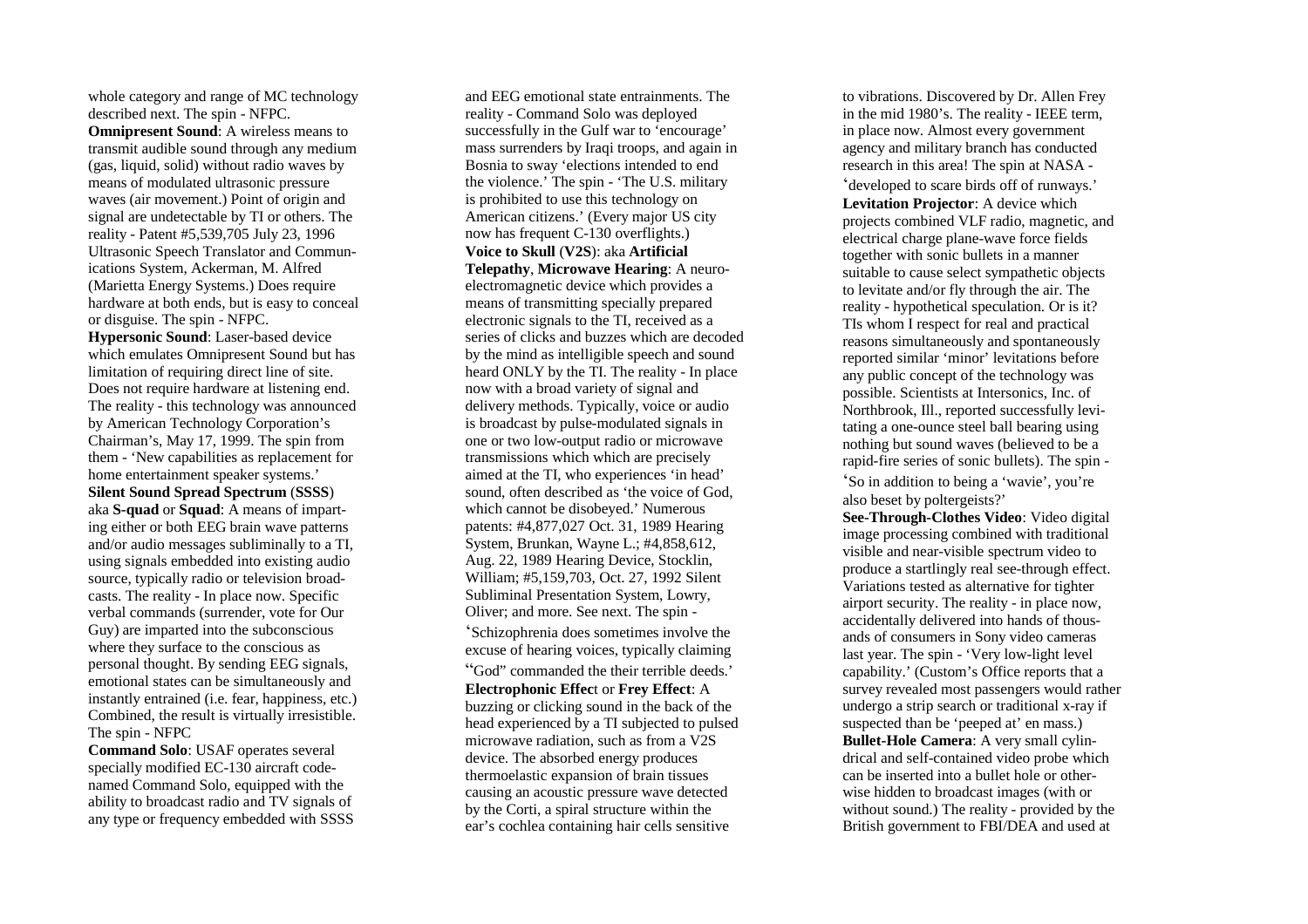WACO. There is no excuse for WACO based on any lack of knowing what the occupants were doing or planning. The spin - NFPC. **Under-The-Door Camera**: A bullet-hole camera on the end of a flex-cable with integral manipulator device which is slipped under the crack in a doorway or other opening and manipulated from the far side to look in any direction. The reality - in use now by many agencies and SWAT/CERT teams. The spin - 'Snake eyes.' **Algorithmic Surveillance Systems & Face Prints**: CCTV (closed circuit television) security systems connected to computerized face-print database libraries to watch public places for specified individuals. Computer algorithms compare video still frames against database images on the fly. The

reality - in place now and operational at numerous Federal and State agencies, (and gaming casinos in Las Vegas looking for known cheaters) limited only by the relatively small current library of collected facial images (which may explain why the FBI wants to link and coordinate all US State's driver's license programs.) The spin according to Red Chinese who used video of protesters to identify and capture students involved, - the cameras are a 'traffic control monitoring system.'

**Fingerprint Identification Unit** (**FIU**) - A device which enrolls, compares, and verifies fingerprints of a fingers placed at its sensor. The FIU contains a biometric sensor that can reject phony fingers, duplicate fingerprint images, or other ersatz digits. The system can be used for security applications, such as access control to files and machinery. The reality - IEEE term, in place now. Add communications capability, and this could

be used at cash registers to identify purchasers or at entrance/egress. The spin - NFPC. **Automatic Number Plate Scanners** (**NPS**): Face Print technology applied to comparing video images of automobiles to match select license plates. The reality - in place in all exit points of London, British seaports, and the tunnel to France. The spin - 'Gives us a 5 second response time for giving chase to suspected felons caught on camera.' **Automatic Vehicle Locator**: GPS (gobalpositioning-satellite) based device which transmits the location of an equipped vehicle. The reality - in place now. Built into some cars as an anti-theft and/or navigational device, small portable units can be covertly placed on any vehicle for tracking TI travels. The spin - 'Accurate to within 50 feet, you will never be lost again.' (At least we will know where you are.)

**Page 14 Paint Tag Identification:** A method for distinguishing between friendly and enemy platforms. The concept puts undetectable microscopic transponders into specialized, conductive paints. A low power signal emitted from the friendly source activates the transponder for discerning ID, or on the targeted enemy item - for destruction by a homing weapon. The reality - IEEE term, in place now. In application against citizens, paint swabs on the TI vehicles or homes can help identify them in quickly with a simple scan. The spin - NFPC at this time. **Individual Position Locator Device** or

(

**I**

**PLD**): Individual Position Locator Device is a wrist or ankle bracelet but can also be a bio-implant which uses GPS to track the location of the wearer (see Digital Angel.) The reality - in place now, promoted first by the Army War College in 1989 (see next few items.) The spin - 'We need to know where

#### our criminals are at all times.' **ELECTRONIC TAGGING** : An IPLD system

consisting of a light-weight wrist strap data tag, both waterproof and protected against electrostatic discharge, containing miniature non-volatile memory modules secured to a TI (say, a prisoner). Data describing the person is then loaded into the wrist-strap data tag where it remains until no longer needed (e.g., the prisoner's sentence ends). The other part of this system uses a PCbased handheld reader for reading and writing of the data tag. The data tags can hold up to 100 times more data than the average bar code. The spin - 'Electronic tagging is useful for hospital patients, inventory control, and security marking of property.'

**Identify Friend Foe Neutral** (**IFFN**): An IPLD device which in addition to revealing location, indicates if the subject is friend, foe, or neutral. The status can be remotely altered as needed. The reality - from the same 1989 War College source, only makes sense if it is intended that EVERYONE wear such a tag - akin to the mark of the beast (666.) So a TI they want to label as 'armed and dangerous', simply gets their tag zapped and the government hones in with weapons drawn. The spin of the future - 'If you don't do the crime, you won't bear the sign.' **3D-ID Local Positioning System**: An IPLD capable of determining the 3-D location of items and TIs within a 3-dimensionally boundaried space (such as a high-rise building.) The system consists of IPLD "tags" associated with people or assets to be tracked, and an infrastructure (satellites and monitoring computers) for tracking the location of each tag. The reality - in place now - IEEE nomenclature. The spin - "Now law enforcement can not only trace a suspect to a high-rise building, but ask the important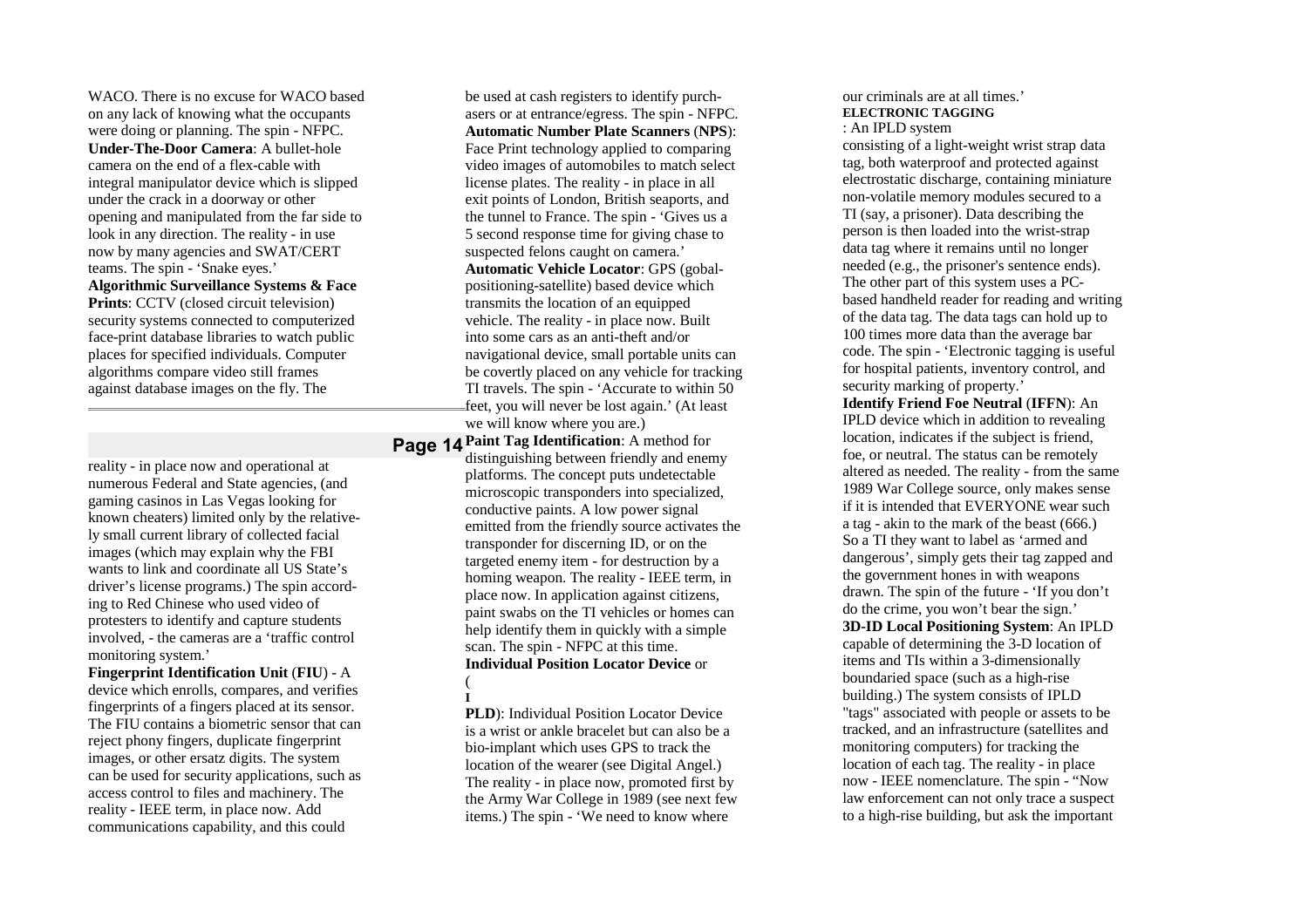## question; 'Floor, please?'" **Global Surveillance, Reconnaissance, and Targeting System** (**GSRT**): A space-based all-sensor collection, processing, and dissemination system which provides a real-time

information database used to create a virtual reality (VR) image of the area of interest, thus providing all levels of command with full situational awareness (SA), technical and intelligence information, and command & control functions. The reality - IEEE term, in place and being established now. If you thought the special effects spy satellite capabilities in the movie, *Enemy of The State,* were overdone, this is more advanced than that. Think 3-D. The spin - NFPC. **National Identity Card**: A proposal to have a single I.D. card used for all identification purposes from drivers license to medical insurance, complete with embedded microchip memory to keep track all important personal information. Federal law dictates that the Social Security number is not to be used for identification purposes. The reality the social security number is THE preferred and most critical form of identification used in credit reporting and ALL contact with medical and other government agencies, and elsewhere. Despite obvious threats to loss of identity by theft of SS#, Virginia and other states have started using SS# as THE driver's license number. The spin - 'More convenient to everyone.' (Especially if also an ILPD device!)

**Bioradar**: A radar device which helps in searches for buried persons. It can measure heart frequency and breathing up to 3 meters under snow and rubble. It can also detect TIs in buildings from the outside, even through cement up to 6 meters thick. The reality - IEEE term, in place now. See next few terms for details and spin.

**Millimeter-Wave Camera**: - A camera

capable of measuring the time delay and intensity of millimeter-wave energy that radiates naturally from living beings and inanimate objects. NOTE: Millimeter-wave cameras can be used for "remote frisking" to detect weapons or drugs carried by persons. This is because at millimeter wavelengths, people are good emitters, while metals are very poor emitters. Dielectric objects, such as plastics, ceramics and powdered drugs are somewhere in-between. Clothing and building materials such as wallboard, on the other hand, are virtually transparent. The reality - IEEE term, in place now (see next definitions.) The spin - NFPC at this time. **See-Thru-The-Wall Flashlight**: Hand-held see-through-the-wall bioradar technology (millimeter-wave) imaging tool (looks like a large flashlight) not much unlike infrared FLIR devices. Tied to respiration signatures, it can identify and track a specific TI from among many individuals. The reality - in place now according to press release from Dr. Eugene F. Greneker at the University of Georgia, which itself points out the DOD had *working prototypes since the mid 1980's*. The spin from their material - 'Useful to police officers in tactical matters.' **Life Assessment Detector System** (**LADS**): More powerful version of the hand-held bioradar flashlight used to detect, isolate, and identify TI heartbeats and respiration characteristics at distance and behind walls. The reality - Also developed by Dr. Greneker

at Georgia Tech, this is an actual product promoted briefly at VSE Corp. Web site (until I asked them questions about deduced capabilities to output video images). The spin, paraphrasing VSE '...able to detect

respiration and heart rates up to 135 feet away... to locate injured persons trapped in collapsed buildings or identify and separate gunmen from hostages through the wall.' **Field Effect Detector**: A handheld device used to find human beings hiding behind barriers such as concrete walls and dense foliage, even at hundreds of feet distant. The unit employs a passive detection system not vulnerable to types of countermeasures that might spoof infrared or thermal imagers. The device detects the electrostatic field given off by a human being and, like a divining rod, pulls the device in the user's hand and points toward the TI with an audio or video indicator. The reality - IEEE term, in place now. The spin - NFPC yet, being held back. **Night Vision**: A device which allows the user to see in the dark (goggles, hand-held, gun sights, etc.) Based on passive (sense only) or active (illuminate and sense) infrared (IR) technology. The reality - around for years, now available commercially to anyone with the price. I've enjoyed testing a number of Soviet-made units costing a few hundred dollars. The spin - 'Turning night into day.' **Thermoviewer**: A hand-held night vision device the size of a pair of binoculars, that can "see" in absolute darkness. It creates images by sensing minute temperature differences between the object sought and background, and was designed to find enemy troops and vehicles at night. **Garret Scanner**: An electronic device used to scan rooms for concealed weapons. Includes a "reduced sensitivity" mode for scanning

**Page 15** near floors containing reinforcement bars (rebars) or pipe. The reality - IEEE term, in place now. The spin - NFPC, presumably held back for final gun seizure efforts. **Forward Looking Infrared** ( **FLIR** ):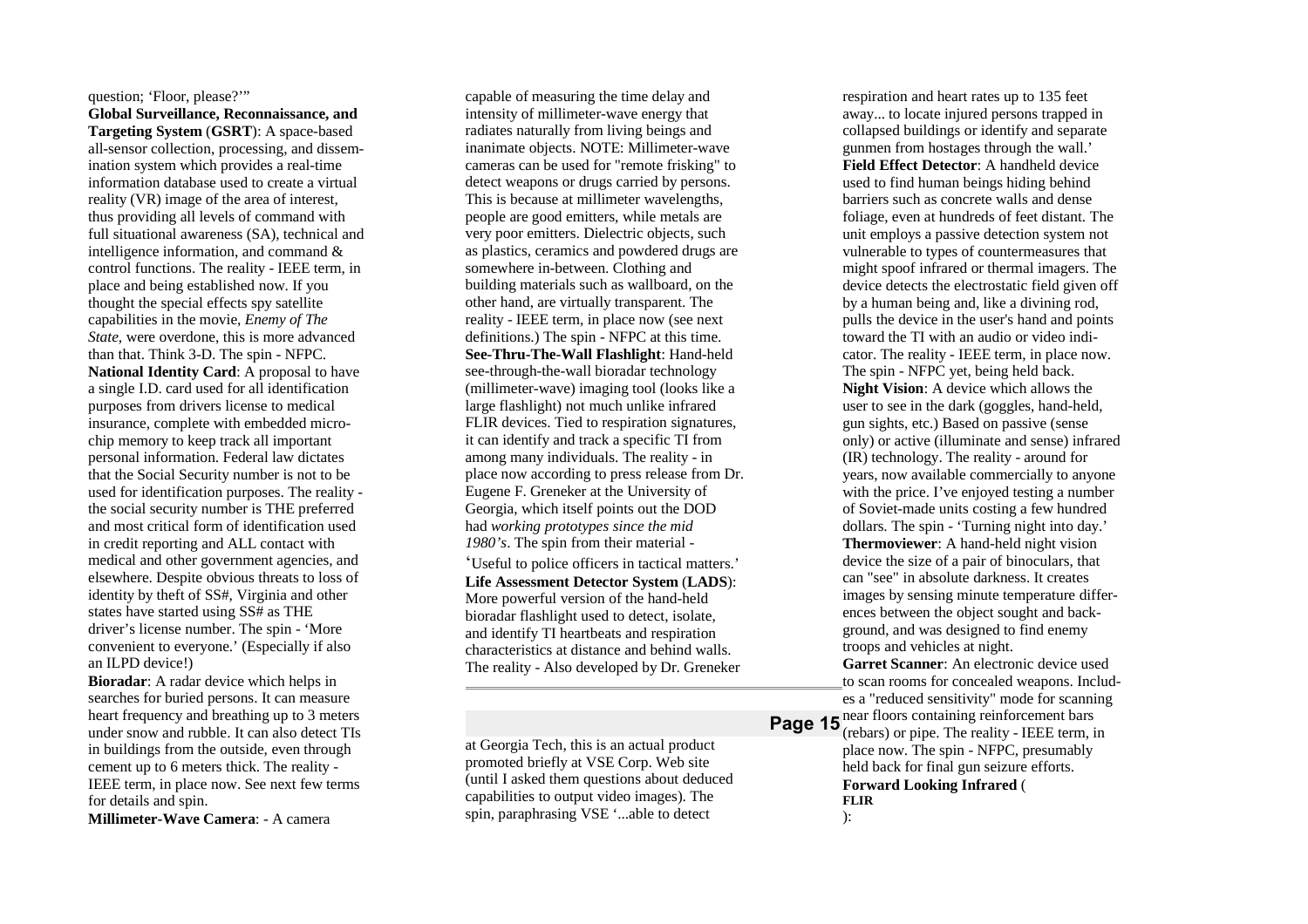Typically Helicopter mounted technology provides 'nighttime' imaging capability, day-or-nite thermal imaging capability useful to penetrate ground and walls for hidden objects or persons. The reality - in place now. Various versions of the technology have specific strengths or weaknesses. The spin - 'All the better to see you with.' **Coherent All-Radio Band Sensor** (**CARABAS**) aka **Profiler**: An airborne

synthetic aperture radar (SAR) technology in the VHF band (30 - 300 MHz) that possesses good ground-penetrating capability (10-12 feet) also able to detect objects tunnels, pipes, cables, etc., see through foliage and camouflage. The reality - IEEE term, in place now. Alternative to FLIR, it is not blinded by thermal hot spots or light sources, works equally well in daytime. The spin - NFPC. **Cell phone** (as)**Scanner**: An undocumented feature found in many off-the-shelf cell phones which allows them to be converted into an automatic scanner which scan-detects and decodes scrambled cellular conversations by simply pressing a series of keystrokes. The reality - demonstrated to this author by a phone salesman who says he regularly shows customers how to do it. Learned the codes from the Internet, he said. The spin as subsequently told me by a phone maker representative - 'Strictly a diagnostics tool.' **All** (almost) **Band Radio**: Some 'all-band' radios manufactured by companies who are also defense contractors commonly omit certain frequencies known to be used by political dissidents. Grundig, for instance, blocks nearly one-half dozen such stations in Europe. There have been no 'tests' to see if products sold in the US are so afflicted, but most users would simply assume poor reception, not hanky panky. The spin - NFPC. **Public Safety Answering Points** (**PSAP**): A system of identifying the location and user

of a cell phone when 911 is dialed. The reality - required by FCC rules in 1996 for completion by Oct. 1, 2001. This technology can easily be subverted to track cell phones and pagers anywhere, anytime (not waiting for dialing of 911), by simply specifying the target phone. This is not a new capability, but it is an automated version of what used to be a fairly difficult task requiring special gear and coordinated efforts. The spin - 'Improved public safety.' (Really? I wonder what percentage of cellular phone 911 calls are made by people who can't simply *say* where they are?)

**Roving Wiretaps**: A wiretap method which randomly selects individual communication signals within a larger specified communications channel such as a telephone trunk line (tens of thousands of calls). The reality - NSA technology allows for and is regularly does this in operation ECHELON (described herein) despite Congressional warnings it is *not* legal. Now, FBI and even local law enforcement can request access to this technology through liberally granted court orders based on presumption of guilt by association, even if the association is only that you work with or live near the actual targeted individual. The spin - 'If you don't have anything to hide, you shouldn't care who is listening.'

**Carnivore**: An FBI e-mail wiretapping system consisting of a Packet Sniffer used to locate records (and only those records, they are quick to claim) in e-mail messages and Internet based telephony for which the FBI has (we hope) received a court order. The reality - in place now. The name is explained as "Carnivore chews all the data on the network, but it actually eats ONLY the information authorized by a court order." The spin - 'Don't worry, the FBI never exceeds its authority, plants evidence, entraps

suspects, or wiretaps without a warrant, etc.' **E-MAIL Bomb** aka **Information Bomb** and **Denial of Service Attack**: An automated script which generates a chain of e-mail messages or Web site page hits intended to overload the resources of the victim server processor, or Mail Transfer Agent (MTA) to target the server, firm, or a select server client (TI.) Can entail sending massive files or FTP commands. E-mail bombs include chain bombs, error-message bombs, covert distribution, and mail exploder exploitation, among other techniques. The reality - in place now. My own Web site was hit with some 9,000 rapid-fire requests for the same Web page while I was on the air with Jeff Rense, ostensibly to prevent listeners from reaching my Web site during its promotion on the show. The spin, as claimed by an ISP

unwilling to see bogeymen - 'Sometimes routers get confused and send out multiple requests through multiple paths, and tend to confuse other routers.' (This is denied by router manufacturers.)

**Codeaphone**: Not to be confused with the commercial telephone answering machine or company which makes it - use of remotely delivered high-speed digital command data packets over the telephone to cause any combination of results: Block or redirect outbound or inbound calls, simulate busy or endless ring, turn telephone into room bug even if still on hook, manipulate billing and caller ID information, and more. The reality as presented first in this author's book, The Professional Paranoid in 1998, is based on NSA technology built into the modern digital telephone system when NSA worked hand in hand with Bell Labs to define the 'telephone system of the future' which is, by coincidence, quite Echelon friendly. This author has experienced first hand some remarkable telephone manipulations using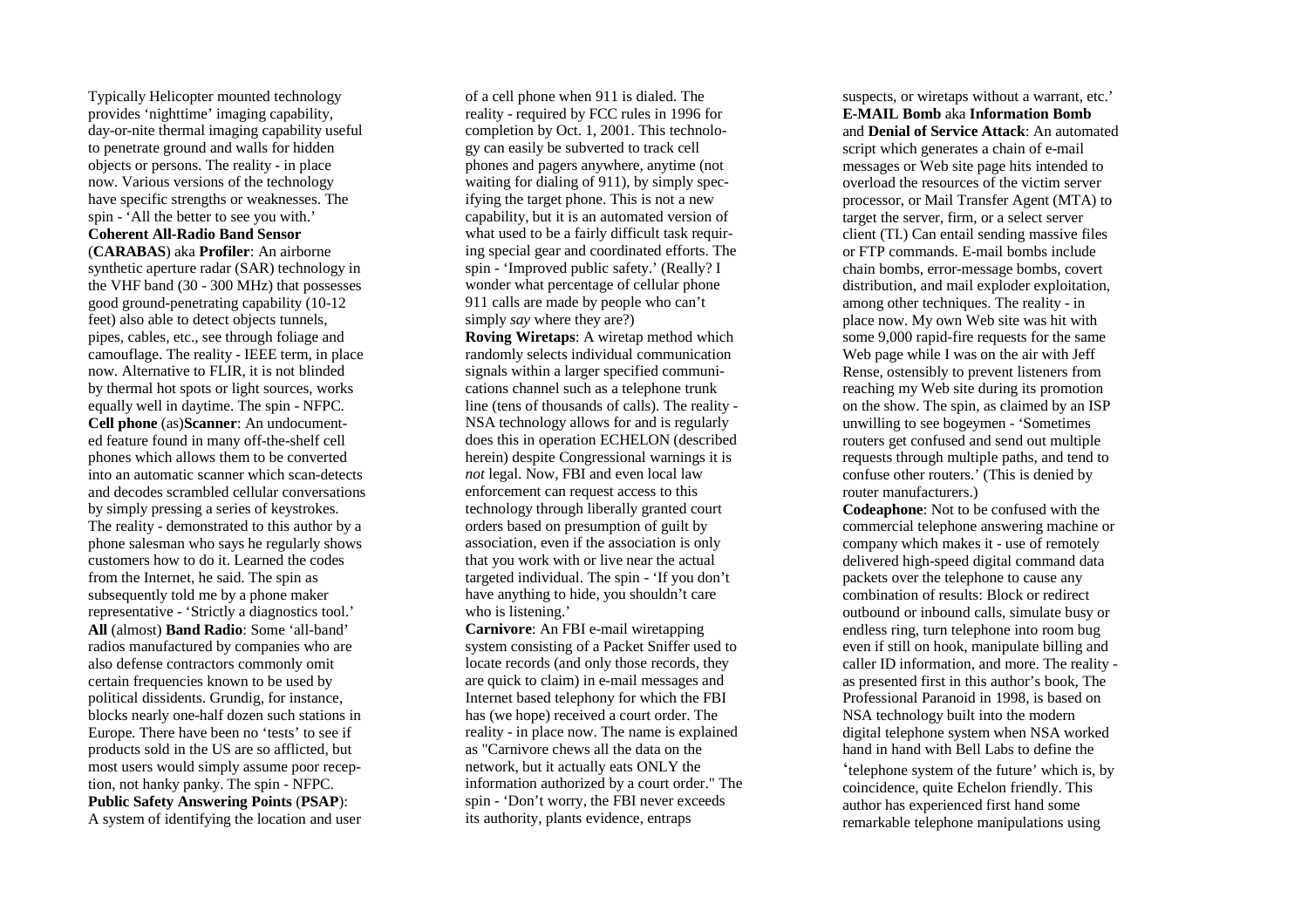this technology involving to-the-minute synchronized interference with voice, fax, and email of hundreds of clients, and suppression of recording equipment with a high-gain silent sound signals. The spin - NFPC at this time. (But it is in my book, *The Professional Paranoid*.)

**Communications Deception**: Use of devices, operations, and techniques with to confuse or mislead the user of a communications link or a navigation system by radiation, reradiation, or reflection of electromagnetic energy. The reality - IEEE term, in place now. See next two terms. The spin - NFPC. **Meaconing**: A communication deception technique which targets navigational instruments and navcom devices. The reality - IEEE term, in place now. The military can disable modern air and sea transportation navigational capabilities. Under command of FEMA, this technology could be used to prevent Americans from safely using aircraft and boats. The spin - NFPC. **Selective** (GPS) **Availability (SA)** and **Differential GPS** (**DGPS):** A type of meaconing which prevents an enemy from reliably using the Global Positioning System (GPS.) The ground-control station can deliberately introduce satellite timing and position errors into satellite transmissions to reduce the accuracy of civilian and unauthorized users. The reality - IEEE term, gives military and FEMA capability to selectively provide unhampered use by friendly forces through Differential GPS (DGPS), a technique requiring communications between two receivers, one of which is at a known location. This system can be used against citizens in a martial law or military take over situation to render their GPS tools quite

**Page 16** Responsible for the Princess Di 'lover' tapes. inaccurate. The spin - NFPC. **Project ECHELON**: NSA's highly successful attempt at world-wide electronic communications surveillance based on continuous computerized sample-monitoring of all land-line, cellular, radio, and fax or email communications. The reality - in place in the United States and the U.K. for many years (visit the ACLU Web site for latest info.) The spin - NFPC, especially since Congress in currently investigating NSA and Echelon for possible violation of law.

> **The National Reconnaissance Office** or (**NRO**): Established under President Bush to allow facilitate NSA and CIA operational command of America's spy satellite network. The reality - this project was not deemed necessary at the height of the cold war when spy satellites were extremely important, but were manageable by CIA with a handful of staff. The NRO staff is many thousands and has it's own Pentagon-sized building. The spin - 'Satellites R Us.' (Perhaps, if you add in Echelon spying on Americans.) **Sewer** and **Water Pipe** and **Pipe Crawlers**: The sewer and water pipes running from a building to and including the network of pipes in the street. A pipe crawler is a small remotely guided electrically driven device which often used to inspect sewer pipe, typically equipped with mechanical cleaning tools and, often, with lights and cameras. Cables run from a large reel at the point of entry to the crawler to supply command and power. The reality - documented by a TI who saw a 'work crew' deliver a crawler to a neighbor, smelled sewer fumes in his home and and heard something in the pipes, saw the control cable through an inspection plug in home and trapped the device by blocking the passage at that point - forcing eventual covert entry by his opponents to free the

machine. Sewer pipes offer a network of gateways into a TIs home by use of 'pipe crawler' especially outfitted with any number of available MC devices, making it almost impossible to locate the true source of an attack. In like manner, by inserting a special underwater microphone into a water supply line, water pipes can be used to turn any sink or toilet within a targeted building into a listening device, since water carries sound in a useful manner. The spin - NFPC. **Electrical Wiring, Light Bulbs,** & **RF Modulation**: The wires within a building and which run from the building to the main power supply external of the building. Common screw in incandescent light bulbs used to light a room. RF Modulation is a means of impressing a signal of some other purpose, such as communication or MC signals, onto the AC power line at any given point, then demodulating the signal at one or more given points elsewhere on the system. The reality - another means of introducing electronic attack technologies into a TI's home, as in the above Sewer Pipe example. By similar manipulations, light bulbs can be made to flicker imperceptibly (or perceptibly) as part of an electronic attack, cause vision discomfort, or impact on moods or emotions and general well being. The spin - NFPC. **The Telephone System** and **Telephone Answering Devices (TAD)**: The network of telephone cables external of and connecting to a home, plus the wiring within the home, and any form of telephone answering device including a hand set, answering machine, computer modem, fax machine, etc. The reality - because there are excess wires not used by telephone equipment, telephone systems can be applied to delivery of electronic attack technologies as described for plumbing and electrical wiring, with the additional capability of providing electronic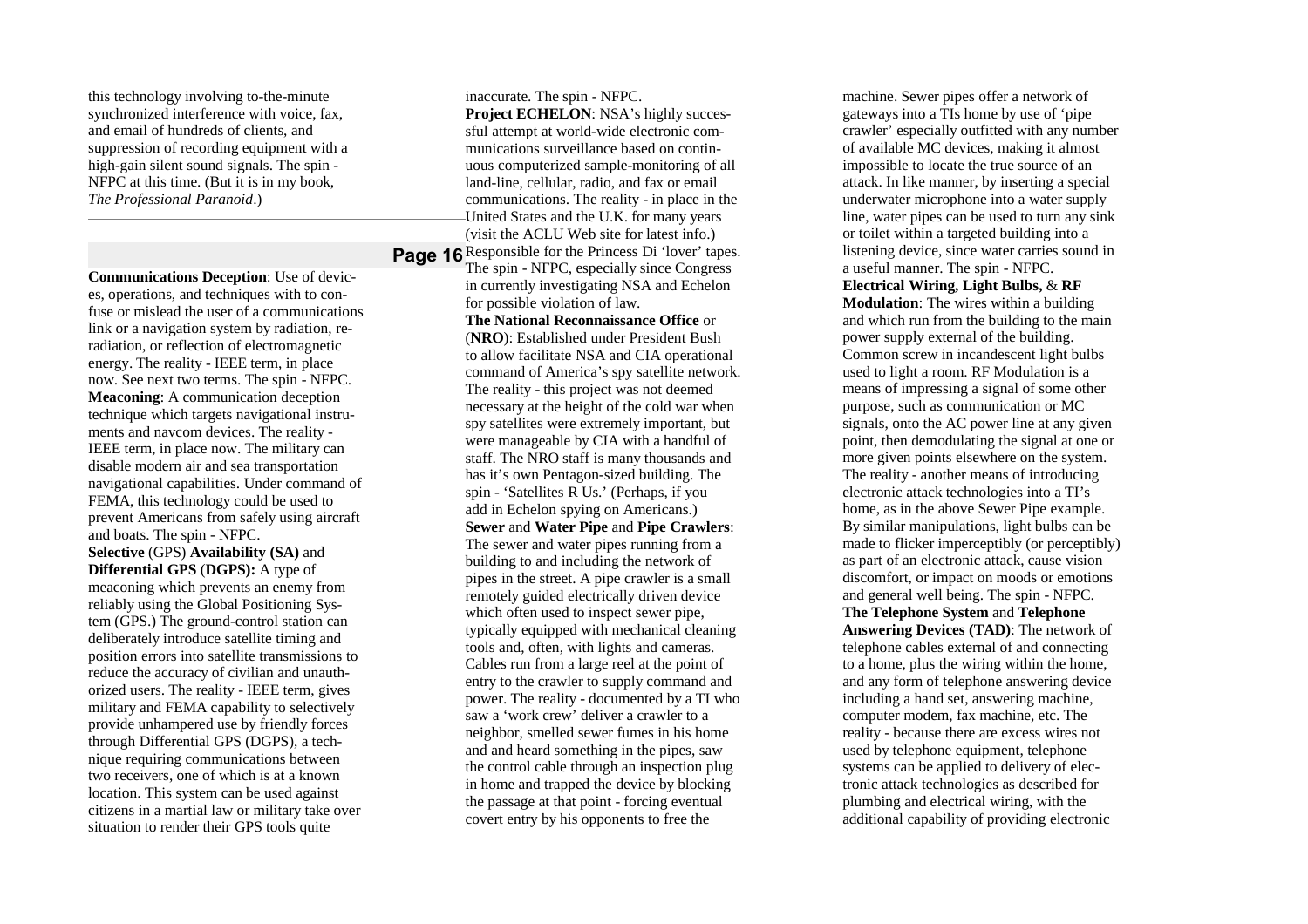listening surveillance or sensing of victim presence and state of mind. Telephones themselves, even when not in use, are often used as listening devices. The spin - NFPC. **Cable TV** and **Televisions, Home Entertainment Systems**: Cable TV cables from the network of cables in the street into the building, the wiring within the building and those connecting to TVs, VCRs, and Home Entertainment Systems to provide television and audio programming, plus those very entertainment devices. The reality - another means of introducing electronic attack signals into a TI's building, and further, with minor modification of a television, the ability to turn the speaker system into a listening device or add a video camera to provide visual surveillance. The spin - NFPC, though in England there have been several instances of unusually worded TV programming advertisements which implied that *viewers are being watched by their TV*. **Window Panes**: Window Panes and picture windows, skylights, etc. The reality - glass panes may serve both as a speaker and/or microphone by vibrating sympathetically when struck by sound or pressure waves. There are several ways to take advantage of this concept to introduce audio elements of electronic attacks for MC application into the targeted building on a selected room basis, or to provide remote audio surveillance of a given room, typically by use of a laser beam or direct pickup. The spin - NFPC. **Web Access and Audio Content**: Internet connectivity using a home computer, when

including speakers and specifically visiting Web sites which provide audio signals, provides a means for MC attack using subliminals, typically placed deliberately on the Web site. The reality - in place now, but unless high-quality sound is used, the effect is questionable, IMO. Further, it is not

likely that a given TI would voluntarily visit a Web site set up in such a manner. However, it is possible that by intercepting Web transactions at a point between the Web site and the TI, audio could impressed with subliminals 'on the fly', making any and all audio content a potential MC tool. Spin - NFPC. (Napster-like resources would be an ideal Web medium, especially if a TI records subliminally contaminated tracks onto a CD for use in the car or elsewhere.) **Electromagnetic Pulse Weapon** aka **EMP Bomb**: Any device which can produce an electromagnetic field of such intensity (see HERF, next) that operating electronic gear of any kind experiences failure and magnetic media experiences total data corruption. The reality - in place now. A suitcase sized unit

can completely kill all operating electronic equipment, including any running motors and automobiles or similar, within the radius of several blocks. Homemade devices can be constructed with a lesser kill radius. Persons

within attack range suffer severe disorientation and unpleasant side effects, including severe discomfort, internal bleeding, or even death. The spin - NFPC.

#### **High Energy Radio Frequency** (**HERF**):

The destructive output of an EMP bomb. The reality - IEEE term, in place now. The spin - NFPC at this time.

**Biometrics:** The automatic detecting, measuring, cataloging, and analyzing of human characteristics for identification purposes based on a person's physiological or behavioral characteristics. The reality - IEEE term, a new word for technology as old or older than fingerprints. See next two terms for details. The spin - NFPC.

**Physiological Biometrics**: Biometrics that rely upon unique physical characteristics, such as Face Geometry; Finger Scan; Hand Geometry; Iris Scan; Keystroke Dynamics; Speaker Verification; Retina Scan **Behavioral Biometrics**: Biometrics based on mechanical human characteristics, such as voiceprints, handwritten signatures and key stroke/signature dynamics.

**Q-Methodology** or **Psychological Profile**: A sophisticated analytical tool created by CIA research for use in MC and other applications. A given TI is evaluated psychologically to formulate predictable behavioral responses to given circumstances. The reality - in place since the 1950's and enhanced over time, the tech is used to determine a TI's susceptibility to blackmail, death threats, or other tactics which can then be executed in high confidence. The spin - NFPC. **Parallelistic Logistical Analyses of Nation**

**States** (**PLANS**): Modeling technique predicts political shifts in target nation states: government forms, leadership, political party power - and resulting impact on strategic

Page 17 alliances, military affairs, economics, sociology, and foreign policy. Allows contingency plans, adjustment of trade, investment, and foreign policy, and other steps to take advantage of or interfere with predicted changes. The reality - as part of establishing an insurance policy (extremely successful) I wrote this patent application for a TI who holds a Phd in Political Science. In its first full-scale test the method accurately predicted multiple changes in power and other key political events in Iran more than four years ahead of their actual occurrence - naming specific persons involved. (FOR SALE: Corporate buyers and others, contact me.) **SpeakerID**: A Behavioral Biometrics product available to local law enforcement and others which can, with even a few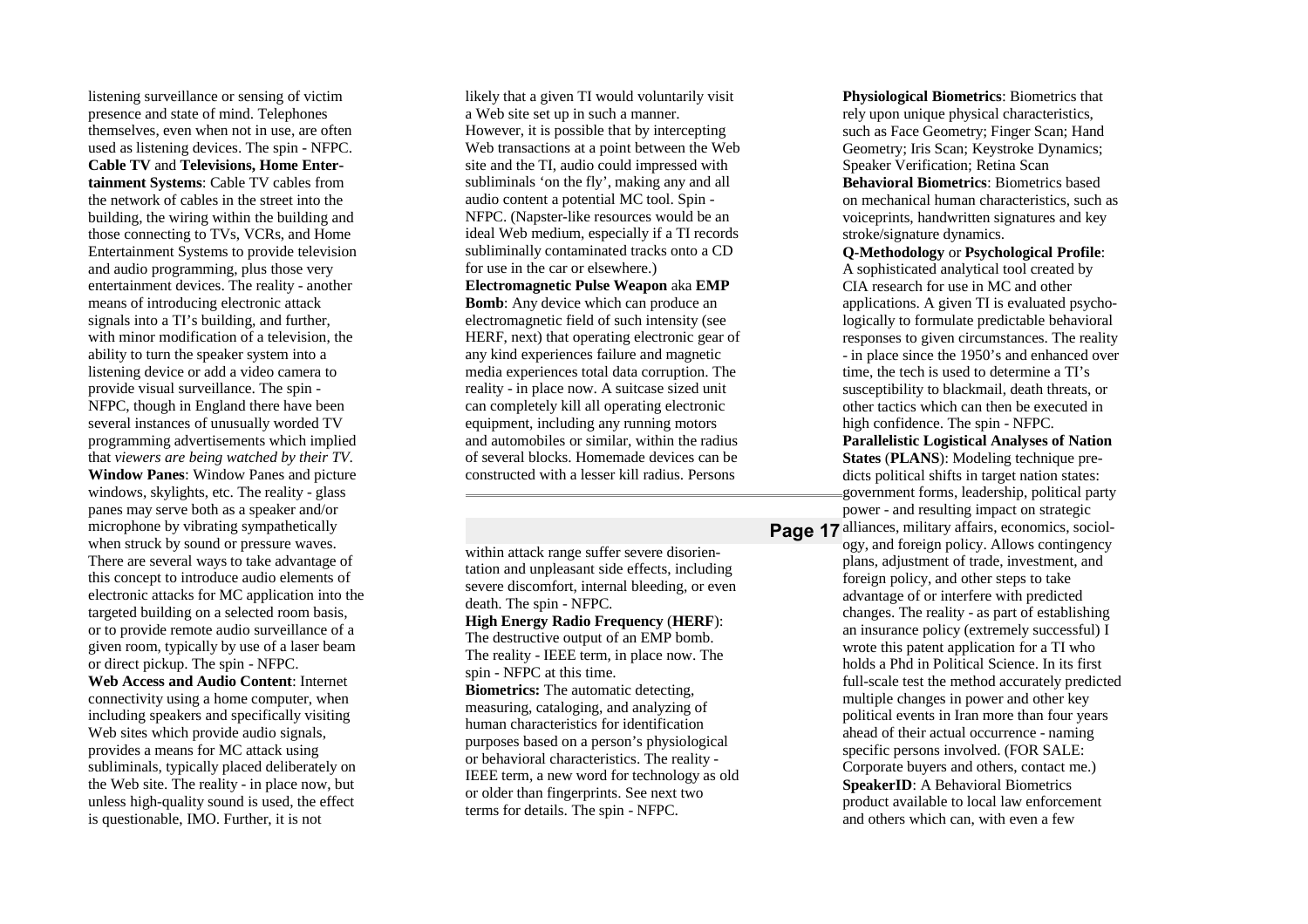syllables of sample speech, be programmed to recognize specific individual identities by telephone or recorded samples, even if they have a cold. The reality - NSA project echelon has obtained a massive database of sound samples from American citizens, perhaps numbering in the millions, making it possible to identify and track people within seconds of using a phone. The spin -

'We can place light offenders on house arrest and with an automated series of phone calls to their places of work or homes quickly determine if they are where they are supposed to be, or in violation of their sentencing.' (Yeah. But what else will you do with it?) Mimicaka Voice Synthesis Device: A digital audio-processing process which translates the voice of one person into the voice of a different specified person based on sound samples of the specified person, the result of which is virtually indistinguishable from the real person even with wave-form analysis. The reality - in place now: Patent #5,425,130 June 13, 1995 Method and Apparatus for Transforming Voice Using Neural Networks, Morgan, David P. (Lockheed Sanders, Inc.) The spin born of misuse - 'Analysis of the 911 call from the murder scene clearly destroys the accused's alibi and places him at the crime.' **Clipper-Chipper**: On-the-fly decoding of encrypted data via technology built into every digital modem, fax machine, and telephone allows government to access telecommunications data on demand. The reality - as also presented first in this author's book as based on NSA technology which redirects a copy of the call in unencoded form to any specified location. The spin - 'A warrant is required to access both halves of the decryption key, one half in the hands of DOJ and the other in the hands of the telephone company.' (But NSA,

who also operates ECHELON, invented and thus possesses both halves. I wonder...) **The Intel Pentium III**: A popular computer microprocessor with a built in serial number useful for tracking the identity of a computer user/owner over the Internet and/or in copied software or generated files. The reality - in place now. While Intel assures us computers are shipped with this feature disabled, it can be enabled remotely by any number of covert Web transactions. The spin - 'Intended to deter theft and recover stolen computers.' **Intel Privacy Chip**: A microchip which can give Internet users a new level of protection against identity theft, but which also includes a covertly trackable identity feature not unlike the Pentium III. The reality - in place now according to Intel Press Release 1st Qtr. 1999. The spin - 'A new level of personal security for on-line transactions.' **TEMPEST: 1) Transient Electromagnetic** Pulse Emanation Standard - which is an NSA program which governs the development, testing, and secure operation of electronics used in highly classified projects protecting them from surveillance attacks based on... 2) Transient Electromagnetic Pulses Emanation Surveillance Technology which allows someone in a van or nearby building to zero in upon the electromagnetic radio frequency 'noise' generated by any given specific computer and interpret by signal processing software to 'see' the content of the computer screen exactly as if siting before it in person. The reality - in place since 1985 (see next) and refined now to include technologies other than computers, such as PDAs, copiers, fax machines, etc. The spin - still NFPC.

Van Eck Device and Van Eck Monitoring: The effect and process behind the capability of TEMPEST technology discovered by Dr. William Van Eck in 1985.

**Bugged Bugs:** Living insects which have tiny listening devices or cameras with transmitters powered by light installed on their exoskeleton. The reality - a report (apologies, unable to relocate original reference at this time) states this has been achieved by Japanese government scientists. The spin - NFPC at this time. Smart Dust (an array of) Microelectromechanical Systems or (MEMS): - A collection of specialized microchip "mote" devices light enough to remain suspended in air (like dust), buoyed by air currents. Each mote contains a solar-powered thick film battery, and may include a GPS receiver and various sensors and is able to communicate with other motes and control stations using laser-based transceivers. Intended to be scattered in large numbers and powered by ambient light, it can transmit information on environment, human activity, and collective optical data useful in surveillance. Collected data can be transmitted in real time by laser scan from miles away. The reality - IEEE term, in R&D according to Nov. World Net Daily article. The spin - 'Stay clean or we will be watching you.' Micro or Miniature Air Vehicle (MAV),

Micro UAV (Unmanned Aerial Vehicle): Ultra small remotely operated flying observation platform no larger than six inches in length with bulging hex-covered "eyes." Has six mile range at 40-50 MPH. Military applications allow it to fly to and place itself

## **Page 18**

on a target and emit a low energy GPS signal or code allowing a homing weapon to guide in on its position. The reality - IEEE terms, prototypes being tested according to the Office of the Assistant Secretary of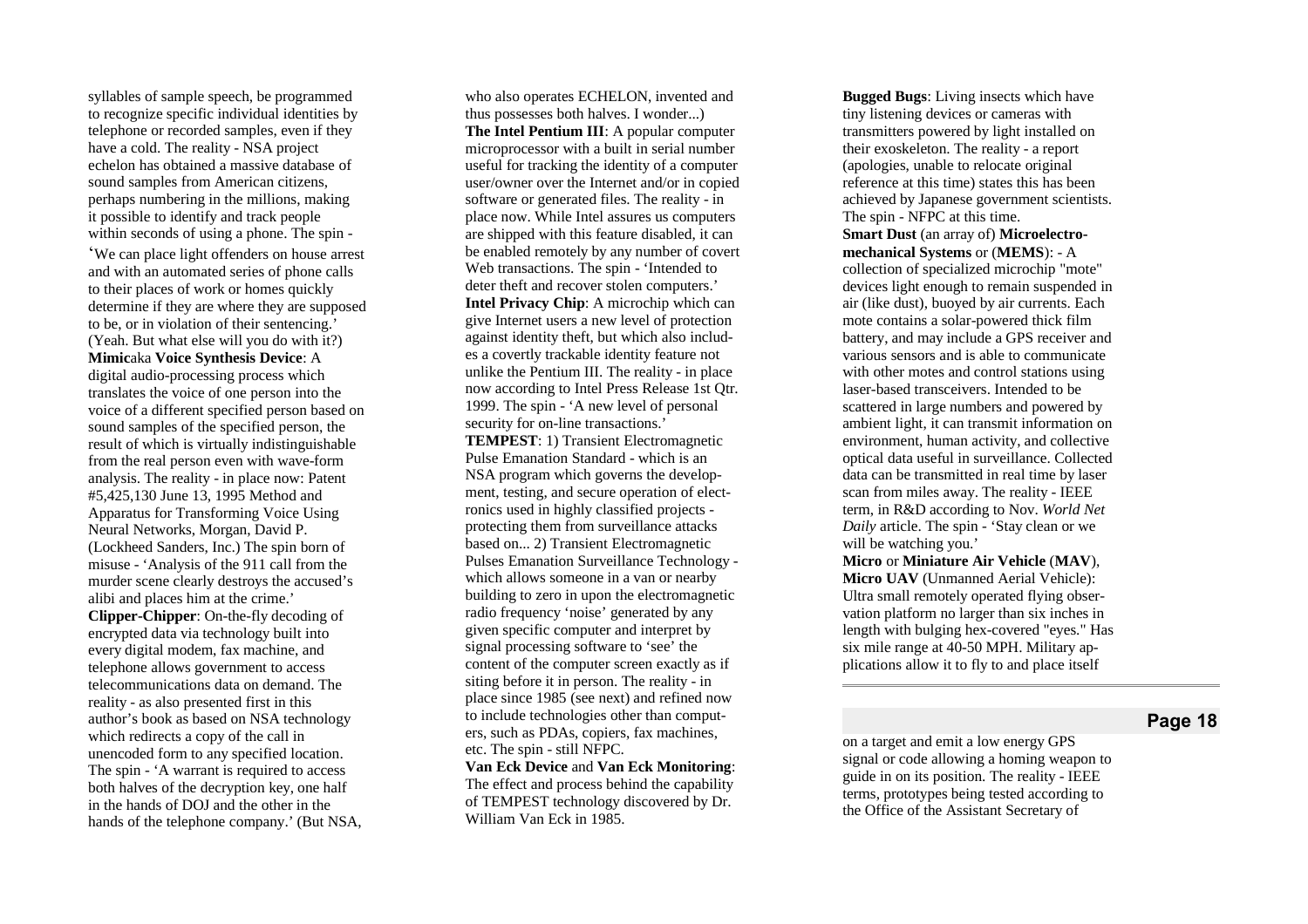Defense. The spin - NFPC at this time. **Micromechanical Flying Insect** (MFT) aka **Fly on The Wall**, aka **Robo-Bug**: Even smaller (paper-clip sized) version of MAV. The reality - IEEE term, under development by DARPA contract. The spin in cheek - 'What is that - an insect? No, its just another

L.A.P.D. helicopter.'

**DARPA-NASA BOT**: A small urban tactical mobile robot. The reality - a sign that the DOD expects a war against US citizens, DARPA has contracted NASA and JPL to develop such a toy according to NASA documents. The spin - 'Counter terrorism tool.'

**UGV**: Unmanned remotely operated Urban Ground Vehicle used in urban combat. The reality - think tank Pablum continues to fuel speculation the Pentagon is gearing up for war on America's main streets, from Robert F. Hahn II article in the U.S. Army War College *Parameters*, Summer 1999. The spin - 'Delivers supplies under fire without risking life.'

**Urban Warfighter**: The DOD's idea of the soldier of tomorrow. The reality - also from Hahn's *Parameters* article. The future spin - 'The year is 2025, and the constitutionalists and patriots refuse to turn in their guns.' **APC**: A military tank-like armored vehicle which transports troops into battle. The reality - National Guard APCs were regularly called into play by Portland Police Dept. despite a judge's ruling that NG units could not participate in police actions under Posse Commitatus without separate approvals for each such use by the Governor under the declaration of Martial Law. The spin - 'Local police were aided by NG vehicles today in a dangerous confrontation with drug dealers.' (As I recall, one marijauna joint was reported 'recovered' some two weeks later - but at the

scene, Police stated no drugs were found.) **A-10A Thunderbolt** (**Warthog**): Military close support attack (tank killer) aircraft equipped with 30 mm rotary cannon and eleven hard points for ordinance. The reality, as part of the unfolding story of Forestgate, CIA's Evergreen Air attempted to secure 100 A-10A, approximately 1/4 of the estimated inventory. The aircraft is built around a huge gun which is integral to the airframe and cannot be removed without destroying the aircraft. Four squadrons of the aircraft were given to the Air National Guard (parked within walking distance of Evergreen's facilities), which begs questions - what would a 'civilian air line' and State Air Guards (charged with air defense mission against foreign bomber attack) need with ground attack aircraft? The spin - 'Intended for fire fighting purposes.'

### **Inverse Synthetic Aperture Radar** (**ISAR**) :

Special down-looking radar detects motion of ground units from airborne platforms, as used in the gulf war to detect Iraqi missile platform movements, as well as the attempted flight from Kuwait of the Iraqi Army (which was subsequently slaughtered by A-10A and other aircraft.) The reality - several USN S-60 Blackhawks equipped with sidelooking radar pods high and near the rotors were observed in maneuvers over and near Oregon highways. Because of technical difficulties of radar vs. rotor blades, these could only have been looking sideways and down, implying ISAR technology. Since ISAR technology has previously been used only by USAF command on much larger AEW platforms, we must ask: is government testing ISAR as a means of simultaneous tracking of thousands of US citizens on American highways? The spin - NFPC.

**Seismoacoustic Array**: A set of sensitive sound devices used to monitor wave and current dynamics and beach surf conditions. NOTE: Seismoacoustic arrays located as far as 2.2 miles offshore have been found to be capable of detecting and tracking land and vehicle activity. The reality - do you suppose that the government set these things inland to detect waves? What about waves needs detecting? On the other hand, if you want to detect movement of people who shouldn't be moving in time of martial law... The spin - 'Sleep well, we are watching the waves.'

**Chameleon Camouflage**: Paint or cloth dye which use tiny nanoelectronic sensors and devices to effect color-change. Although intended to minimize eyesight detection, chameleon camouflage could be adapted for application in the near-visual spectrum, masking infrared signatures or other emissions. The reality - IEEE term, in place, but not known to be deployed. The spin - 'Don't fire until you see the whites of our eyes.' **Crowd-Control Suit**: Specialized clothing which offers protection to individuals, such as riot police, without presenting an aggressive appearance. The reality - in place now. The spin - 'Look your best for the arrest.' Have I missed anything? Messed up? email me: hms@proparanoid.com

### **Military-Police State In Action**

Many of the following items were obtained from articles clipped from *The Spotlight*, sans dating. A much larger body of such material exists.

**FEMA/DOD Emergency Housing**: FEMA and DOD have, it is claimed, established 43 'emergency housing' facilities capable of holding 25,000 - 40,000 persons which are perhaps better described as detention centers (separate facilities for men, women and children.) DOD is spending billions to refur-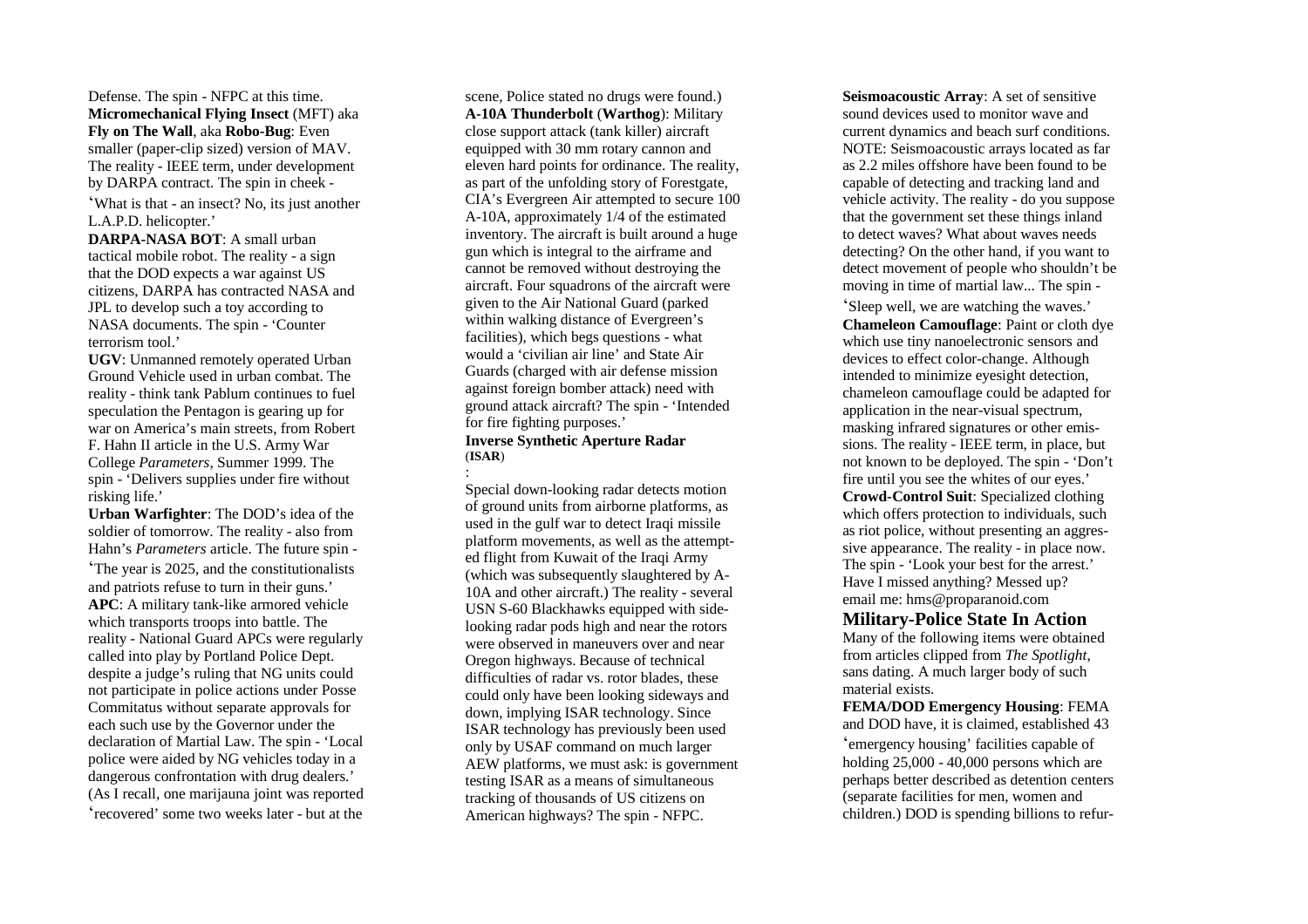bishe "closed and scheduled to be closed" bases to house additional tens of thousands each. The reality - reported in the 'inflammatory left wing' video *America in Peril*, this author wonders how far from the truth it could be: Here in Oregon, the National Guard put out a construction bid for 'emergency housing' calling for a density of 3 square feet per person and jail-cell sized rooms with tiny, high windows. The spin - 'We need more emergency housing.' **Shoot Americans Questionnaire**: *The*

*Spotlight* newspaper confirmed reports that army and marine units were given a questionnaire asking if they would be willing to swear allegiance to and obey United Nations commanders, serve along side of Police in law enforcement and fire on American Citizens who refused to turn over weapons under a Government order to seize all firearms. The reality - such a survey would provide a means for advance determination of which officers and men could be trusted in the event of such an action, and who would have to be removed from sensitive positions in such an event. An overwhelming majority of respondants replied yes to all questions. The spin - 'One officer's private project for his doctorate' (This cover story was proven impossible by virtue of the fact that the document was officially handed out across geographic, branch, and unit barriers.) **Knock and Talk, Alaska**: State Police and National Guard 'training' in a neighbor-hood 'outreach'. The reality - Kenai Peninsula, south of Anchorage, where Troopers went house to house backed up by armed soldiers in an APC and low flying aircraft buzzing overhead, knocked politely on the door to ask if residents had any contraband. They would then invite themselves in for a warrantless search, and if denied, suggest that

the soldiers had orders to see that there was no trouble. The spin - 'Insuring a close working relationship with the community.' **Operation RANIER LIGHT , Washington State**: The Department of Defense had planed to parachute a small mock invasion force of

Army Special Forces from Ft. Lewis into Ranier, Washington, where they would engage for four days in simulated combat with 170 members of the Washington NG, but the event was canceled when local residents got wind and protested. **Transportation Department Spy Planes, Washington State**: The King County International Airport (Boeing Field) had four camouflaged OV-10 Bronco aircraft equipped for infrared and laser nighttime surveillance until reported in *The Spotlight*. Exclusively a Marine combat aircraft, these bear civilian registration markings for the State Dept. of Transportation, and were parked along side of four black-painted unmarked Bell UH-1 military helicopters. The spin according to DOT - 'Search and rescue use.' (Which begs two questions: Since when does the Hwy. Dept. conduct search and rescue? Shouldn't the aircraft be painted brightly so they could be seen by those in need of rescue?) **Operation**

### **TROJAN HORSE**

**,** aka **The Liebe**

**Street Raid, Oregon**: Legitimate cops wore military fatigues with the word "POLICE" *sewn into* their uniforms *underneath* which they wore bullet-proof vests, and carried Police MP-5 machine guns. Illegally participating National Guardsmen wore identical fatigues with bullet proof vests *over their*

*uniforms* and license plates *strapped over those* which read "POLICE" and carried Army-Issued MP-5 machine guns. The raid further involved an NG APC unit, OH58 helicopter (which citizens took as an armed gunship due to the FLIR projections on its nose), at least one Army Intelligence officer, and a known CIA operative. The spin apparently NFPC - the NG General, the Governor, the Governor's Press Secretary,

Page 19 the Mayor of Portland, the City Attorney, the Police Chief, and the Police PR Officer all went on vacation simultaneously and their offices were 'unaware of the raid' when asked, a neat trick after heavy news coverage the whole week before.

**United Nations Hostages, Colorado**: Yet another simulated invasion of sorts took place in Green Mountain Falls, Colorado, where 40 Russian speaking soldiers from Fort Carson's 104th Military Intelligence Battalion detained and interrogated local citizens at large as part of a HUMINT (HUman INTelligence gathering) exercise under the spin of - "...a hostile town under the 'protection' of United Nations." **A Restricted Area, Georgia**: 300 Marines of the 22nd Marine Expeditionary Unit from Camp Lejeune, N.C., descended from Blackhawk helicopters on Tybee Island near Savannah in the middle of the night. Support Cobra gun ships hoovered above houses as soldiers entered yards with drawn weapons and damaged private property as they took up positions in bushes and behind vehicles and buildings - as if the homes were enemy barricades. Residents protesting were given damage claim forms and ordered "out of a restricted area." It was claimed that warning

circulars regarding the mission had been distributed before the exercise was to begin, but no such flyers were recovered or understood to exist by local residents - who would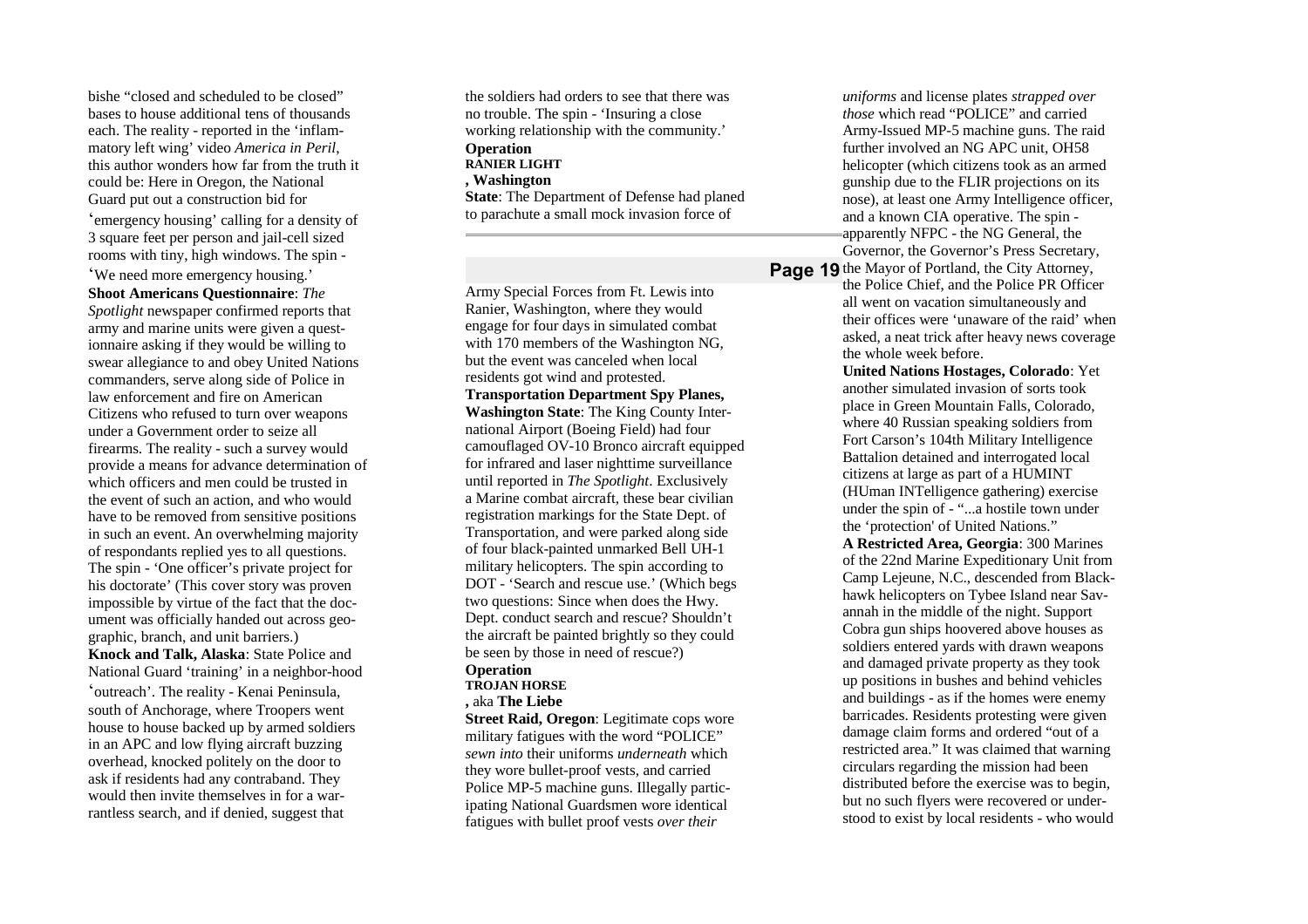have been asleep at the time. Marines, with Georgia State Police, conducted warrantless house-to-house searches. The official spin according to a Marine Public Affairs spokesperson - "The operation was designed to provide vital practice in evacuating U.S. citizens who might be held against their will" (In the act, holding citizens against their will.) Soviet Militia, California: Marines from Camp Pendleton's 13th Expeditionary Unit were involved in a ten-day multiple urban warfare operations in the Sacramento area, July 23rd, 1994. Marine helicopters practiced urban combat navigation techniques flying low and between office towers, hotels, and apartments while infantry and ground reconnaissance units worked along side of federal, state, and local law enforcement agencies. Simultaneously, near Sacramento, Russian Police and Soviet Militia troops were training with SWAT teams from Las Vegas in jungle camouflage fatigues along with San Francisco Police wearing black, unmarked dress. The spin - "Routine training at several privately owned sites" (Those code words translate to CIA fronts.)

**Grecian Firebolt:** Annual FEMA response drill applies up to 10,000 men in combined Army, Navy, Air Force and Marine units in a twelve-day exercise involving riot control and emergency communications, typically conducted at the Johnson City MOUT. The reality - FEMA assumes control of the military in only one circumstance, the suspension of the Constitution in a declared state of emergency, the only practical application and purpose of which is control of the civilian population. The spin - 'Operational readiness test.'

U.S. Geological Survey (USGS): A yearly detailed mapping of U.S. terrain. Reality satellite imaging is the most accurate and useful mapping tool in existence, able to

show not only terrain, surface resources, the condition of those resources, population densities, but even underground resources such as mineral deposits and water tables. Historically, prior USGS surveys have used an average of 500 volunteers each year since 1986 to mange the entire country, few of which ever actually went out 'looking at terrain.' However, in 1996, the USGS contracted with Earth Science Field Corps., believed a CIA proprietary located near the National Reconnaissance Office and CIA headquarters to provide 2000 'volunteers' (for which no ads requesting volunteers were run) to walk the woods of the Pacific Northwest - and nowhere else. I believe this may been a cover to locate the unusual number of well armed Vietnam-era survivalists who have dropped off the face of the earth and live 'in country', known to believe the Constitution will be overthrown. The spin -

'Better maps of the region are needed.' Hurricane Andrew, Florida: FEMA's due response included special U.S. Army Psychological Warfare units who established and provided all communications, food, water, temporary housing, police, and general aid to the area. The operation was intended to see how the public at large responded to being dependent only upon military for all needs. **Operation** 

## **V E R D I C T , U S A**

: An operational

readiness exercise involving law enforcement and national guard in preparation for any possible civilian unrest due to the Rodney King trial verdict. The reality - overflight photomapping of every major U.S. city by CIA operated military reconnaissance aircraft in preparation for total urban combat. The spin - NFPC. (Where did the images go and what was done with them?) **Additional Patent References: Technology** 

specifically used in MC applications... #2,995,663 Aug. 8, 1961 Means for Aiding Hearing, Puharich et al.; #3,170,993 Feb. 23, 1965 Means for Aiding Hearing by Electrical Stimulation of The Facial Nerve System, Puharich et al.; #3,773,049 Nov. 20, 1973 Apparatus for the Treatment of Neuropsychic and Somatic Diseases with Heat, Light, Sound and VHF Electromagnetic Radiation, Rabishev, et al.; #4,034,741 July 12, 1977 Noise Transmitter and Generator, Adams et al. (Solitron Devices, Inc.); #4,191,175 March 4, 1980 Method and Apparatus for Repetively Producing a Noise-Like Audible Signal, Nagle, William ; #4,395,600 July 26, 1983 Auditory Subliminal Message System and Method, Lundy, et. al.; #4,717,343 Jan. 5, 1988 Method of Chang-ing a Person's Behavior, Densky, Alan; #4,834,701 May 30, 1989 Apparatus for Inducing Frequency Reduction in Brainwaves, Masaki, Kaxumi (Hayashibara); #4,883,067 Nov. 28, 1989 Method and Apparatus for Translating the EEG into Musical Instrument, Knispel et al. (Neurosonics, Inc.); #4,899,526 Dec. 26, 1989 Non-Invasive Method and Apparatus for Modulating Brain Signals Through an External Magnetic or Electric Field to Reduce Pain, Rauscher, Elizabeth A., Van Bise, William L. (Megatech Laboratories, Inc.); #5,036,858 Aug. 6,1991

## **Page 20**

Method and Apparatus for Changing Brainwave Frequency, Carter; #5,123,899 June 23, 1992 Method and System for Altering Consciousness, Gall, James; #5,134,484 July 28, 1992 Super-imposing Method and Apparatus Useful for Subliminal Messages, Wilson, Joseph (Mind'sEye Educational System, Inc.); #5,289, 4 3 8 F e b 22, 199 4 M e thod and Sys t e m for Altering Consciousness, Gall, James; #5,352,181 Oct. 4, 1994 Method and Recording for Producing Sounds and Messages to Achieve Alpha and Theta Brainwave States and Positive Emotional States in Humans, Davis, Mark E.; #5,392,789 Feb 28, 1995 Method and Device for Interpreting Concepts and Concept ual Thought from Brainwave Data and for Assisting in Diagnosing of Brainwave Dis-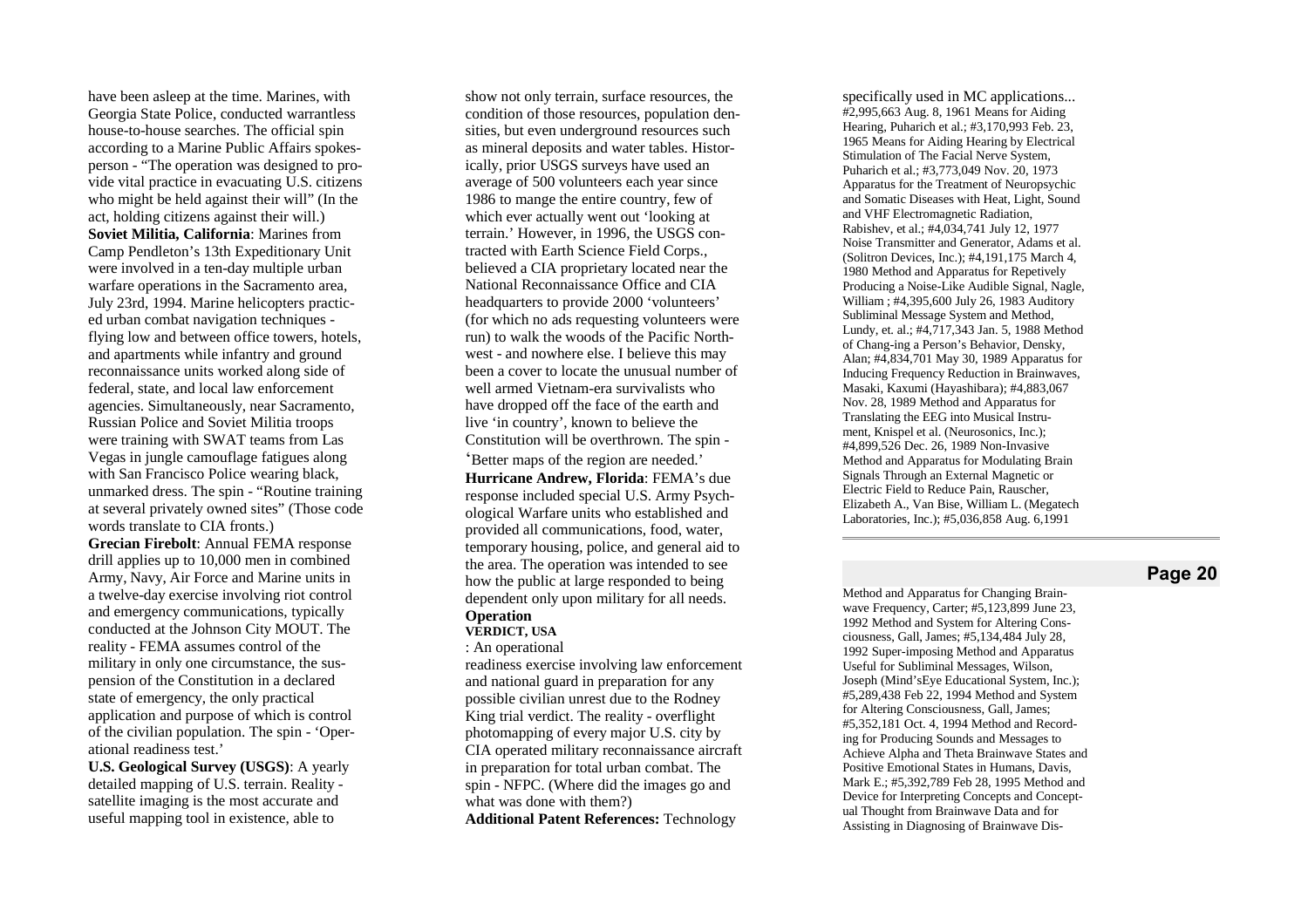function, Hudspeth, William; #5,562,597 Oct. 8, 1996 Method and apparatus for Reducing Pysiological Stress, Van Dick, Robert C.; #5,586,967 Dec. 24, 1996 Method and Apparatus for Recording or Producing Sounds and Messages to Achieve Alpha and Theta Brainwave States in Humans, Davis, Mark

### **About the Newsletter**

To subscribe to this e-newsletter, (usually 7-12 pages of issues on personal privacy and safety, abuse of power, mind control, historical crimes of the intelligence community, with appropriate photos, jokes, book reviews, etc.) send \$10 for one year (4 issues) to HMS, PO Box 1941, Clackamas, OR 97015. Add \$5 for all back e-issues: Issue number 1 (B&W): Live Talk shows for The Paranoid (Can they control what we hear? - a look at a number of privacy issues) Flight 800 Revisited Getting Help (collection of reader problems and solutions applied) Revelations (News they won't tell you) History Revisited (Watergate/JFK ties) Issue number 2 (Switch to color): Never Say Conspiracy (Dealing with unbelievers in the system) Living With The Enemy (How to be calm in the eye of the storm) Getting Help Revelations History Revisited (CIA engineered crash of Flight 553, Watergate ties) Issue number 3 (lots of pictures): FBI - Orwell's Big Brother (Carnivore and other privacy issues) Digital Angel (look at bio-implants) Low Cost Bug & EMF Detection (Look at TriField and other devices) (Getting Help) 'Dogging' Harassments History Revisited (Glomar Explorer, CIA's Private Nuclear Arsenal) Issue number 4 (largest issue to date):

Bush Favorite Family of NWO Mind Control, Real or Imagined? Mind Control Countermeasures Illuminati (Satanic prophecy & JFK) E-mail Interception (Denial of Service) Oklahoma City Revisited

## **Something Odd About McVeigh**

The notion that Tim McVeigh is the Oswald of our time, a throw-away patsy served up for public focus while the true villains smirk in the shadows... haunts a number of civilian skeptics of government's case. From the perspective of someone who is investigating the OK bombing as a conspiracy involving military units (see proparanoid.com) and doing so with an understanding of mind control technology, I am not the first to wonder if McVeigh and Oswald were not victims of CIA mind control. If true, it would be the same kind of technology applied on Sirhan Sirhan, and perhaps Oswald - tech based on multiple personality disorder (MPD.) The CIA's Monarch program created large numbers of MPD slaves through the application of Ritual Sexual Abuse (RSA- the 'S' can also stand for Satanic.) This project which was at its height in 1970-77, using 5-10 yr old children as victims intended to become future programmable adult operatives. McVeigh is 33 years old. Do the math. More important than this coincidental matter is that a programmed MPD Delta type (often used in military operations bearing the same name) has a number of inner 'alter' personalities which are given very specific assignments. One assignment is to play the role of watchdog intent on preventing the outer self from doing or saying anything that might go against the programming. Typically, this manifests as forced disassociation. That is, the outer persona is 'forced' by the alter to suddenly veer attention away from the taboo

to some safer matter.

I have had the opportunity to review roughly two dozen letters from McViegh to various reporters and writers, all of which were intended to answer specific questions about the bombing. The letters are 100% the same in style and content. The first paragraph gets the usual greeting out of the way, and the second gets to the meat. Yet after the very first sentence about Oklahoma (itself not very revealing) disassociation takes grip. The rest of the wordy letters shift to and remain on television and movie programming . No bombing information escapes. Every single time: disassociation. Interesting thought to ponder: If McVeigh dies and there is a conspiracy, the only firsthand knowledge of the truth available to us dies with him. As a programmable, the death wish is a natural result of alter programming, all serving an unseen master's interests. For these reasons, I for one am glad his execution has been stayed, and further pray that the FBI documents recently exposed to public scruitiny will help us get closer to the truth, and perhaps force a new trial where the full body of evidence is heard, not just evidence manufactured, tampered with, or supressed. That caustic accusation stems from the simple fact that no quantity of explosives of the type claimed to have been used by McViegh could account for the nature of the damage actually found in the Murrah building. These are not new charges, but they are well documented on the Web and even in the public record. For some reason, no one wants to ask why the scientific evidence does not add up to the new math applied by FBI. I for one, do.

Always Leave Them Laughing Security has to be tight anywhere national security is involved, even tighter when daily fare, such as at NSA headquarters. And